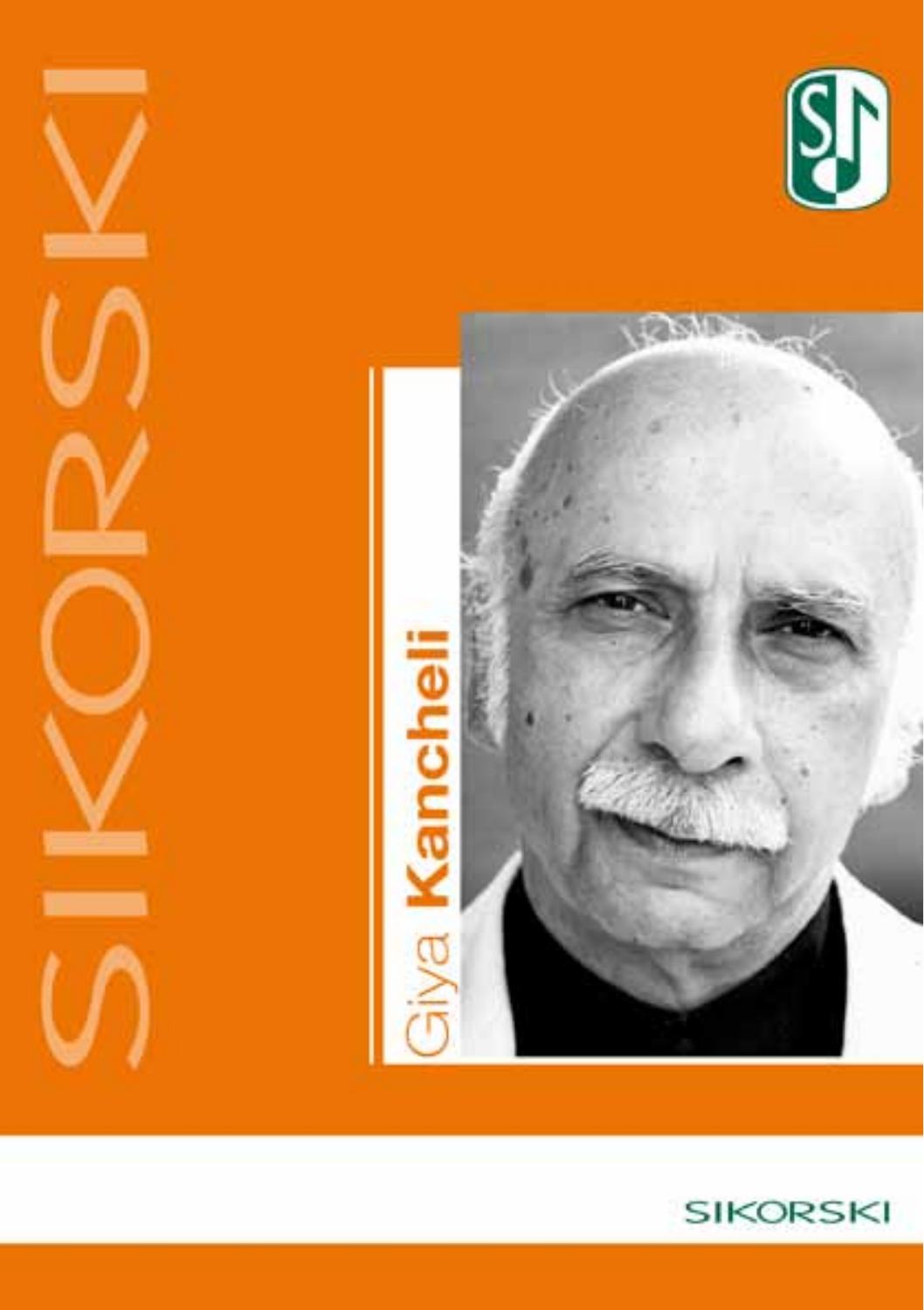# $G$  i  $Y$  A **k a n c h e l i**

G. Kanche



**SIKORSKI MUSIKVERLAGE HAMBURG** 

**sik 4/5626**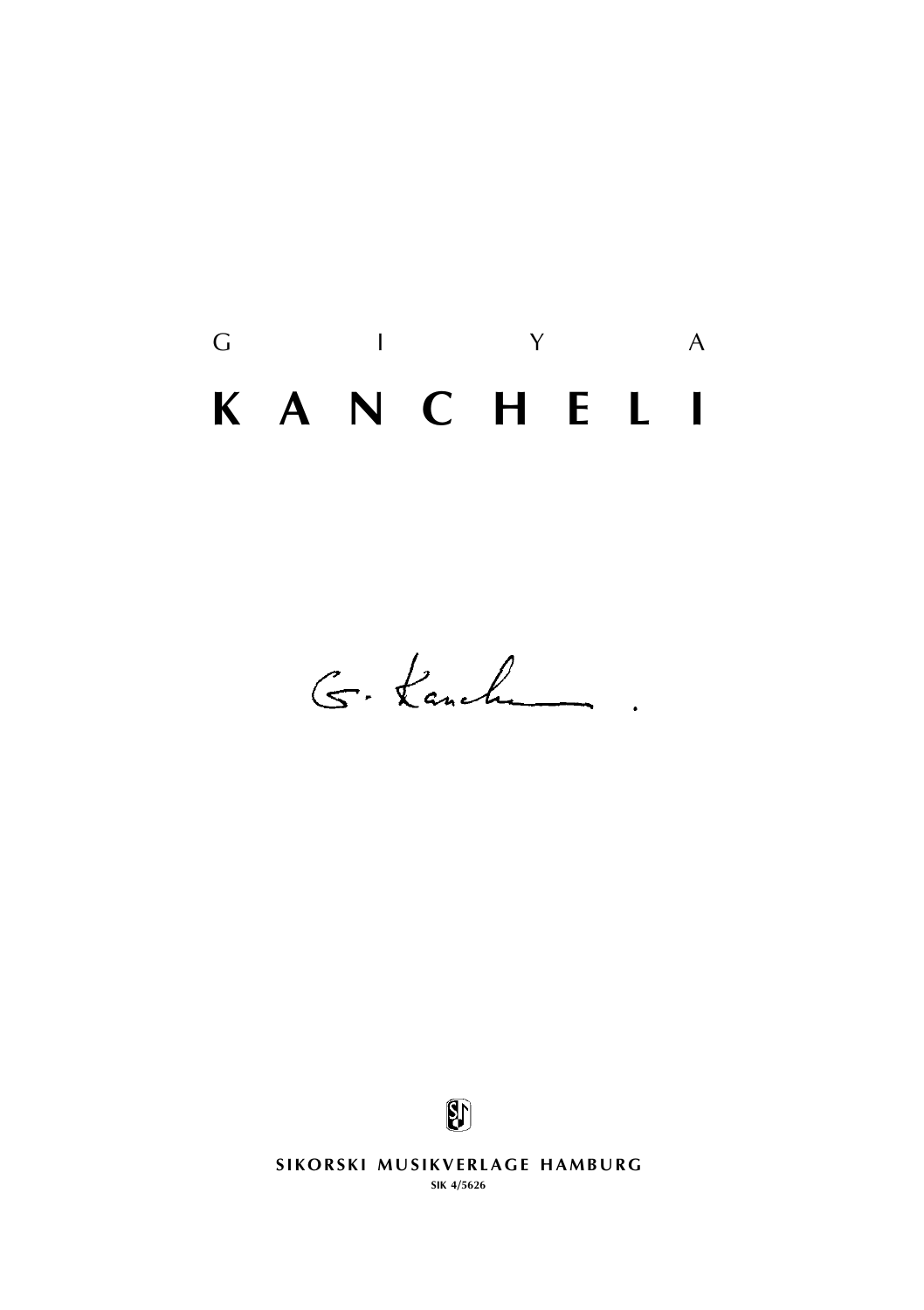### **c o n t e n t s**

|  |  |  | <b>PREFACE</b> $\cdots$ $\cdots$ $\cdots$ $\cdots$ $\cdots$ $\cdots$ $\cdots$ $\cdots$ $\cdots$ 6<br>BIOGRAPHICAL NOTE And the service of the service of the service of the service of the service of the service o<br>VORWORT <b>CONSUMING THE CONSUMING STATE OF THE SET OF THE STATE OF THE STATE OF THE STATE OF THE STATE OF THE STATE OF THE STATE OF THE STATE OF THE STATE OF THE STATE OF THE STATE OF THE STATE OF THE STATE OF THE STATE OF </b><br><b>BIOGRAPHISCHER HINWEIS</b> 13<br>ORCHESTRAL AND CHAMBER MUSIC 44<br>STAGE WORKS and the service of the state of 39<br>INCIDENTAL MUSIC <b>And All Automobile ACCESS</b><br>FILM MUSIC $\cdots$ and $\cdots$ are $\cdots$ and $\cdots$ and $\cdots$ |
|--|--|--|----------------------------------------------------------------------------------------------------------------------------------------------------------------------------------------------------------------------------------------------------------------------------------------------------------------------------------------------------------------------------------------------------------------------------------------------------------------------------------------------------------------------------------------------------------------------------------------------------------------------------------------------------------------------------------------------------------------------|

sikorski Musikverlage 20139 hamburg phone: (+ 49) (0)40 / 41 41 00-0 · fax: (+ 49) (0)40 / 41 41 00-41 www.sikorski.de · contact@sikorski.de

**27 m a y 2020**

cover photo © sikorski archives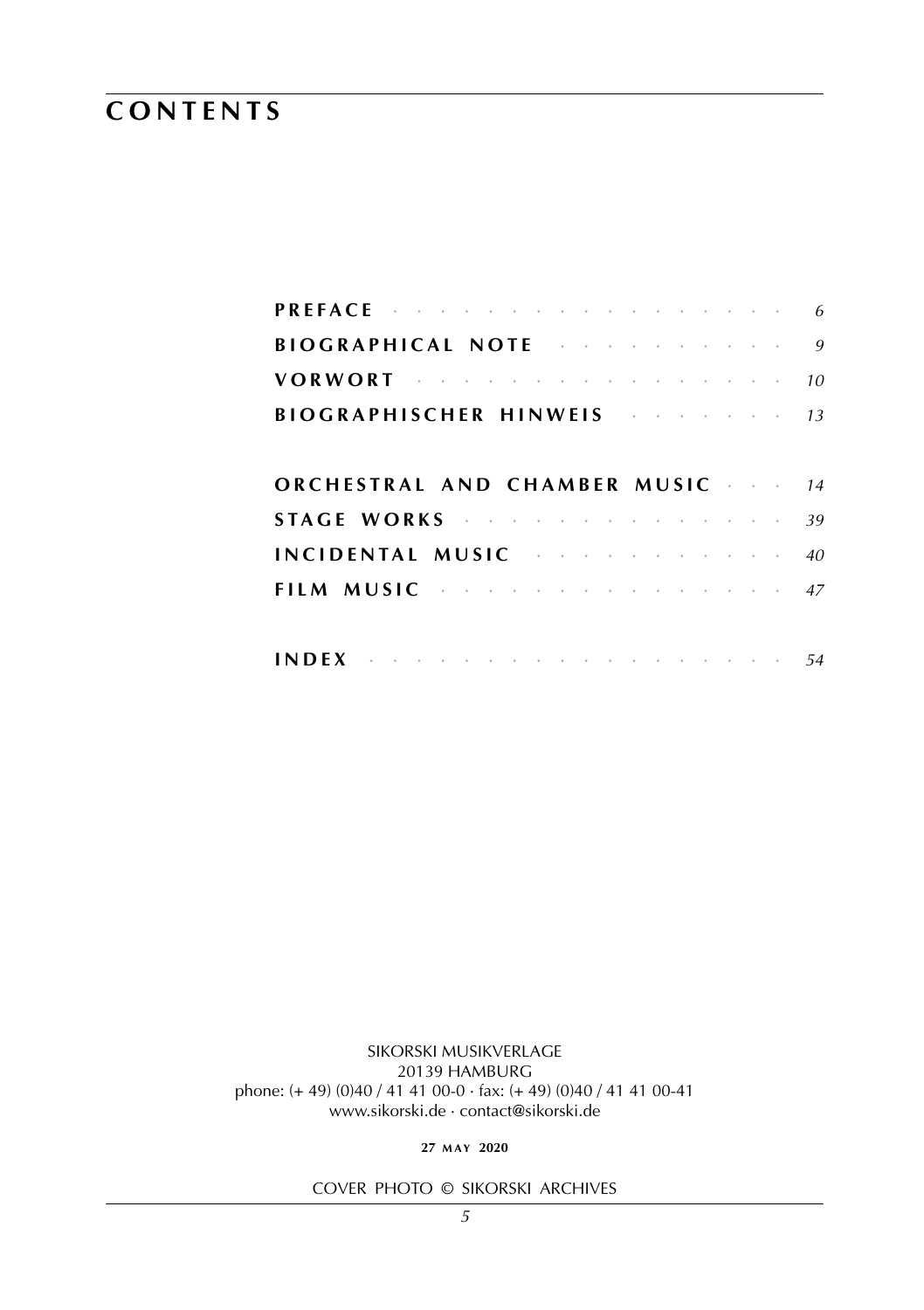### **p r e f a c e**

#### THE FINITE QUALITY OF SILENCE The Music of the Georgian Composer Giya Kancheli *by Wolfgang Sandner*

In addition to numerous polite references to the fact that music is capable of forging links between different nations, Beiträge zur Musikkultur in der Sowjet-union und in der Bundesrepublik Deutschland, which was edited by Givi Ordzhonikidze and Carl Dahlhaus, contains an interesting remark about the significance of l'art pour l'art in music. "If a composer decides to adopt the slogan 'art for the sake of art' and makes a point of turning his back on real life, this does not mean that he is subscribing to the principle of 'creative freedom'. Rather, he is subscribing to a strict law which has to be obeyed just as much as that of the opposite theory, which believes that there is a close connection between art and reality." Such phrases were part of the defence strategy of those who refused to comply with the aesthetic demands of socialist realism, and were part of the gamut of rhetorical skills which every artist in the Soviet Union had at his fingertips. Messages such as these were transmitted in a cloud of ideological verbiage to those who knew how to decipher the code.

The Georgian composer Giya Kancheli was one of the many artists who were unable to reveal their views on art and what they really believed in. In fact he first became famous as the Soviet Union was on the point of disintegrating, and with it the hegemonic structures which made it difficult for artists from the non-Russian republics to survive in what might be defined as Russian Orthodox cultural life. Thus Arvo Pärt, Giya Kancheli, Alfred Schnittke, and Sofia Gubaidulina, who all lived for a time in the West or were forced to emigrate, constitute an avantgarde in two senses of the word: through the very nature of their works, and as forerunners of artists who, no longer under the control of the state, are hoping to receive the recognition they deserve.

A scholarship enabled Kancheli to live for a time in Berlin. He later moved to Antwerp, where he was composer in residence. He used to write a great deal of film music, like Arvo Pärt, Erkki-Sven Tüür and many other composers in the Soviet Union. It was one way of surviving as a composer, for work on the soundtracks was not scrutinized by the State Commissar for Aesthetics. Conversely, composers had to accept the fact that the scores were, so to speak, cut up like sausages and turned into juicy morsels which gave little idea of the original design. But at least it sharpened their feeling for drama, for cogent utterance and telling characterization.

All this comes to mind when we listen to Giya Kancheli's impressive output, which includes seven symphonies, concertos for various instruments, an opera, and numerous chamber music works. In fact, there is something very natural about his musical world; it is as if the notes did not take their bearings from the laws governing polyphony, harmony,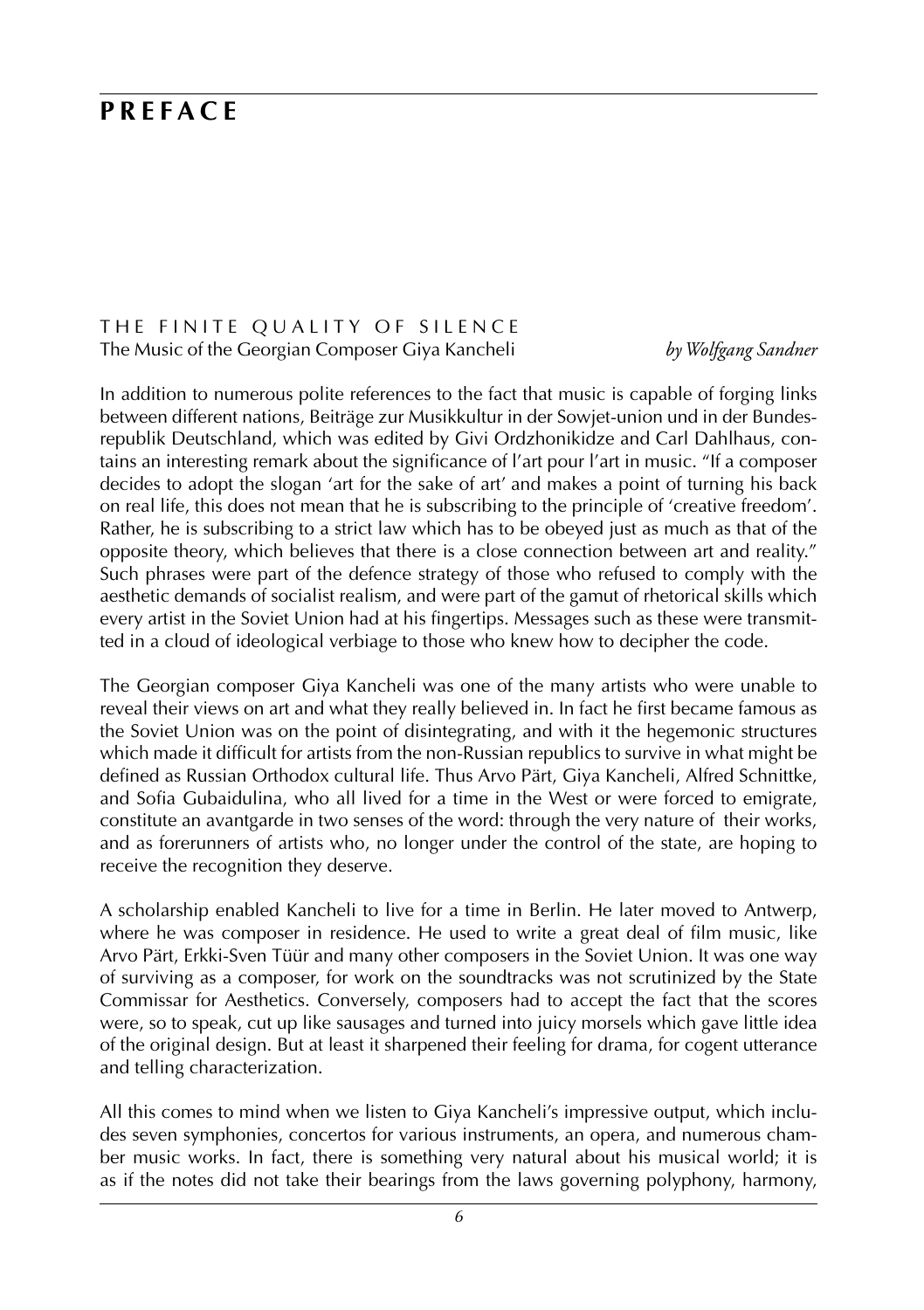sequences and alteration, but from more general principles such as the duration of breath, pauses, crescendos and tension, excitement and calm, rising and falling. It is expressive music whose organic nature can certainly be understood without a knowledge of compositional terminology.

Kancheli's instrumental writing has a kind of vocal quality that Julia Evdokimova has described thus: "As the music unfolds, the 'thread' of the argument becomes clearly discernible, and this has a special dramatic significance. It consists of a group of would-be voices which, like a festive choir, sometimes reaches us from a distance as if through the walls of a cathedral, and sometimes comes close to us, and attains to full and lavish polyphony."

Those who are familiar with Kancheli's music, and especially with his symphonies, soon become aware of the fact that, despite the difference in formal design, his pieces have many features in common: the tendency to dwell on short motifs that revolve around a certain interval (often a second); brusque orchestral outbursts set in a broad melodic stream; luminous wind passages; adherence to tonality; and an inquisitive approach to sound for its own sake. Kancheli does not employ quotations. Rather, his form and sonorities, his musical manners and his images seem to be distantly related to the sounds of his homeland, a sphere to which it is impossible to return. Givi Ordzhonikidze has commented on this: "A formal element that derives genetically from Georgian folk music cannot return to its original context without destroying the ancient tradition". This may be the reason why Kancheli's pieces resound and echo in our hearts. They do not evoke genre paintings which are at odds with reality as we perceive it. And their aura is similar to the one described by an oriental poet many centuries ago: "Be as patient as the earth, sow what you have heard, and await the harvest from the seed."

In the Soviet Union Kancheli's music was apparently considered to be just as fascinating as Georgia itself. The country has always attracted Russian artists in a manner that resembles the German longing for Italy. In the words of Leo Tolstoy, it was the 'land of fate and greatness, of adventure, and of shining souls'. It was also a country that refused to surrender its identity during the many centuries of foreign rule, something that has been described by another poet, the unfortunate Osip Mandelstam. In his essays Armenia and Georgia, or, to put it more precisely, the Caucasus, seem like the Promised Land. "Russian culture has never been able to force Georgia to adopt its values. Wine improves with age: that is its future. Culture is in a state of ferment: that is its youth. Preserve your art, the slender earthenware vessel lodged firmly in the ground!"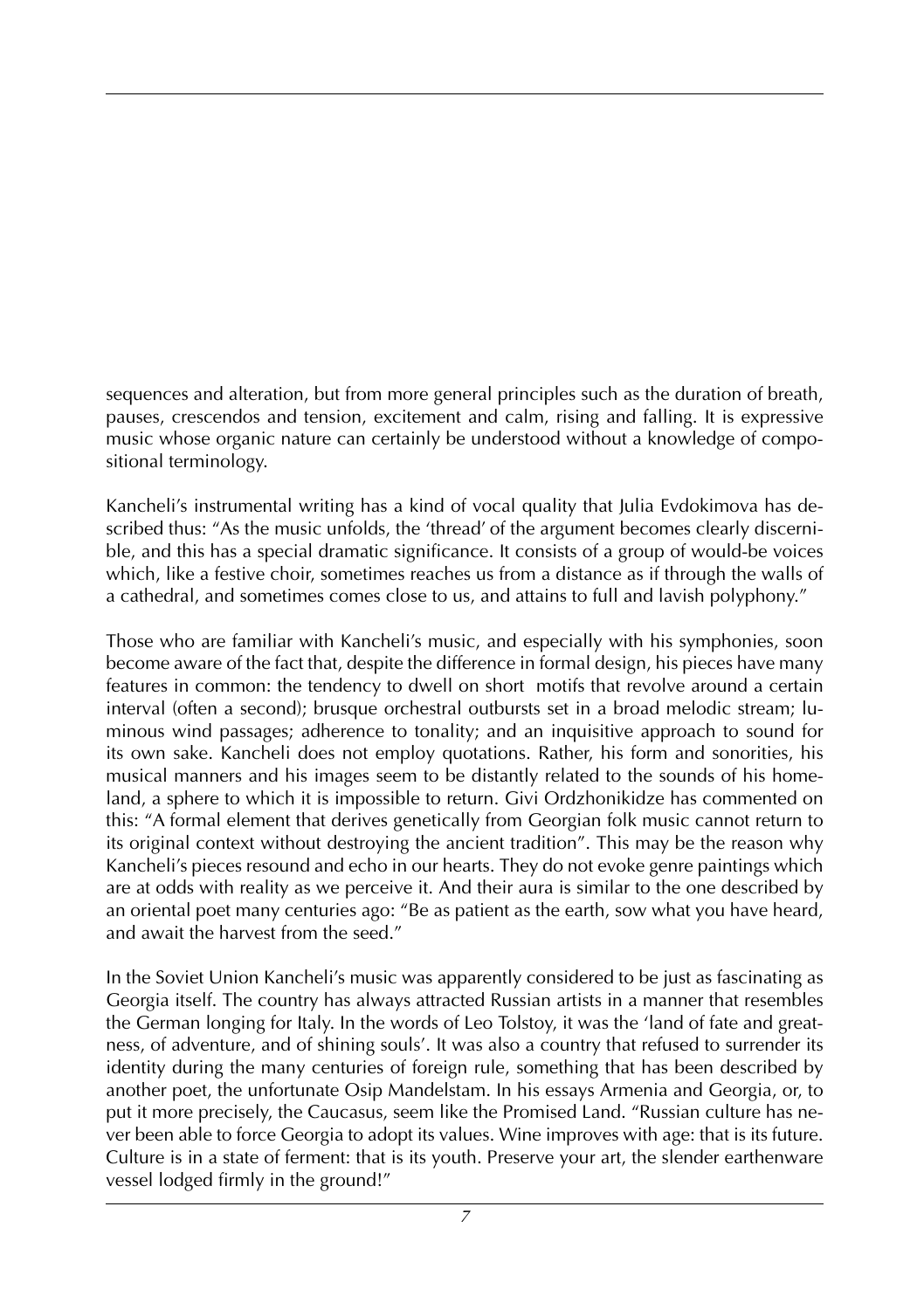Such associations spring to mind because they are familiar, and because we simply ascribe them to a particular work. However, they also emanate from the sounds themselves; from the many unusual adjacent seconds and simple melodic motives which are tender reminiscences of Georgian folk music; from the 'oriental' equanimity of the unruffled melodic writing, which another composer, Alfred Schnittke, has described as 'the rare gift of a floating sense of time'. The music unfolds as sound pure and simple, and in an unabashedly emotional manner. Kancheli's rejection of virtuoso rhetoric and technical complexity makes us aware of what we have lost as a result of our all-pervading cynicism, our fear of religious belief, our comprehensive refusal to listen to certain kinds of music, and our neurotic habit of trying to discern the tendency of the material, which not infrequently is nothing more than the tendency that self-appointed critics happen to approve of. We have lost the ability to feel the strength of music which is constructed on the basis of tonality and the diatonic scale; the courage to embrace a musical and religious creed, and the respect for its compositional structures; and finally the patience to listen to music which is not based on the notion of development, creates associative motivic chains, and, in an even and contemplative manner, seems to have materialized without having been composed. In Giya Kancheli's Morning Prayers chords accumulate over a static unison passage as if the tendency of the material was of no importance whatsoever. It is an effect which we come across again and again in the composer's music. Sometimes in fact he simply seems to want to make us aware of the finite quality of silence.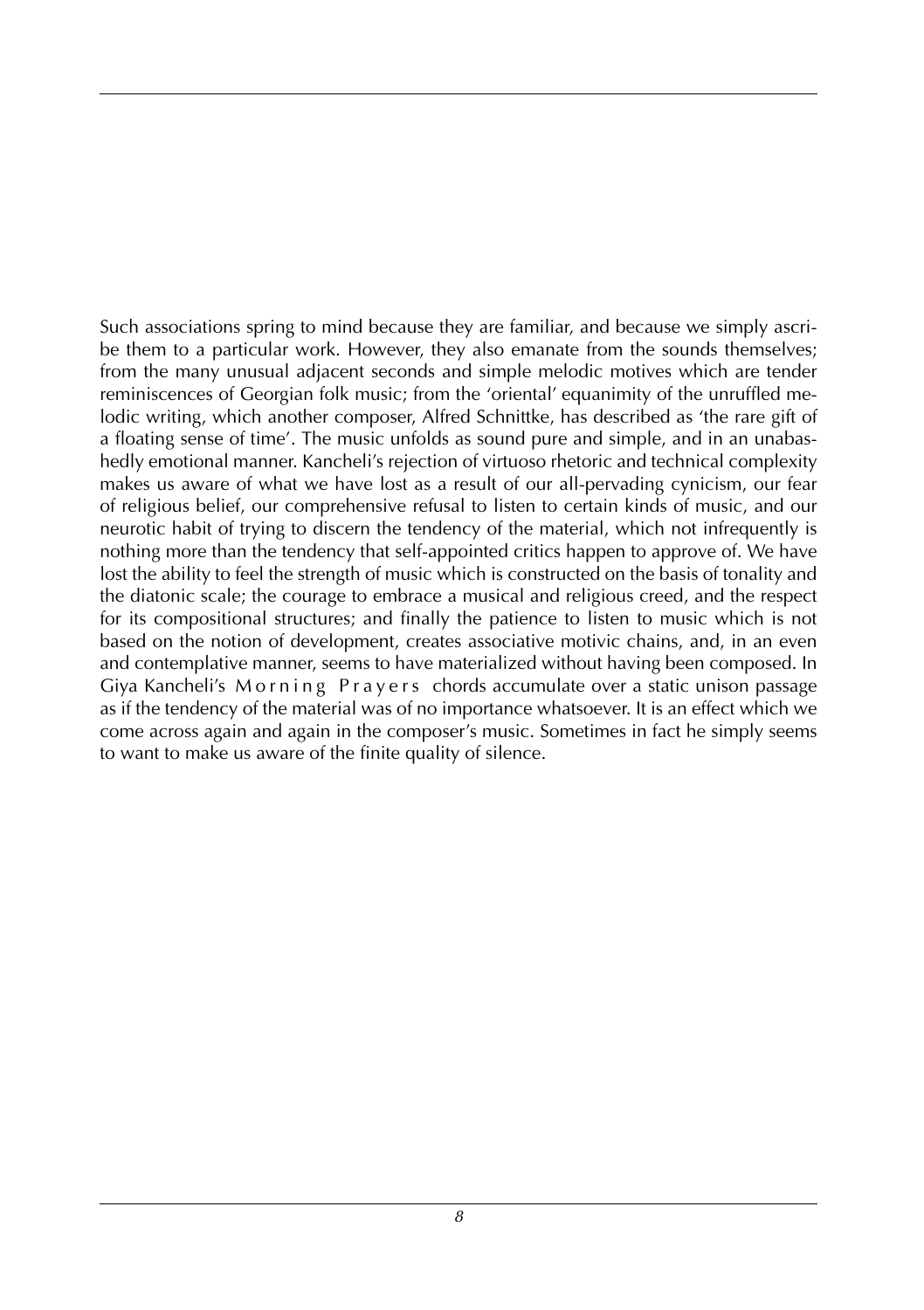### **BIOGRAPHICAL NOTE**

Giya Kancheli was born in Tbilisi, the capital of Georgia, on 10 August 1935 and died there on 2 Octobe 2019. As a child he had piano lessons at the music school of his native city, and from 1959 to 1963 studied composition with I. I. Tuskiya at the Tbilisi Conservatory. After graduating he worked as a freelance composer, which was rather unusual in the former Soviet Union. He later collaborated with the director Robert Sturua, and this inspired him to write a great deal of music for films, and for a number of plays. In 1971, Kancheli was appointed Director of Music at the Rustaveli Theatre in Tbilisi, where he wrote the incidental music for many of Sturua's productions.

In the 1960s Kancheli was hailed as a member of the 'Soviet avantgarde', though he subsequently dedicated himself to the development of a wholly personal musical style based on simple formulas which occur in the music of many different epochs, in ancient folk songs, and in certain kinds of contemporary popular music. Kancheli uses these formulas to create each work without reference to existing formal patterns. As he composes, he is concerned to allow the music to come into being like a living organism. Paradoxically, modern and archaic traits exist side by side in his music, as do elements which are familiar because they remind us of what we have often heard before, and those which are wholly original. In addition to numerous other works, Kancheli has composed seven symphonies  $(1967 \text{ to } 1986)$ , and an opera, Music for the Living, which he wrote together with Robert Sturua. The first performance was given at the Paliashvili Theatre in Tbilisi on 28 April 1984.

Kancheli left Georgia in 1991, and has lived in western Europe ever since. He and his family first went to live in Berlin, where he received a grant from the German Academic Exchange Service. In 1995–1996 he was composer-in-residence at the Royal Flemish Philharmonic Orchestra in Antwerp, where he continued to live and work.

In 2008 Kancheli was awarded the Wolf Foundation Prize in the Arts.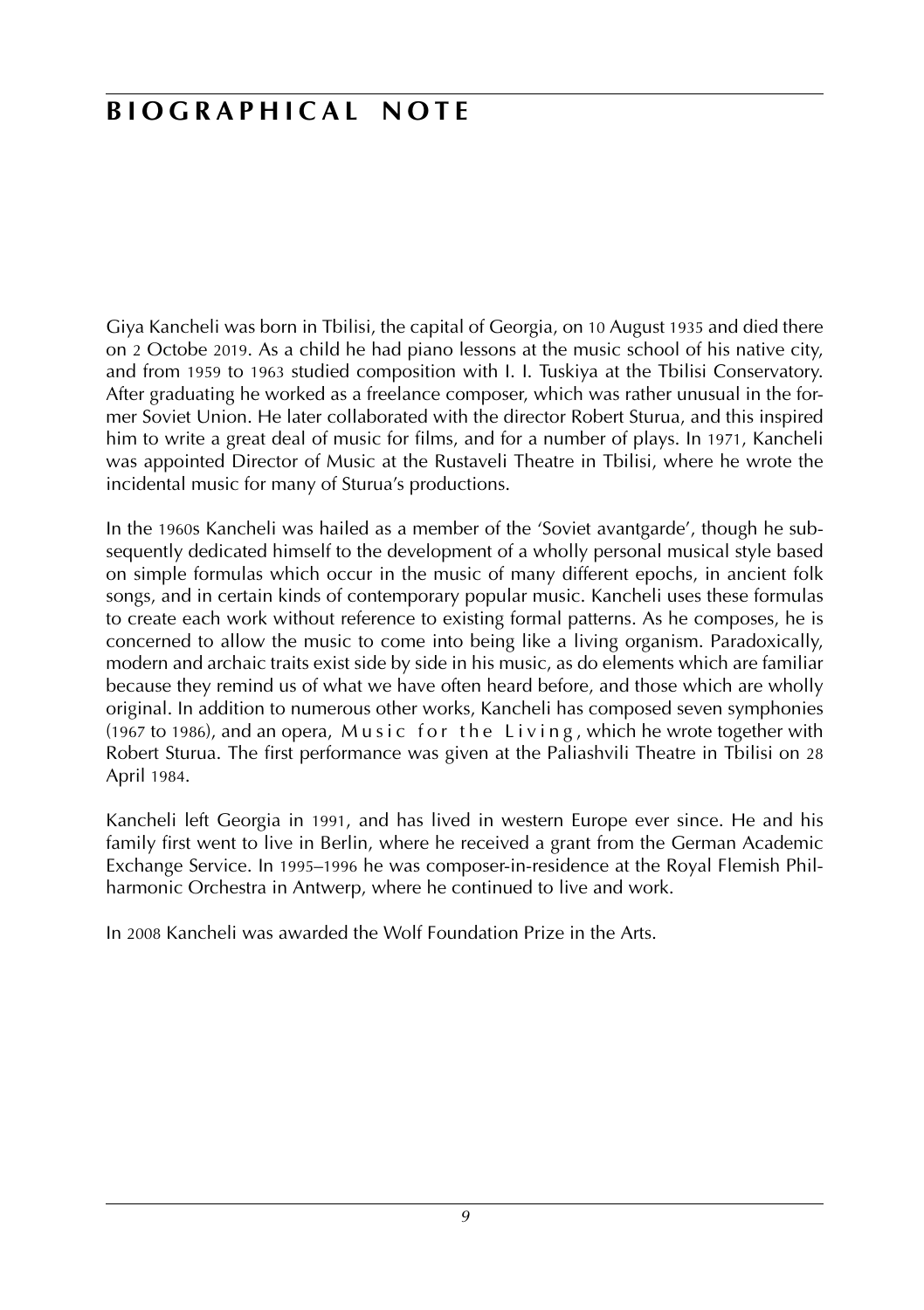### **v o r w o r t**

#### DIE ENDLICHKEIT DER STILLE Zur Musik des Georgiers Gija Kantscheli *von Wolfgang Sandner*

In den von Giwi Ordschonikidse und Carl Dahlhaus gemeinsam herausgegebenen Beiträgen zur Musikkultur in der Sowjetunion und in der Bundesrepublik Deutschland kann man neben vielen diplomatisch gemeinten Sätzen über die völkerverbindende Qualität der Tonkunst eine interessante Bemerkung über das L'art pour l'art in der Musik finden: "Wenn sich der Komponist die Losung ,Kunst um der Kunst willen' zu eigen macht und sich demonstrativ vom realen Leben abwendet, bekennt er sich damit nicht etwa zur 'Freiheit des Schaffens', sondern zu einem strengen Gesetz, welches nicht weniger konsequent befolgt wird als die entgegengesetzte Theorie vom engen Zusammenhang der Kunst mit der Realität." Solche Sätze waren Verteidigungsstrategien für Künstler, die sich den ästhetischen Forderungen des Sozialistischen Realismus entzogen. Man kann es zur Kunst der rhetorischen Mehrstimmigkeit zählen, die alle Künstler in der Sowjetunion beherrschten. Botschaften wurden unter einem Schwall ideologischer Floskeln an all jene weitergegeben, die den Code zu entschlüsseln verstanden.

Auch der Georgier Gija Kantscheli gehörte zu den Künstlern, die ihre Kunstansichten wie ihre Bekenntnisse nicht offenbaren konnten. Auf ihn wurde man im Grunde erst aufmerksam, als die Sowjetunion schon erste Auflösungserscheinungen zu zeigen begann und mit ihr jene hegemonistische Struktur, die es den Künstlern aus den Teilrepubliken schwermachte, sozusagen im russisch-orthodoxen Kulturleben zu bestehen. Arvo Pärt, Gija Kantscheli, Alfred Schnittke, Sofia Gubaidulina, die teilweise im Westen gelebt haben oder emigrieren mussten, bilden so im doppelten Sinne eine Avantgarde: durch die Faktur ihrer Werke und als Vorhut für die aus der Vormundschaft entlassenen Künstler, die es noch zu entdecken gilt.

Gija Kantscheli, der sich mit einem Stipendium in Berlin aufgehalten hat, später als *Composer in residence* nach Antwerpen ging, hat sich früher – wie Arvo Pärt, Erkki-Sven Tüür und eine Reihe zeitgenössischer Komponisten in der Sowjetunion – mit Filmmusik beschäftigt. Auch das war eine Form des Überlebens als Komponist. Denn die Arbeit an Soundtracks unterlag weniger strengen Überprüfungen durch die staatlichen Ästhetik-Kommissare. Dafür mußte man in Kauf nehmen, daß die Partituren gewissermaßen wie Würste auseinandergeschnitten und zu Häppchen verarbeitet wurden, denen man kaum mehr die ursprüngliche Struktur anmerkte. Immerhin aber wurde das Gespür für Dramaturgie geschärft, für Prägnanz und Charakteristik.

Das meint man auch dem imposanten Oeuvre des Georgiers Gija Kantscheli anzumerken, zu dem mittlerweile sieben Sinfonien, Instrumentalkonzerte, eine Oper und zahlreiche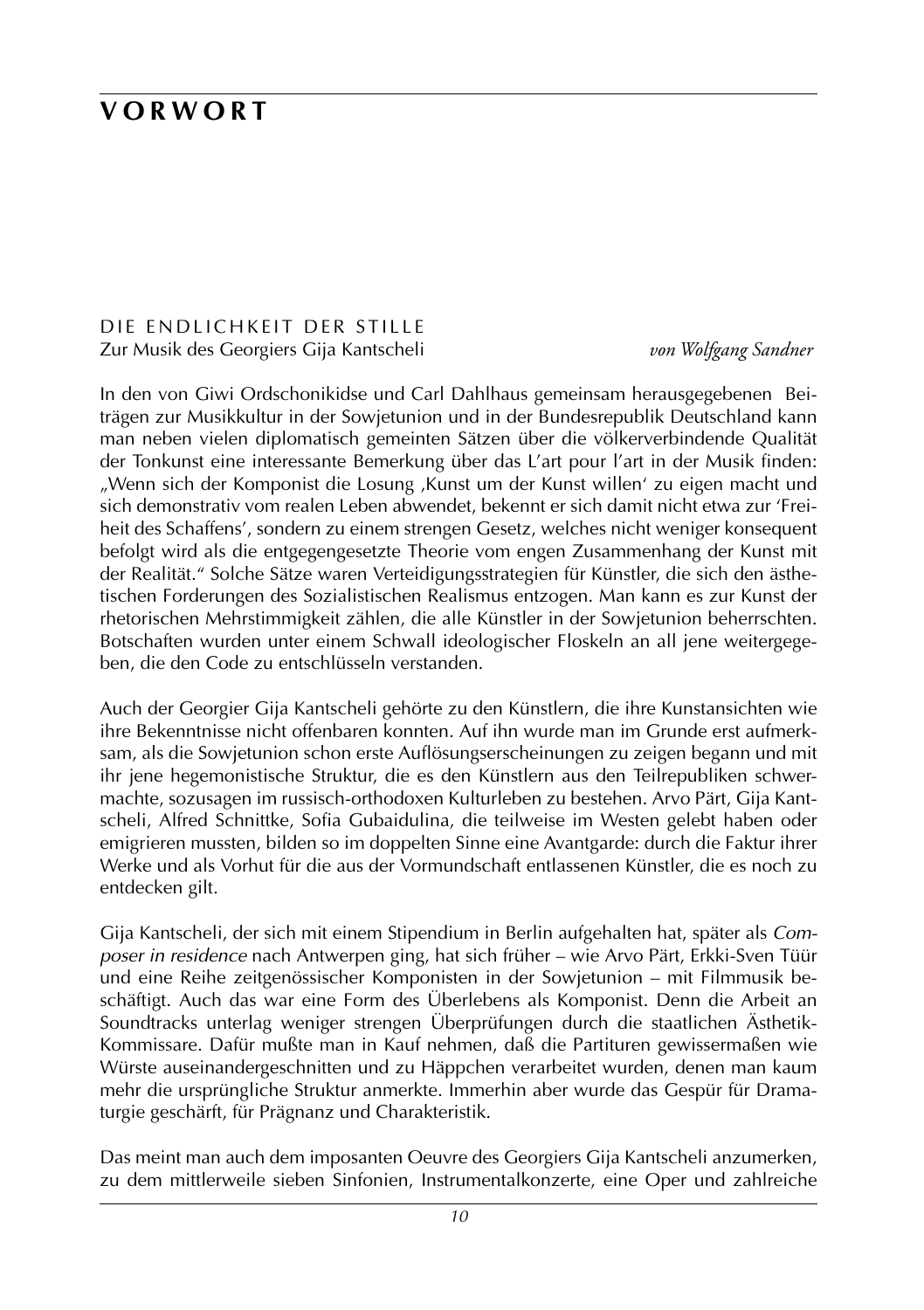Kammermusikwerke gehören. Seine Klangwelt besitzt etwas ungemein Natürliches, als richteten sich die Töne nicht nach Gesetzen von Polyphonie, Akkordverbindung, Sequenz und Alteration etwa, sondern nach allgemeinen Prinzipien von Atemlänge und Verschnaufpausen, von Steigerung und Spannung, von Erregung und Ruhe, von Ebbe und Flut: eine Ausdruckskunst, deren Organik man verfolgen kann, ohne die Terminologie der musikalischen Handwerkslehre beherrschen zu müssen.

In Kantschelis Werken ist zudem ein gleichsam vokaler Charakter auch in den instrumentalen Partien spürbar. Julia Jewdokimowa hat das in ihren Analysen anschaulich beschrieben: "Während des musikalischen Geschehens hebt sich deutlich ein "roter Faden' ab, dem besondere dramaturgische Bedeutung zukommt: Es ist dies ein Ensemble gleichsam singender Stimmen, das, einem festlichen Chor ähnlich, bald von weitem wie durch die Wände von Kathedralen zu uns dringt, bald ganz dicht an uns herankommt und eine volle, reich entfaltete Vielstimmigkeit erreicht."

Wer Kantschelis Werke, vor allem seine Sinfonien kennt, wird in der Faktur dieser Kompositionen, bei aller Verschiedenheit der formalen Konzeption, viele Gemeinsamkeiten und charakteristische Elemente entdecken: die Neigung zur Kontemplation in kleinen, immer wieder um ein Intervall (oft die Sekunde) sich windenden Motiven; attackierende Orchestereinbrüche in einen breit dahinfließenden melodischen Strom; leuchtende Bläserchöre; tonale Grundhaltung und einen fragenden, den Klängen nachhorchenden Gestus. Kantscheli zitiert nicht, seine Formen und Klänge, seine musikalische Haltung und seine Bilder sind wie von ferne verwandt mit den Klängen seines Landes, zu deren Sphäre es keine Heimkehr gibt. Giwi Ordschonikidse: "Ein Gestaltungsmoment, das genetisch mit dem georgischen Volksmusizieren zusammenhängt, wäre nicht fähig, in seinen ursprünglichen Kontext zurückzukehren, ohne die alte Tradition zu zerstören." Vielleicht hinterlassen deshalb viele Stücke Kantschelis in unserem Herzen einen solchen Nachhall. Sie rufen keine Genrebilder hervor, die mit unserer Realität kollidieren. Aber die Aura entspricht jener, die ein Dichter des Ostens vor Jahrhunderten eingefangen hat: "Sei geduldig wie die Erde, grabe ein, was du gehört hast, und warte, was davon als Saat wieder aufgeht."

Es scheint, als habe die Musik Kantschelis in der Sowjetunion eine Anziehungskraft besessen, die das ganze Land Georgien schon immer für die russischen Künstler ausübte; vergleichbar etwa der Italien-Sehnsucht der Deutschen: "Land der großen Schicksale, der Abenteuer und des seelischen Glanzes", wenn man die Worte Leo Tolstois noch zu erfühlen vermag. Aber eben eines, das sich seine Identität in den vielen Jahrhunderten der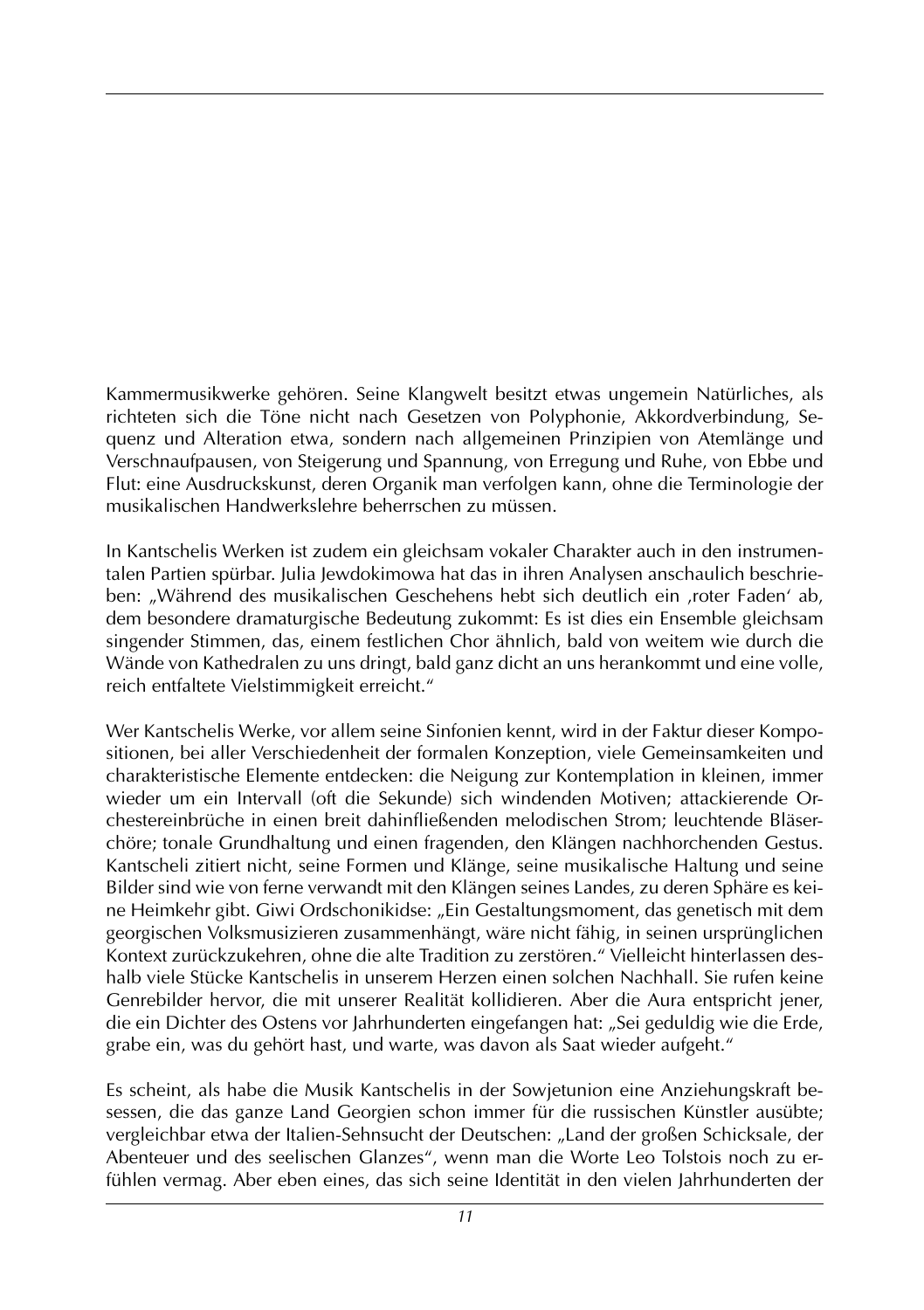Fremdherrschaft nicht rauben ließ. Auch dafür kann man einen Dichter anrufen, den unglücklichen Ossip Mandelstam, dem in seinen Essays Armenien und Georgien, oder sagen wir besser: der Kaukasus, wie das gelobte Land erschienen waren: "Nie hat die russische Kultur Georgien ihre eigenen Werte aufzwingen können. Der Wein altert: darin liegt seine Zukunft; die Kultur gärt: darin liegt ihre Jugend. Bewahrt eure Kunst, den in die Erde eingegrabenen, engen Tonkrug!"

All diese Assoziationen erscheinen, weil wir davon wissen, weil wir sie dem Werk wie selbstverständlich aufbürden, aber auch, weil sie aus den Klängen selbst heraustönen; in den vielen, fremd anmutenden Sekundreibungen und einfachen melodischen Motiven als sanfte Erinnerung an die Folklore des Landes, in dem "orientalischen" Gleichmut des ruhig schreitenden Melos, das der Komponist Alfred Schnittke bei Kantscheli als "die seltene Gabe eines schwebenden Zeitempfindens" bezeichnet hat. Diese Musik wird vor uns ausgebreitet in nahezu ungeschützter Klanglichkeit und unverstellter Emotionalität. Die Verweigerung von virtuoser Rhetorik und technisch-kompositorischem Aufwand öffnet zugleich die Sinne für das, was wir mit unserem alltäglichen Zynismus und unserer Angst vor Bekenntnissen, unserem umfassenden musikalischen Verweigerungsprinzip und unserer Sucht, der Tendenz des Materials nachzuspüren, die nicht selten die Tendenz selbsternannter Kunstrichter ist, verloren haben: das Gespür für die Kraft einer Musik, die auf Tonalität und Diatonik baut, den Mut zum musikalisch-religiösen Credo und den Respekt vor seinen kompositorischen Gestaltungsmerkmalen; schließlich auch die Geduld für eine Musik, die sich nicht primär entwickelt, die die Motive assoziativ reiht und die in einem gleichförmigen, kontemplativen Duktus eher ausgebreitet als komponiert erscheint. In den Morgengebeten von Gija Kantscheli bauen sich die Akkorde aus einem ruhigen Unisono auf, als könne ihnen keine Tendenz des Materials etwas anhaben: eine Wirkung, die man in der Musik des Komponisten allenthalben zu spüren meint – als wollte sie nur die Endlichkeit der Stille bewusstmachen.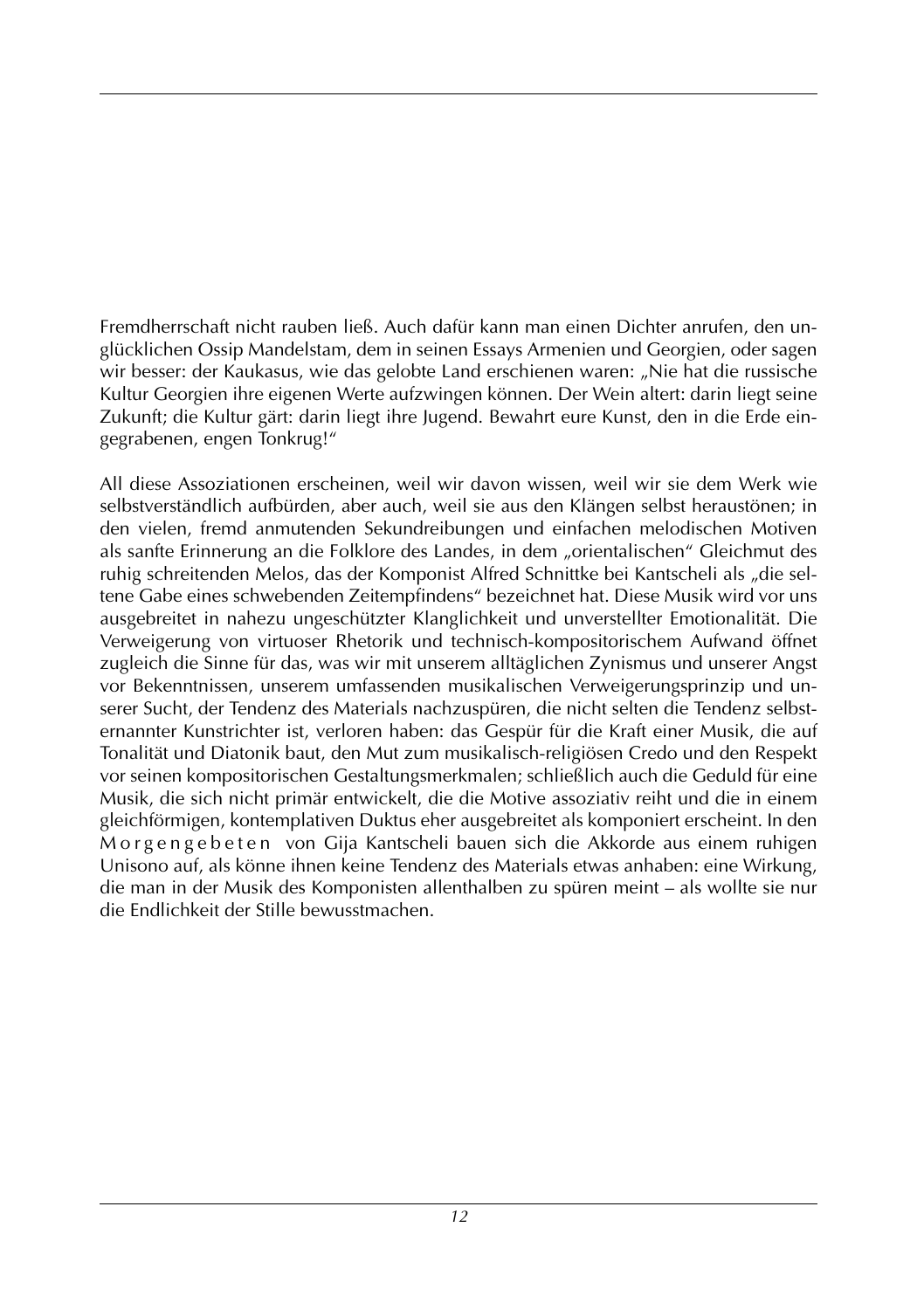### **b i o g r a p h i s c h e r h i n w e i s**

Gija Kantscheli wurde am 10. August 1935 in der georgischen Hauptstadt Tbilissi geboren, wo er auch am 2. Oktober 2019 verstarb. An der Musikschule seiner Vaterstadt erhielt er den ersten Klavierunterricht. Von 1959 bis 1963 studierte er am Konservatorium von Tbilissi bei I. I. Tuskija Komposition. Nach seinem Examen war er – ein Wagnis in der damaligen Sowjetunion – als freischaffender Komponist tätig. Angeregt durch seine Zusammenarbeit mit dem Regisseur Robert Sturua begann eine intensive Auseinandersetzung mit Filmmusik und musikdramatischen Werken. Von 1971 an war Kantscheli musikalischer Leiter des Rustaweli-Theaters in Tbilissi, wo er die Bühnenmusiken für viele Aufführungen von Sturua schrieb.

Nachdem Kantscheli in den sechziger Jahren als Komponist der ,sowjetischen Avantgarde' begonnen hatte, erarbeitete er sich seitdem zielstrebig einen eigenen musikalischen Stil, der auf einfachsten Formeln beruht, wie sie sich in der Musik der verschiedensten Epochen finden lassen: vom archaischen Volkslied bis zu Elementen moderner Unterhaltungsmusik. Aus diesen Formeln entwickelt er jedes neue Werk außerhalb vorgegebener Schemata, wobei sein Schaffensprozess davon bestimmt ist, musikalische Materie wie einen lebenden Organismus entstehen zu lassen. Paradoxerweise existieren Modernität und Archaik, das mit zahlreichen Assoziationen belegte Bekannte und ganz neu Erschaffenes in seiner Musik nebeneinander. Im Zentrum von Kantschelis Schaffen stehen sieben Sinfonien (1967 bis 1986) und die Oper Musik für die Lebenden, die der Komponist zusammen mit Robert Sturua schuf und deren Uraufführung am 28. April 1984 am Paliaschwili-Theater in Tbilissi stattfand.

Gija Kantscheli verließ im Jahr 1991 seine Heimat und lebt seither in Westeuropa. Er ließ sich mit seiner Familie zunächst in Berlin nieder, wo er ein Stipendium des DAAD erhielt. 1995 wurde er Composer-in-residence bei der Königlichen Flämischen Philharmonie in Antwerpen. Seit 1996 lebte er dort freischaffend.

Im Jahr 2008 wurde Gija Kantscheli der Wolf Foundation Prize in the Arts zuerkannt.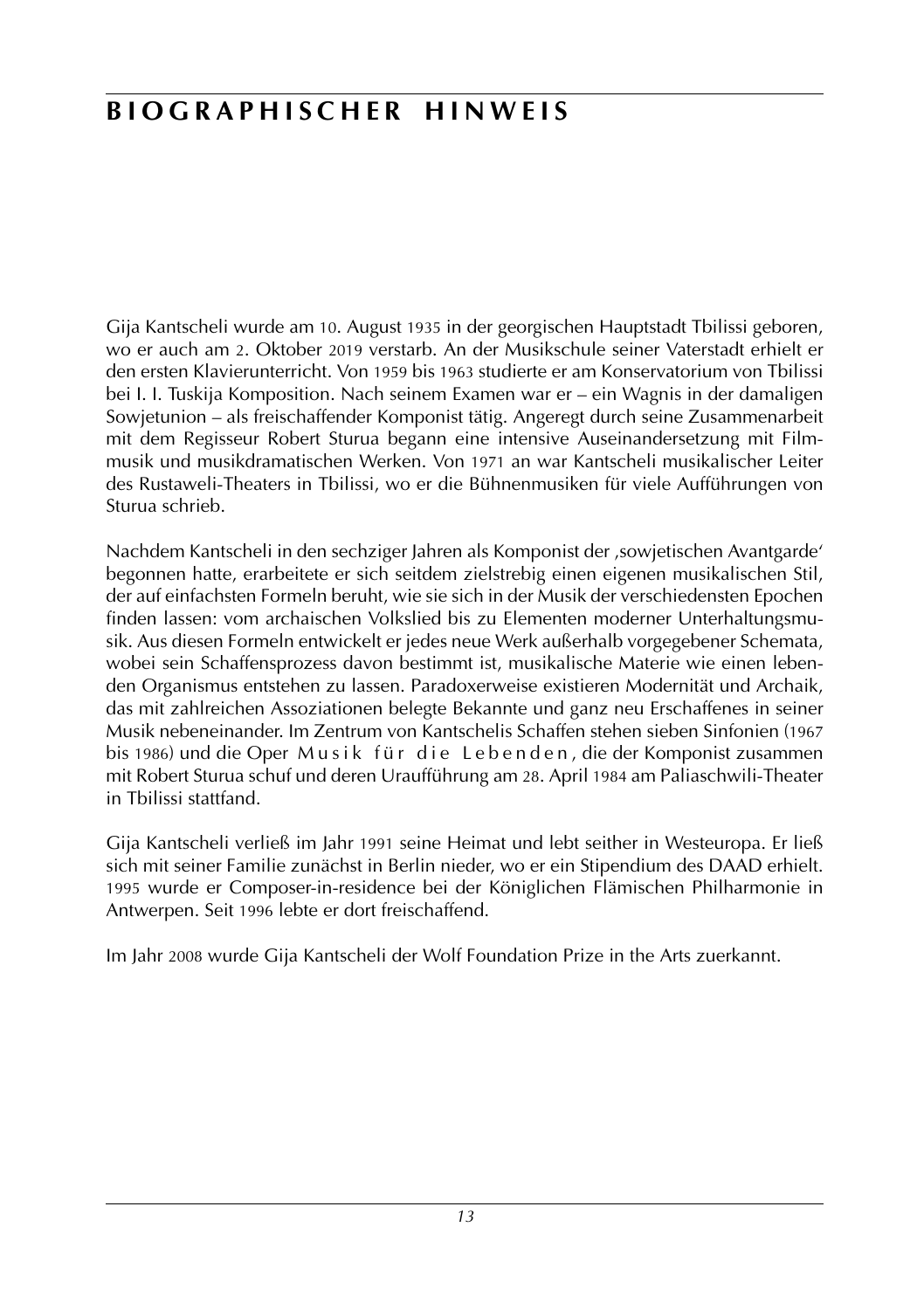#### **LARGO AND ALLEGRO 1963**

for strings, piano and timpani

Duration: 15'

First performance: 7 May 1963, Tbilisi Tbilisi Radio and TV Symphony Orchestra – Lihle Kiladze (conductor)

© Musikverlag Hans Sikorski, Hamburg · scores: Muzyka, Moscow, in: Collection of Pieces for Chamber Orchestra, Vol. 1, compiled by Lev Markiz, Tbilisi, Music Fund of the USSR, Georgian Branch

#### **SYMPHONY NO. 1 1967**

- *1*. Allegro con fuoco
- *2*. Largo

3.3.3.2 – 4.4.3.1 – 6 perc (timp, side dr, bass dr, cym, tubular bells, xyl). cel. piano. strings

Duration: 26'

First performance: 12 May 1968, Tbilisi Georgian State Symphony Orchestra – Dzhansug Kakhidze

© Musikverlag Hans Sikorski, Hamburg · *score:* Sovetsky Kompozitor, Moscow

#### **SYMPHONY NO. 2** 'Chants' **1970**

4.3.3.3 – 4.4.3.1 – 8 perc (timp, tgl, tamb, side dr, bassdr, 4 cym, tam-t, tubular bells, glsp, marimba). harp. piano. strings

Duration: 21'

First performance: 31 October 1970, Tbilisi

Georgian State Symphony Orchestra – Dzhansug Kakhidze (conductor)

© Musikverlag Hans Sikorski, Hamburg · *score:* Sovetsky Kompozitor, Moscow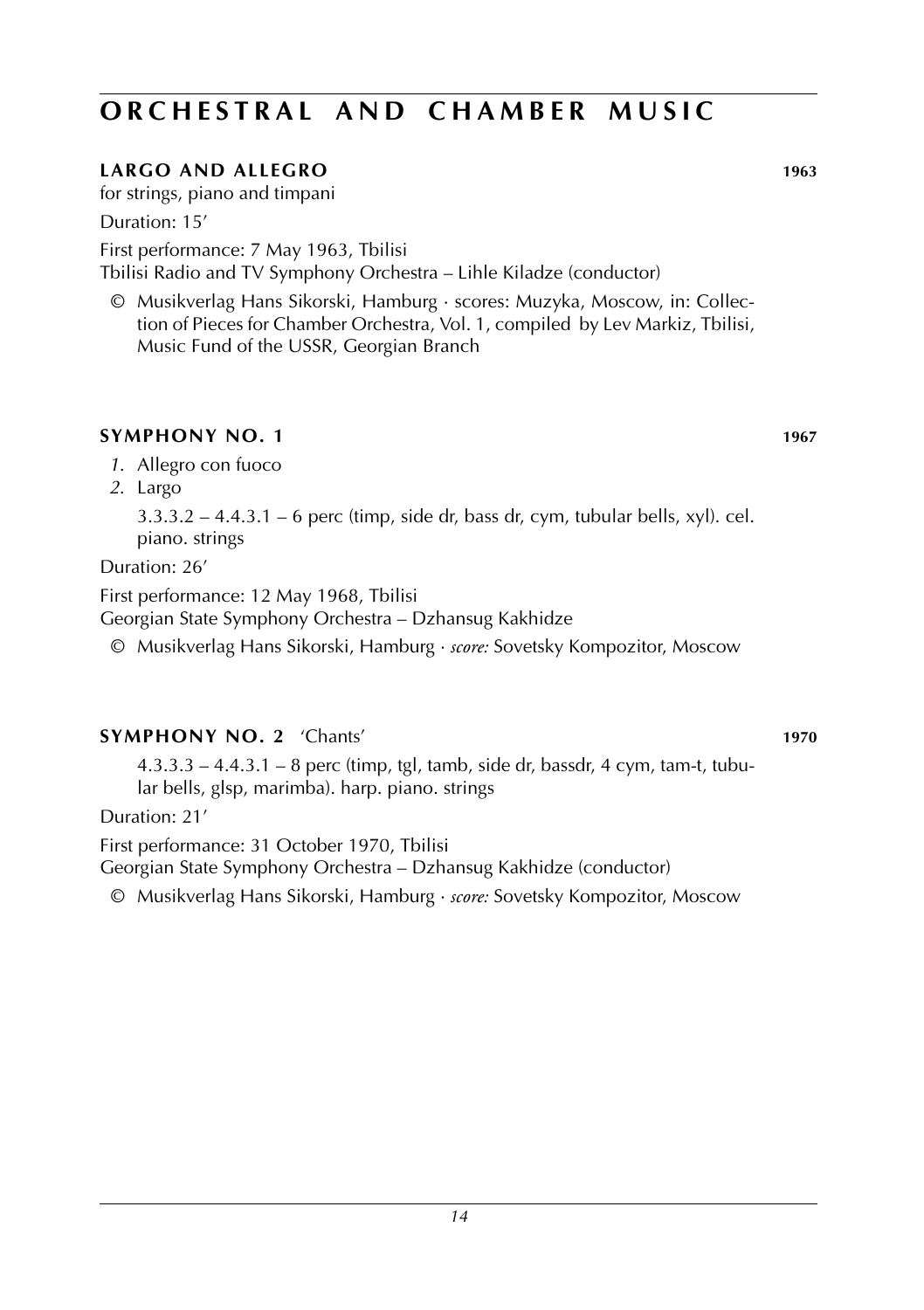#### **SYMPHONY NO. 3 1973**

*Dedicated to Dzhansug Kakhidze*

4.2.3.2 – 4.4.3.1 – 6 perc(timp, tgl, tamb, 3 tom-t, side dr, bass dr, cym, tam-t, tubular bells). piano. strings – vocalist (tenor, counter-tenor or mezzo-soprano)

Duration: 29'

First performance: 11 October 1973, Tbilisi

Georgian State Symphony Orchestra – Hamlet Gonashvili (tenor) – Dzhansug Kakhidze (conductor)

© Musikverlag Hans Sikorski, Hamburg · *score:* Sovetsky Kompozitor, Moscow

#### **SYMPHONY NO. 4** 'In memoria di Michelangelo' **1974** *Commissioned by the USSR Ministry of Culture*

 $4.2.3.3 - 4.4.3.1 - 8$  perc (timp, tgl, side dr, bass dr, cym, tam-t, tubular bells, 4 church bells). harp. cel. strings – 4 church bells (back stage)

Duration: 23'

First performance: 13 January 1975, Tbilisi

Georgian State Symphony Orchestra – Dzhansug Kakhidze (conductor)

© Musikverlag Hans Sikorski, Hamburg · *score:* Sovetsky Kompozitor, Moscow

In 1976 S v m p h o n v N o . 4 was awarded the USSR State Prize.

#### **SYMPHONY NO. 5 1977**

*In memory of my parents Commissioned by G. Schirmer, New York*

> $4.3.3.3 - 4.4.3.1 - 5$  perc (timp, tamb, side dr, bass dr, cym, tubular bells, glsp). harp. hpd. strings

Duration: 26'

First performance: 27 February 1978, Tbilisi Georgian State Symphony Orchestra – Dzhansug Kakhidze (conductor)

© G. Schirmer, New York · Musikverlag Hans Sikorski, Hamburg for D, CH, E, GR, IL, IS, NL, P, N, S, DK, TR · *scores:* Schirmer 3354 · Sovetsky Kompozitor, Moscow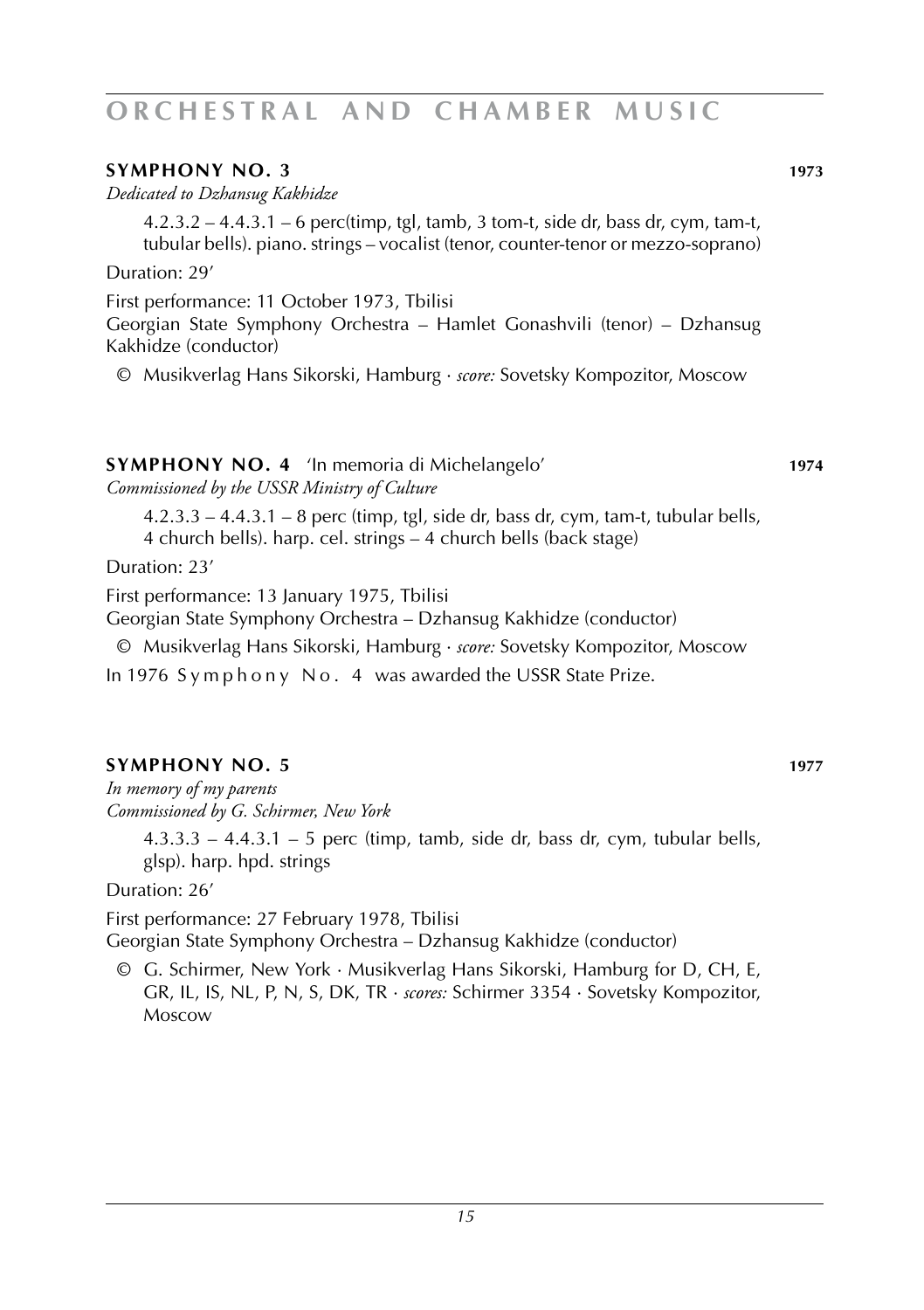#### **SYMPHONY NO. 6 1980**

*Commissioned by the Gewandhausorchester Leipzig*

 $4.3.3.3 - 4.4.3.1 - 8$  perc (timp, tamb, tom-t, side dr, bass dr, cym, susp cym, tubular bells, church bells). harp. piano. hpd. strings – 2 solo vla

Duration: 25'

First performance of the first version: 7 April 1980, Tbilisi Georgian State Symphony Orchestra – Dzhansug Kakhidze (conductor)

First performance of the final version: 22 October 1981, Leipzig Gewandhausorchester Leipzig – Kurt Masur

© Peters, Frankfurt · Musikverlag Hans Sikorski, Hamburg for CH, E, GR, IL, IS, NL, P, N, S, DK, TR · *scores:* Peters 10305 · Sovetsky Kompozitor, Moscow

#### **LIGHT SORROW** (LICHTE TRAUER) **1985**

for two boy sopranos, boys' choir and orchestra on texts by Galaktion Tabidze, Johann Wolfgang von Goethe, William Shakespeare and Alexander Pushkin (Georgian, German, English, Russian)

*Dedicated to all the children who have become victims of a war Commissioned by the Gewandhausorchester Leipzig*

 $4.3.3.3 - 6.5.4.1 - 8$  perc(timp, tgl, tamb, side dr, bass dr, cym, susp cym, tam-t, tubular bells, glsp, vibr). bass gtr. harp. cel. piano. hpd. strings

Duration: 25'

First performance: 9 May 1985, Leipzig

Gewandhausorchester Leipzig – Gewandhaus boys' choir – Kurt Masur (conductor)

© Peters, Frankfurt · Musikverlag Hans Sikorski, Hamburg for CH, E, GR, IL, IS, NL, P, N, S, DK, TR · *scores:* **p e 8873** · Sovetsky Kompozitor, Moscow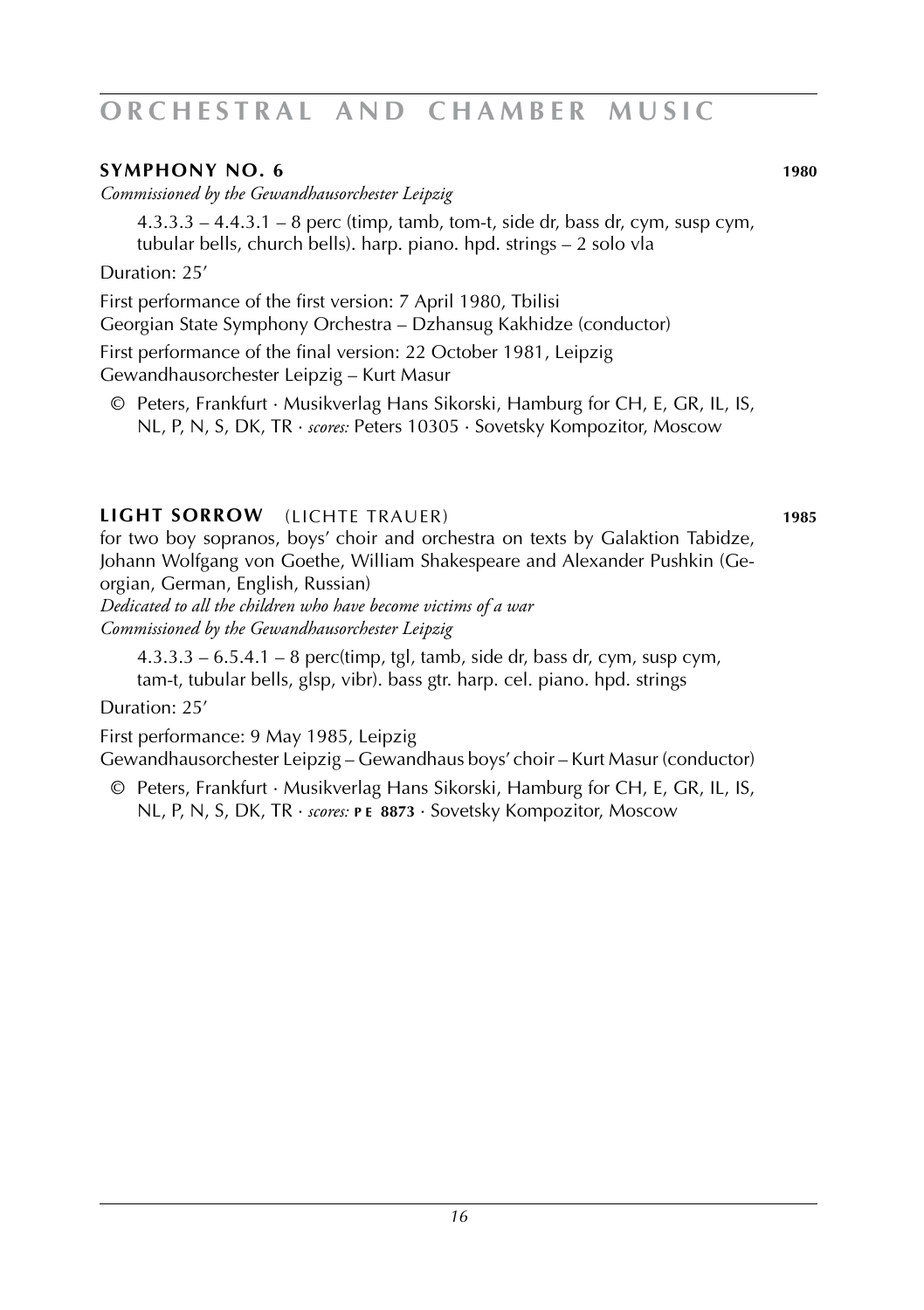#### **SYMPHONY NR. 7** 'Epilogue' **1986**

*Dedicated to the Czech Philharmonic Orchestra*

4.3.3.3 – 6.6.4.1 – 7 perc (timp, tgl, tamb, side dr, bass dr, cym, susp cym, tam-t, tubular bells, glsp). bass gtr. harp. piano. hpd. strings

Duration: 31'

First performance of the first version: 11 December 1986, Prague Czech Philharmonic Orchestra

First performance of the final version: 24 March 1992, Berlin Radio-Symphonie-Orchester Berlin – Olaf Henzold (conductor)

© Musikverlag Hans Sikorski, Hamburg · *scores:* **s i k 1865** · Sovetsky Kompozitor, Moscow

#### **MOURNED BY THE WIND** (VOM WINDE BEWEINT)

Liturgy in memory of Givi Ordzhonikidze

- *1*. Molto allegro
- *2*. Allegro moderato
- *3*. Larghetto
- *4*. Andante maestoso

Duration: 44'

**·** Version for large orchestra and solo viola **1989** *Dedicated to Yuri Bashmet Commissioned by Berliner Festwochen*

4.3.3.3 – 4.4.3.1 – 6 perc (timp, tamb, side dr, bass dr, cym, susp cym, tam-t, tubular bells). bass gtr. harp. cel. piano. hpd. strings

 First performance: 9 September 1990, Berlin Yuri Bashmet (viola) – Orchestra of the Kirov Theatre, Leningrad – Valery Gergiev (conductor)

*score:* **s i k 1832**

**·** Version for large orchestra and solo violoncello **1996**

 $4.3.3.3 - 4.4.3.1 - 6$  perc(timp, tamb, side dr, bass dr, cym, susp cym, tam-t, tubular bells). bass gtr. harp. cel. piano. hpd. strings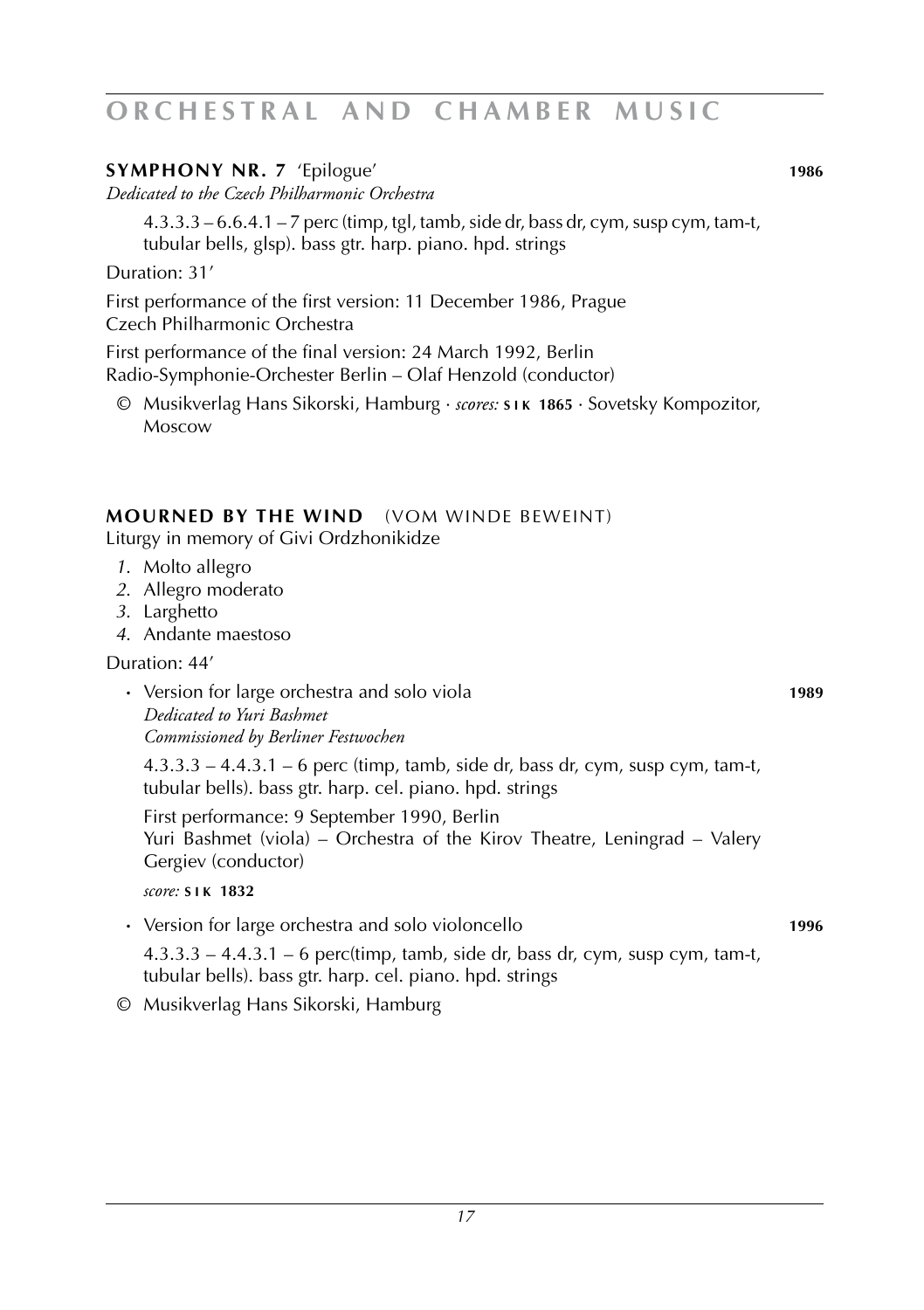### **ABII NE VIDEREM**

Duration: 22'

| • Version for strings, alto flute, piano and bass guitar<br>Commisssioned by the Holland Festival                                                                                       | 1992 |
|-----------------------------------------------------------------------------------------------------------------------------------------------------------------------------------------|------|
| First performance: 10 June 1992, Amsterdam<br>Eleonore Pameijer (flute) – Marja Bon (piano) – Wiek Heijmans (bass guitar) –<br>Nieuw Sinfonietta Amsterdam – Andrei Boreiko (conductor) |      |
| • Version for strings, piano, bass guitar and solo viola                                                                                                                                | 1993 |

 First performance: 14 March 1995, New Haven (Connecticut) Kim Kashkashian (viola) – Stuttgarter Kammerorchester – Dennis Russell Davies (conductor)

*score:* **s i k 1929**

© Musikverlag Hans Sikorski, Hamburg

### **NOCH EINEN SCHRITT ... 1992**

for large orchestra *Commissioned by Donaueschinger Musiktage*

> $2.2.2.2 - 4.3.3.1 - 3$  perc (timp, tamb, side dr, bass dr, cym, susp cym, [large] tam-t, tubular bells, xyl). harp. piano. strings – solo viola (back stage) – tape

Duration: 12'

First performance: 15 October 1993, Donaueschingen Sinfonieorchester des Südwestfunks – Zoltan Pesko (conductor)

© Musikverlag Hans Sikorski, Hamburg

### **WINGLESS** (FLÜGELLOS) **1993**

for large orchestra

*Commissioned by Saarländischer Rundfunk*

 $3.3.3.3 - 4.3.3.1 - 5$  perc (timp, tamb, side dr, bass dr, cym, susp cym, tam-t, tubular bells, glsp). bass gtr. piano. strings

Duration: 28'

First performance: 23 May 1993, Saarbrücken, Musik im 20. Jahrhundert Rundfunk-Sinfonieorchester Saarbrücken – Marcello Viotti (conductor)

© Ricordi, Milan · Musikverlag Hans Sikorski, Hamburg for D, CH, E, GR, IL, IS, NL, P, N, S, DK, TR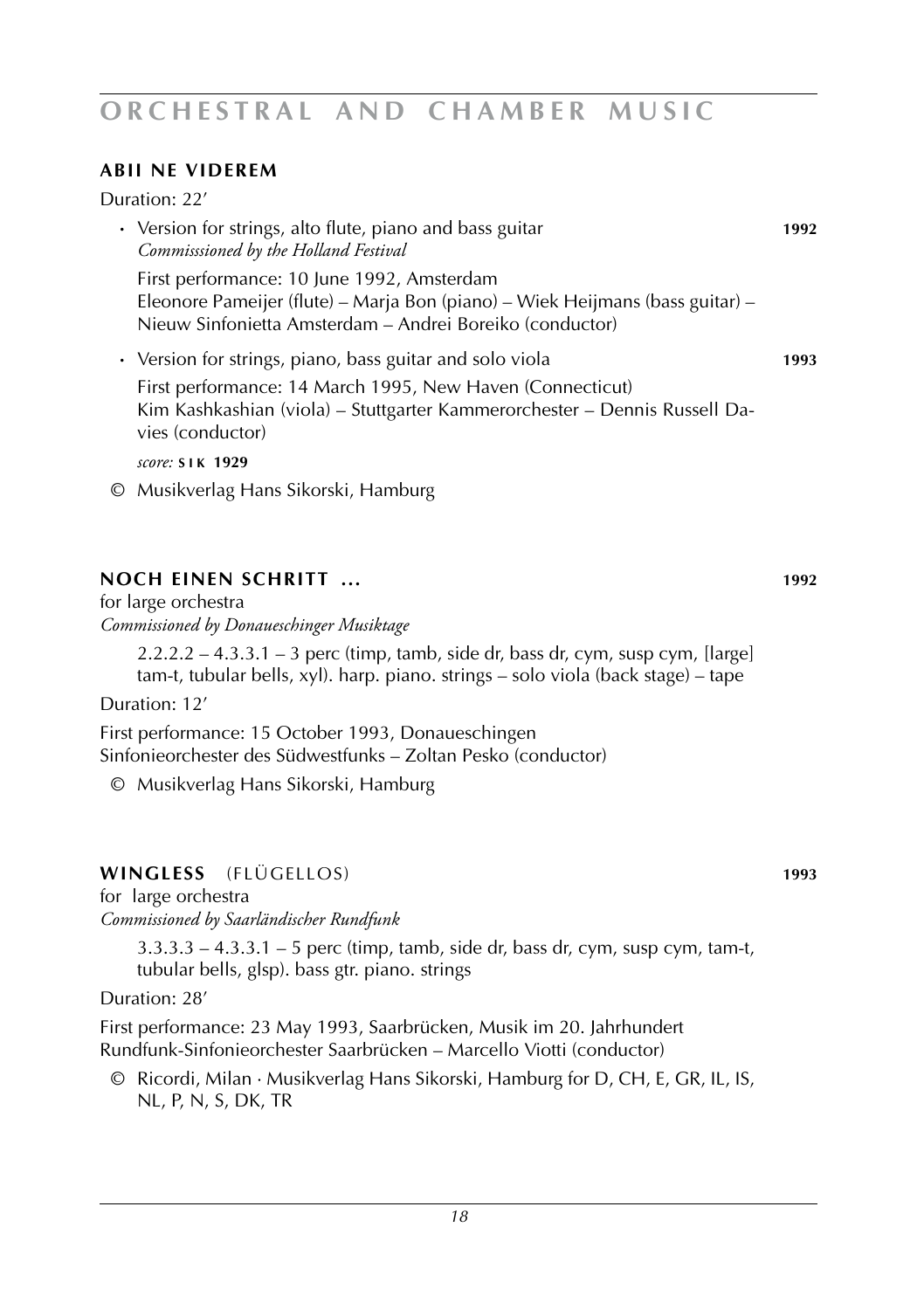#### **MAGNUM IGNOTUM 1994**

for chamber ensemble and tape *Commissioned by Nederlands Blazers Ensemble*

1(alto fl).2.2.2 – 2.0.0.0 – db

Duration: 22'

First performance: 23 April 1994, Witten, Tage der Neuen Kammermusik Nederlands Blazers Ensemble

© Musikverlag Hans Sikorski, Hamburg

#### **LAMENT 1994**

Music of mourning in memory of Luigi Nono for violin, female voice and orchestra Text: Hans Sahl *Commissioned by Schleswig-Holstein Musik Festival · Dedicated to Gidon Kremer*

4(3picc).1.0.0 – 4.4.4.1 – 7 perc (timp, tgl, wood bl, tamb, side dr, bass dr, cym, susp cym, tubular bells, glsp). cel. piano. hpd. strings

Duration: 44'

First performance: 26 June 1995, Hamburg, Schleswig-Holstein Musik Festival Gidon Kremer (violin) – Maacha Deubner (soprano) – Norddeutsche Philharmonie Rostock – Michael Zilm (conductor)

© Musikverlag Hans Sikorski, Hamburg

#### **NACH DEM WEINEN** (HAVING WEPT) **1994**

for violoncello solo *Dedicated to Mstislav Rostropovich*

Duration: 8'

First performance: 16 September 1994, Paris Mstislav Rostropovich

© Musikverlag Hans Sikorski, Hamburg · *score:* **s i k 1962**

#### **Caris mere 1994**

for soprano and viola on liturgical texts (in Latin)

Duration: 8'

First performance: 7 July 1994, Ferrara Maacha Deubner (soprano) – Hans-Christian Sarnau (viola)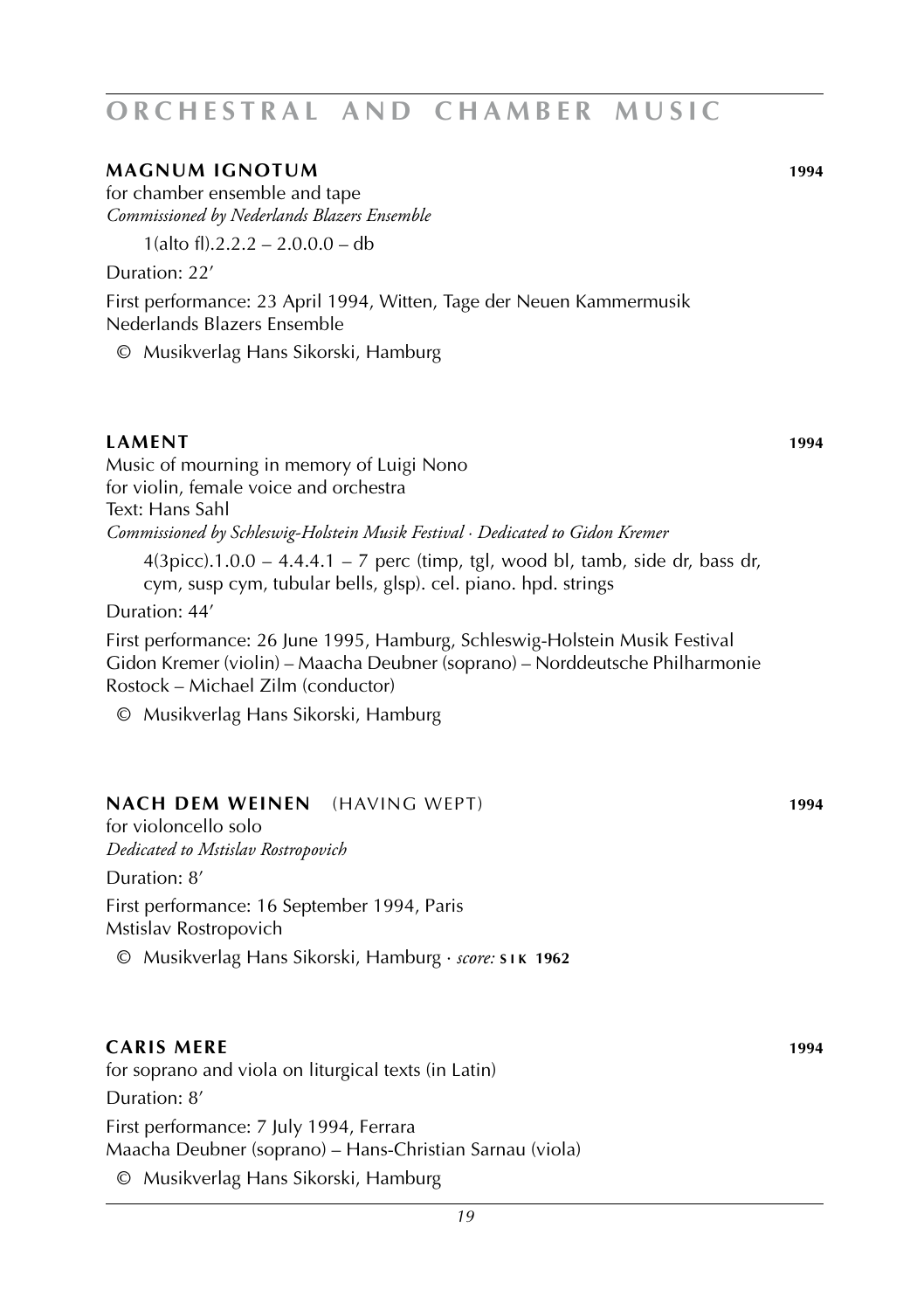#### **V & V 1994**

for violin, strings and tape Duration: 11'

First performance: 8 August 1995, Gstaad Edna Michell (violin) – Camerata Lysy Gstaad – Yehudi Menuhin (conductor)

© G. Schirmer, New York · Musikverlag Hans Sikorski, Hamburg for D, DK, CH, GR, IL, IS, NL, P, TR

#### **TRAUERFARBENES LAND** 1994

(land of the colour of sorrow) for large orchestra *Dedicated to Dennis Russell Davies Commissioned by the Orchester der Beethovenhalle Bonn*

 $3.2.2.2 - 4.4.4.1 - 7$  perc (timp, tamb, side dr, bass dr, cym, susp cym, tam-t, tubular bells, glsp, vibr). bass gtr. harp. piano. strings

Duration: 37'

First performance: 9 December 1994, Bonn Orchester der Beethovenhalle Bonn – Dennis Russell Davies (conductor)

© Musikverlag Hans Sikorski, Hamburg

#### **EXILE 1994**

for soprano and chamber ensemble on texts by Paul Celan, Hans Sahl and from the Old Testament

*Dedicated to Manfred Eicher*

Psalm 23 – Einmal – Zähle die Mandeln – Psalm – Exil

alto fl/bass fl. vln. vla. vlc. db. synthesizer

Duration: 48'

First performance: 7 July 1994, Ferrara Maacha Deubner (soprano) – Natalia Pshenichnikova (alto flute/bass flute) – Karel Boeschoten (violin) – Hans Christian Sarnau (viola) – Rebecca Firth (violoncello) – Christian Sutter (bass) – Vladimir Yurovsky (conductor)

© Belaieff, Frankfurt · *score:* **b e l 558**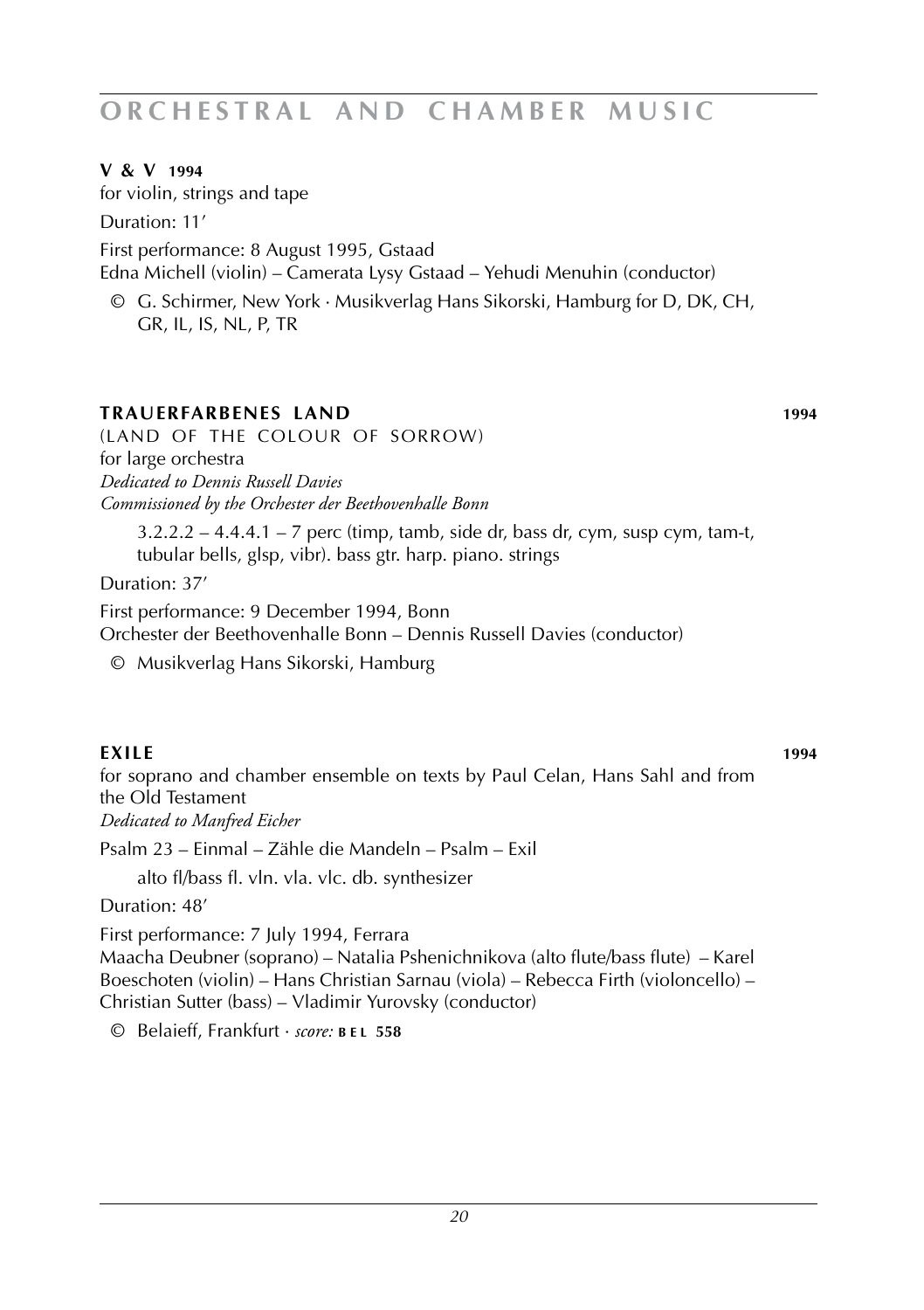#### **LIFE WITHOUT CHRISTMAS 1990**-**1992**/**1995**

(LEBEN OHNE WEIHNACHT) Cycle of four separate works:

#### **MORNING PRAYERS** (MORGENGEBETE) **1990**

for chamber orchestra and tape *Dedicated to Robert Sturua*

alto fl. bass gtr. piano. strings (6/5/4/3/1)

Duration: 23'

First performance: 8 July 1990, London, Almeida Festival Opus 20 – Scott Stroman (conductor)

© Musikverlag Hans Sikorski, Hamburg · *score:* **s i k 1902**

#### **MIDDAY PRAYERS** (TAGESGEBETE) **1991**

for 19 players, boy soprano and solo clarinet on liturgical texts (in Latin) *Dedicated to Eduard Brunner Commissioned by Schleswig-Holstein Musik Festival*

 $1(picc).1.0.1(db bn) - 1.2.3.1 - 3 perc (side dr, bass dr, cym, susp cym,$ tubular bells, glsp). bass gtr. piano. vln. vla. vlc. db

Duration: 24'

First performance: 8 August 1991, Salzau Agnethe von Holst (soprano) – Ulf Rodenhäuser (clarinet) – Festivalorchester Salzau – Dmitri Kitaenko (conductor)

© Musikverlag Hans Sikorski, Hamburg · *score:* **s i k 1909**

### **EVENING PRAYERS** (ABENDGEBETE) **1991**

for chamber orchestra and 8 alto voices *Dedicated to Alfred Schnittke Commissioned by Süddeutscher Rundfunk Stuttgart*

1.1.0.0 – 1.2.2.1 – 3 perc (tamb, side dr, bass dr, cym, susp cym, tubular bells, glsp). bass gtr. piano. strings

Duration: 27'

First performance: 31 January 1992, Stuttgart Junges Philharmonisches Orchester Stuttgart – Neue Vokalsolisten Stuttgart – Manfred Schreier

© Musikverlag Hans Sikorski, Hamburg · *score:* **s i k 1910**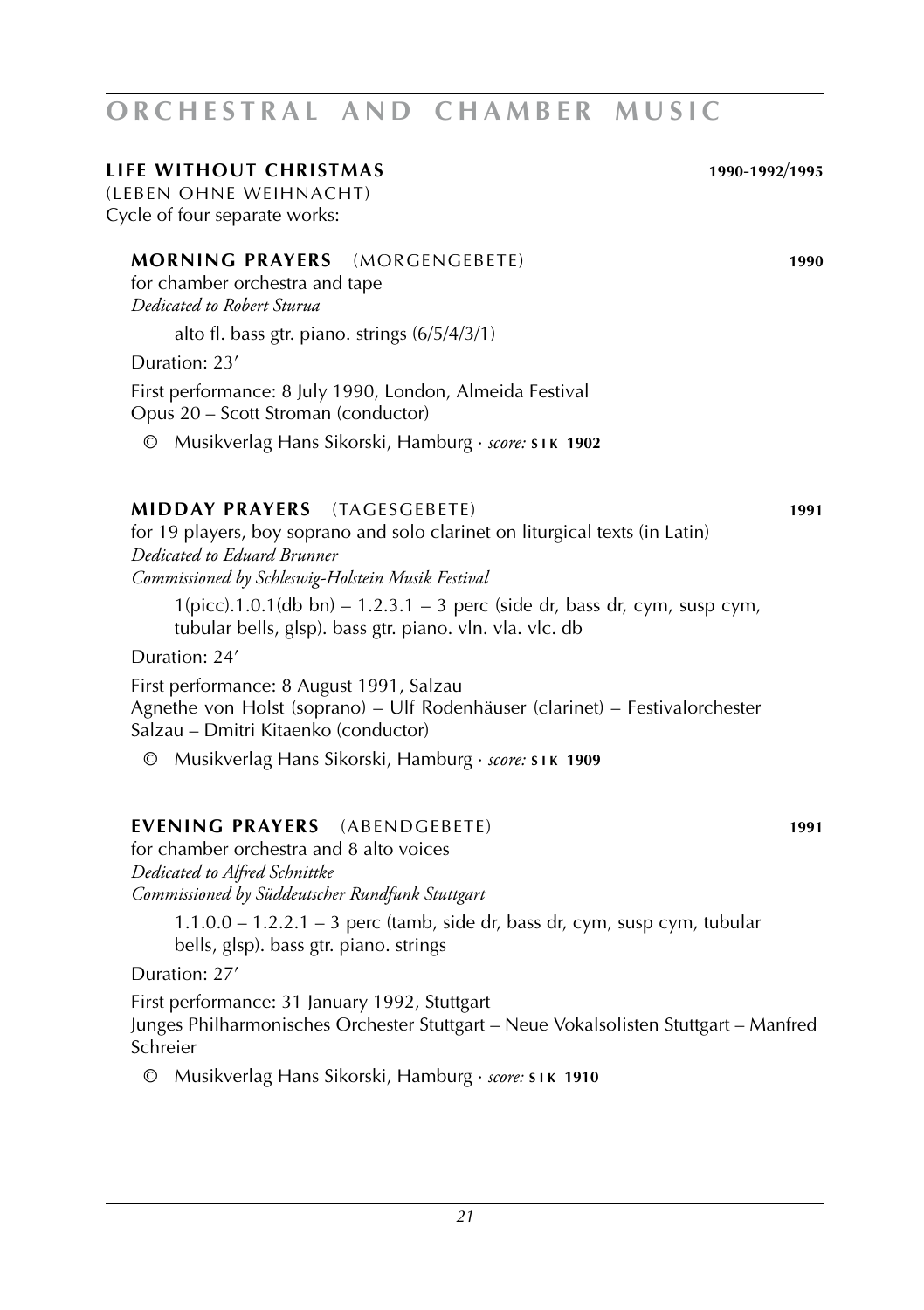### **o r c h e s t r a l a n d c h a m b e r m u s i c**

| <b>LIFE WITHOUT CHRISTMAS</b><br><b>NIGHT PRAYERS</b> (NACHTGEBETE)<br>for string quartet and tape<br>Dedicated to Kronos Quartet<br>Commissioned by the Beigler Trust and Lincoln Center for the Performing Arts | 1992 |
|-------------------------------------------------------------------------------------------------------------------------------------------------------------------------------------------------------------------|------|
| Duration: 23'                                                                                                                                                                                                     |      |
| First performance: 14 March 1992, Vienna<br>Kronos Quartet                                                                                                                                                        |      |
| score: G.SCHIRMER 3928 [SIK 6868]                                                                                                                                                                                 |      |
| Version for soprano saxophone, strings and tape<br>$\bullet$<br>Dedicated to Jan Garbarek                                                                                                                         | 1994 |
| First performance: 28 September 1995, Stuttgart<br>Jan Garbarek (saxophone) - Stuttgarter Kammerorchester - Dennis Russell<br>Davies (conductor)                                                                  |      |
| Version for clarinet, strings and tape<br>$\bullet$                                                                                                                                                               | 2018 |
| G. Schirmer, New York · Musikverlag Hans Sikorski, Hamburg for D, CH,<br>O<br>DK, NL, P, IL, IS, GR, TR                                                                                                           |      |
| <b>SIMI JOYLESS THOUGHTS</b> (FREUDENLEERE GEDANKEN)<br>for violoncello and orchestra<br>Dedicated to Mstislav Rostropovich<br>Commissioned by the Royal Flemish Philharmonic Orchestra of Antwerp                | 1995 |
| $3.2.2.3 - 4.4.3.1 -$ perc (6 timp, tgl, wood bl, tamb, side dr, bass dr, cym, susp<br>cym, tam-t, glsp). harp. piano. strings                                                                                    |      |
| Duration: 31'                                                                                                                                                                                                     |      |
| First performance: 14 February 1996, Brussels<br>Mstislav Rostropovich (violoncello) – Royal Flemish Philharmonic Orchestra of<br>Antwerp - Grant Llewellyn (conductor)                                           |      |
| © Musikverlag Hans Sikorski, Hamburg                                                                                                                                                                              |      |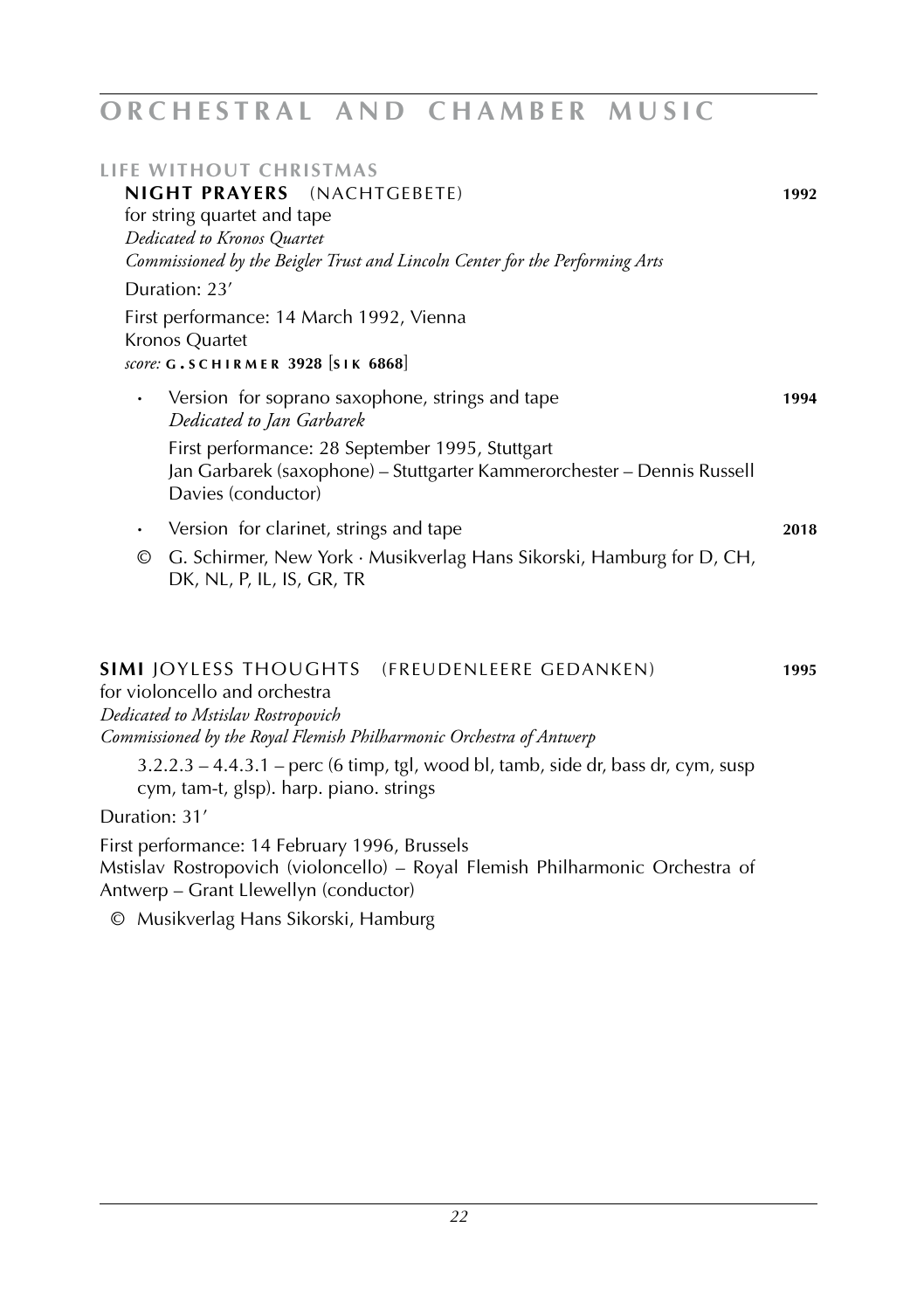#### **... À LA DUDUKI 1995**

for orchestra *Commissioned by Musikalische Akademie des Nationaltheater-Orchesters Mannheim*

 $3.3.3.3 - 1.2.1.1 - 4$  perc (timp, bass dr, cym, susp cym, tam-t, tubular bells, glsp, vibr, marimba). harp. piano. strings

Duration: 25'

First performance: 18 March 1996, Mannheim Mannheim Brass Quintet – Nationaltheater-Orchester Mannheim – Jun Märkl (conductor)

© Musikverlag Hans Sikorski, Hamburg

#### **rag-gidon-time**

| Duration: 4'                                                                                                |      |
|-------------------------------------------------------------------------------------------------------------|------|
| for violin and piano<br>Dedicated to Gidon Kremer                                                           | 1995 |
| First performance: 5 November 1995, Morristown (New Jersey)<br>Gidon Kremer (violin) – Peter Serkin (piano) |      |
| • Version for string trio<br>score: S <sub>1K</sub> 1990                                                    | 1999 |
| • Version for violin and strings                                                                            | 2000 |
| • Version for two violins and strings                                                                       | 2018 |
| • Version for clarinet and piano                                                                            | 2018 |
| • Version for violin and piano<br>© Musikverlag Hans Sikorski, Hamburg                                      | 2018 |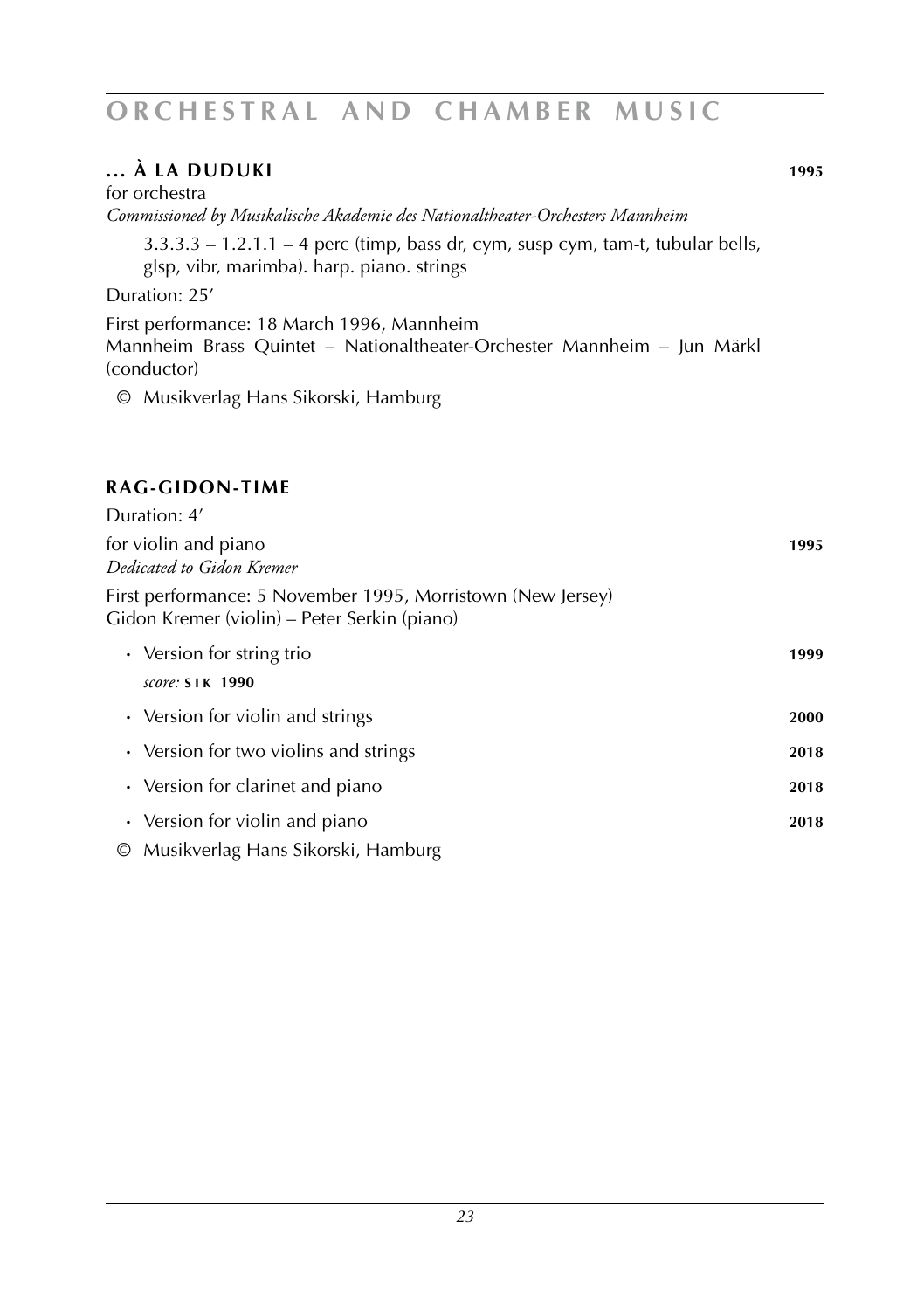### **o r c h e s t r a l a n d c h a m b e r m u s i c**

### **Valse Boston**

| Duration: 26'                                                               |                                                                                                                                                               |           |
|-----------------------------------------------------------------------------|---------------------------------------------------------------------------------------------------------------------------------------------------------------|-----------|
| for piano and strings<br>Dedicated to Lula                                  | Commissioned by Stuttgarter Kammerorchester                                                                                                                   | 1996      |
|                                                                             | First performance: 20 December 1996, Stuttgart<br>Stuttgarter Kammerorchester – Dennis Russell Davies (conductor)                                             |           |
| score: SIK 1893                                                             |                                                                                                                                                               |           |
|                                                                             | • Version for piano, violino obligato and strings<br>First performance: 2000, Le Havre<br>Oleg Maisenberg (piano) - Gidon Kremer (violin) - Kremerata Baltica | 2000      |
|                                                                             | © Musikverlag Hans Sikorski, Hamburg                                                                                                                          |           |
| <b>INSTEAD OF A TANGO</b><br>Dedicated to Gidon Kremer                      | (STATT EINES TANGOS)<br>for violin, bandoneon, piano and double bass                                                                                          | 1996      |
| Duration: 4'                                                                |                                                                                                                                                               |           |
|                                                                             | First performance: April 1996, Prague<br>Gidon Kremer (violin) - Astor Quartet                                                                                |           |
| • Version for piano solo                                                    | Commissioned by Alexander Korsantia                                                                                                                           | 1998      |
| Alexander Toradze                                                           | First performance: 27 March 1998, Indiana                                                                                                                     |           |
| • Version for piano trio<br>Commissioned by Gidon Kremer<br>score: SIK 8792 |                                                                                                                                                               | 2012      |
|                                                                             | • Version for violin (or viola), piano and strings                                                                                                            | 2015/2017 |
|                                                                             | • Version for violin, viola, piano and strings                                                                                                                | 2017      |
| Version for orchestra                                                       |                                                                                                                                                               | 2017      |
| dr, cym, xyl). piano. strings                                               | $3$ (picc, alto flute).2.2.3(db bn) – 4.4.4.1 – timp. perc (temple bl, side dr, bass                                                                          |           |
|                                                                             | • Version for two violins, piano and strings                                                                                                                  | 2018      |
|                                                                             | • Version for clarinet, piano and strings<br>© Musikverlag Hans Sikorski, Hamburg                                                                             | 2018      |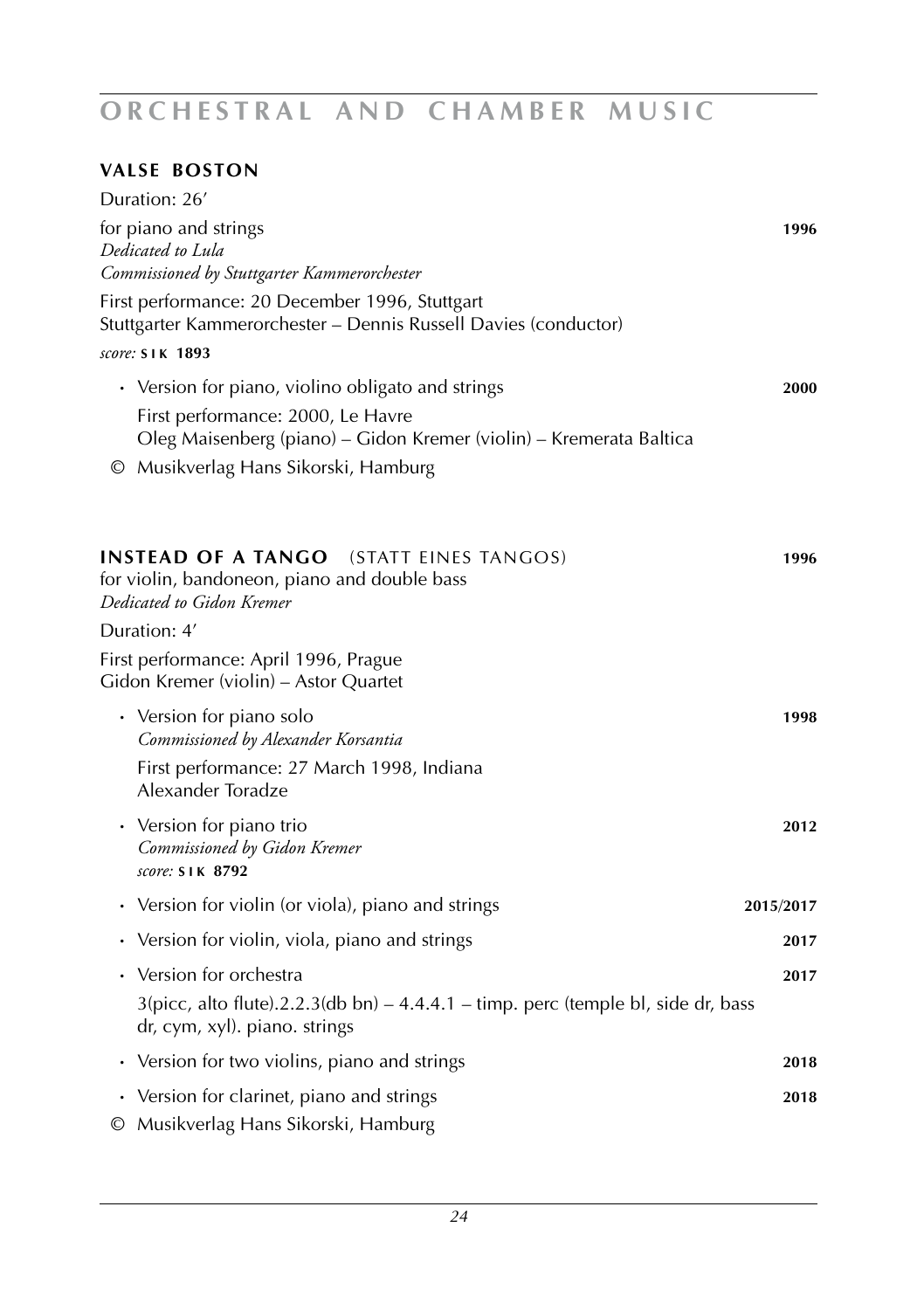| TIME  AND AGAIN                                                                            | 1996 |
|--------------------------------------------------------------------------------------------|------|
|                                                                                            |      |
| for violin and piano                                                                       |      |
| Dedicated to Gidon Kremer and Oleg Maisenberg                                              |      |
| Commissioned by Barbican Centre, London                                                    |      |
| Duration: 26'                                                                              |      |
| First performance: 7 April 1997, London<br>Gidon Kremer (violin) – Oleg Maisenberg (piano) |      |
| score: SIK 1980                                                                            |      |
| • Version for string trio                                                                  | 1998 |
| First performance: 1998, St. Petersburg                                                    |      |
| Gidon Kremer (violin) and others                                                           |      |
|                                                                                            |      |
| score: SIK 1990                                                                            |      |
|                                                                                            |      |

© Musikverlag Hans Sikorski, Hamburg

#### **with a smile for slava** (mit einem lächeln für slawa) **1997**

for violoncello and piano *Dedicated to Mstislav Rostropovich on the occasion of his* 70*th birthday*

Duration: 2' First performance: 1998 Mstislav Rostropovich

© Musikverlag Hans Sikorski, Hamburg · *score:* **s i k 1981**

#### **diplipito 1997**

for violoncello, counter-tenor and chamber orchestra *Commissioned by the Milan Society for Contemporary Music 'Nuove Sincronie'*

1 perc (diplipito [bongo], tam-t, tubular bells), gtr, bass gtr, piano, strings Duration: 27'

First performance: 11 May 1997, Lisbon Jacopo Scalfi (violoncello) – Derek Lee Ragin (counter-tenor) – Orchestra of the Gulbenkian Foundation – Michael Zilm (conductor)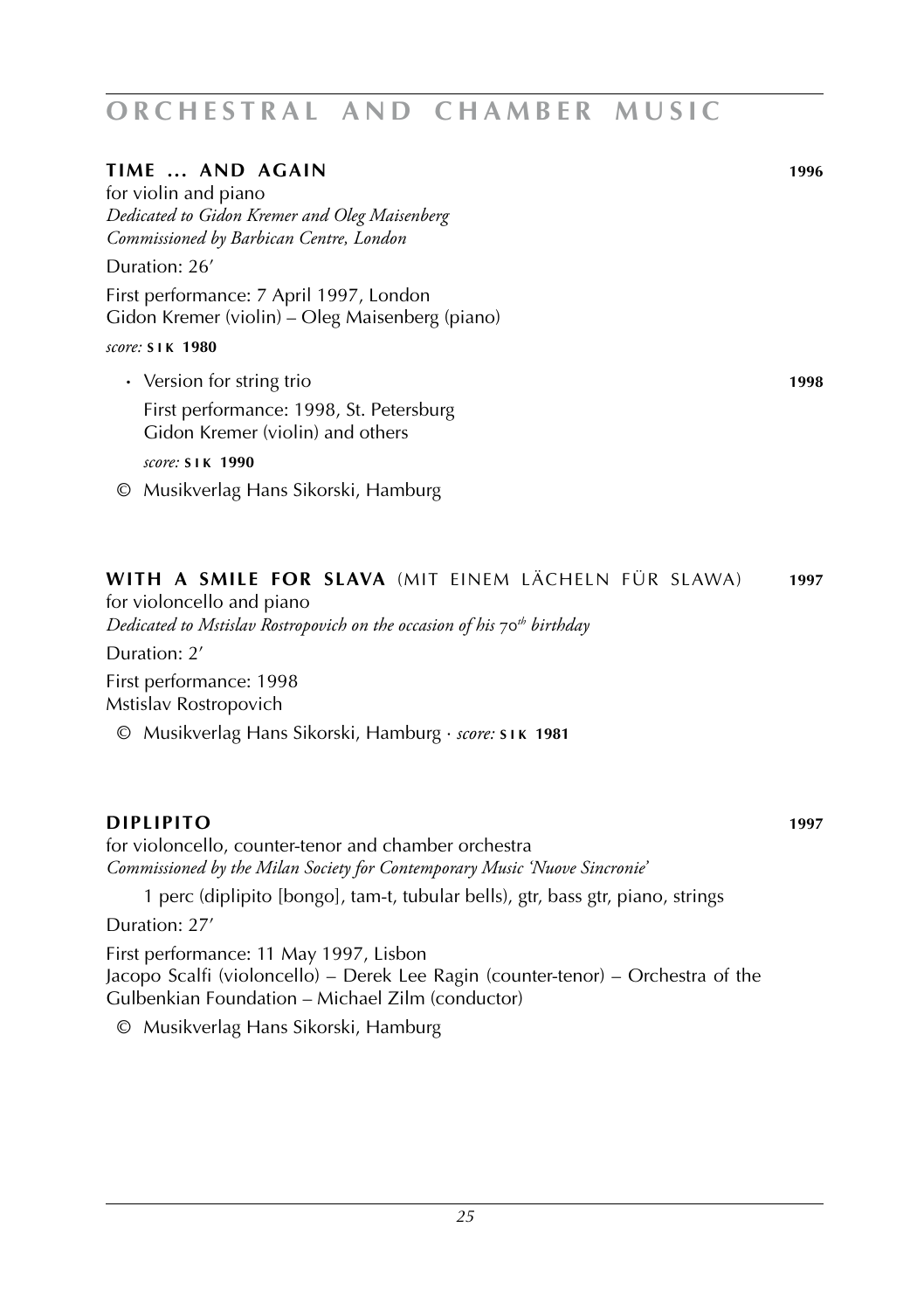#### **in l'istesso tempo 1997**

for piano quartet *Commissioned by David and Amy Fulton for the Bridge Ensemble Dedicated to my first music teacher*

Duration: 26'

First performance: 13 October 1998, Seattle The Bridge Ensemble

© G. Schirmer, New York · Musikverlag Hans Sikorski, Hamburg for D, CH, GR, IL, IS, NL, P, DK, TR · *score:* **<sup>g</sup> . s c h i r m e r** [**s i k 6908**]

#### **childhood revisited** (besuch in der kindheit) **1998**

for oboe, piano, bass guitar and strings *Commissioned by 'Matinee op de vrije zaterdag', Nederland* 3

Duration: 28'

First performance: 6 February 1999, Amsterdam Bart Schneemann (oboe) – Nieuw Sinfonietta Amsterdam – Lev Markiz (conductor)

© Sikorski, Musikverlag Hans Sikorski, Hamburg

#### **sio 1998**

for strings, piano and percussion *Commissioned by Sächsische Staatskapelle Dresden on the occasion of its* 450*th anniversary*

1 perc (side dr, bass dr, bells, marimba)

Duration: 17'

First performance: 22 December 1998, Dresden Sächsische Staatskapelle Dresden – Ekkehard Klemm (conductor)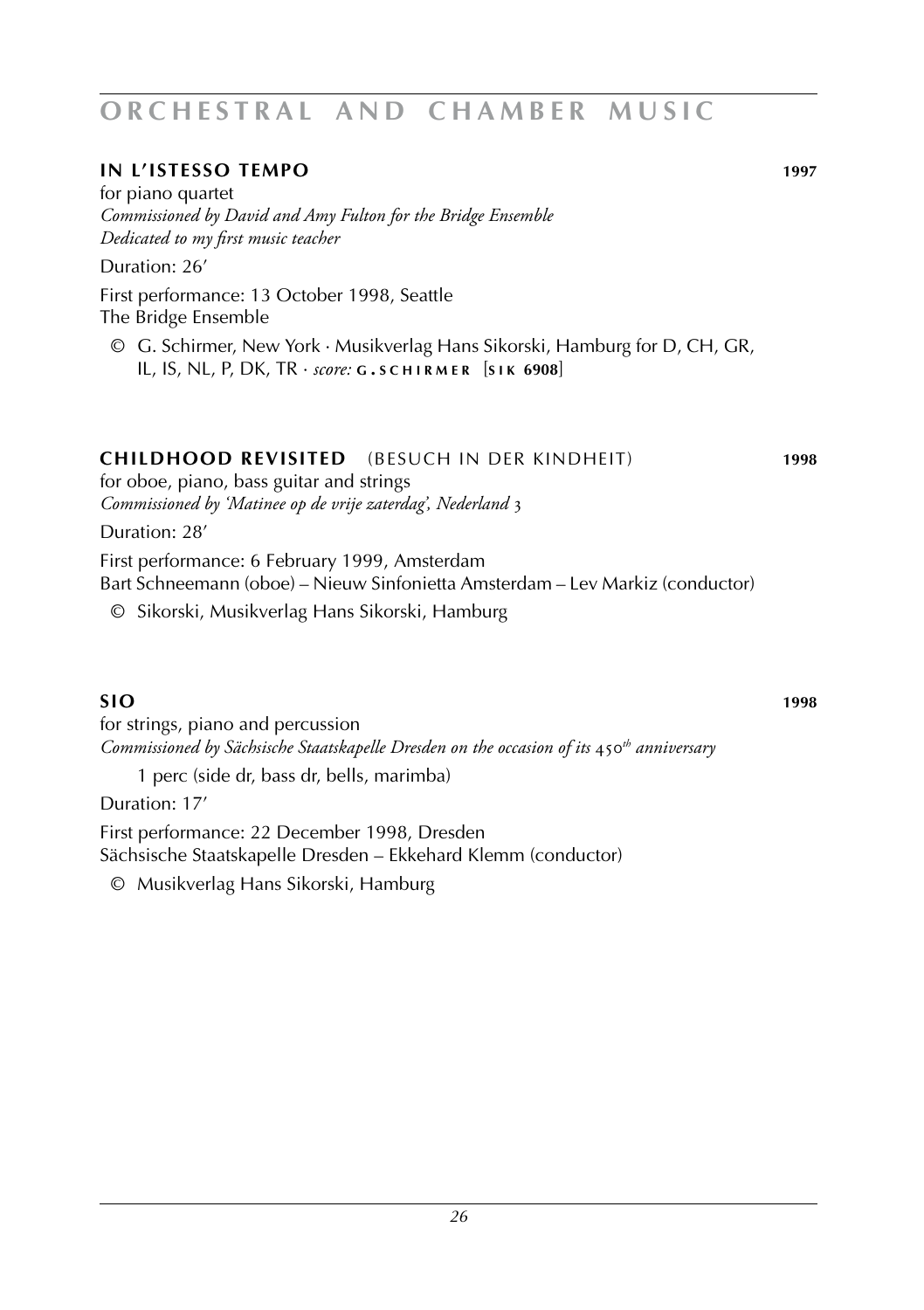#### **and farewell goes out sighing ... 1999**

for violin, counter-tenor and orchestra

*Commissioned by The New York Philharmonic for its Millennium concerts*

 $4(2picc, alto fl).3(cor anglais).2.3(db bn) – 4.4.3.1 – timp. 5 perc (tgl, clauses,$ chimes, bar chime, temple bl, tamb, side dr, bass dr, cym, susp cym, tam-t, glsp, xyl, marimba). bass gtr. harp. piano. strings (as many as possible)

Duration: 25'

First performance: 18 November 1999, New York Gidon Kremer (violin) – Derek Lee Ragin (countertenor) – The New York Philharmonic Orchestra – Kurt Masur (conductor)

© G. Schirmer, New York · Musikverlag Hans Sikorski, Hamburg for D, CH, GR, IL, IS, NL, P, DK, TR

#### **rokwa 1999**

for large orchestra *Commissioned by Internationale Musikfestwochen Luzern*

4(3picc,alto flute).3(cor anglais).3(*Eb* clar).3(db bn) – 4.4.4.1 – 6 perc (timp, 5 tom-t, bongos, tamb, side dr, bass dr, cym, susp. cym, tam-t, tubular bells, glsp, xyl), bass gtr, harp, piano, strings

Duration: 40'

First performance: 5 September 1999, Lucerne

Deutsches Symphonie-Orchester Berlin – Dzhansug Kakhidze (conductor)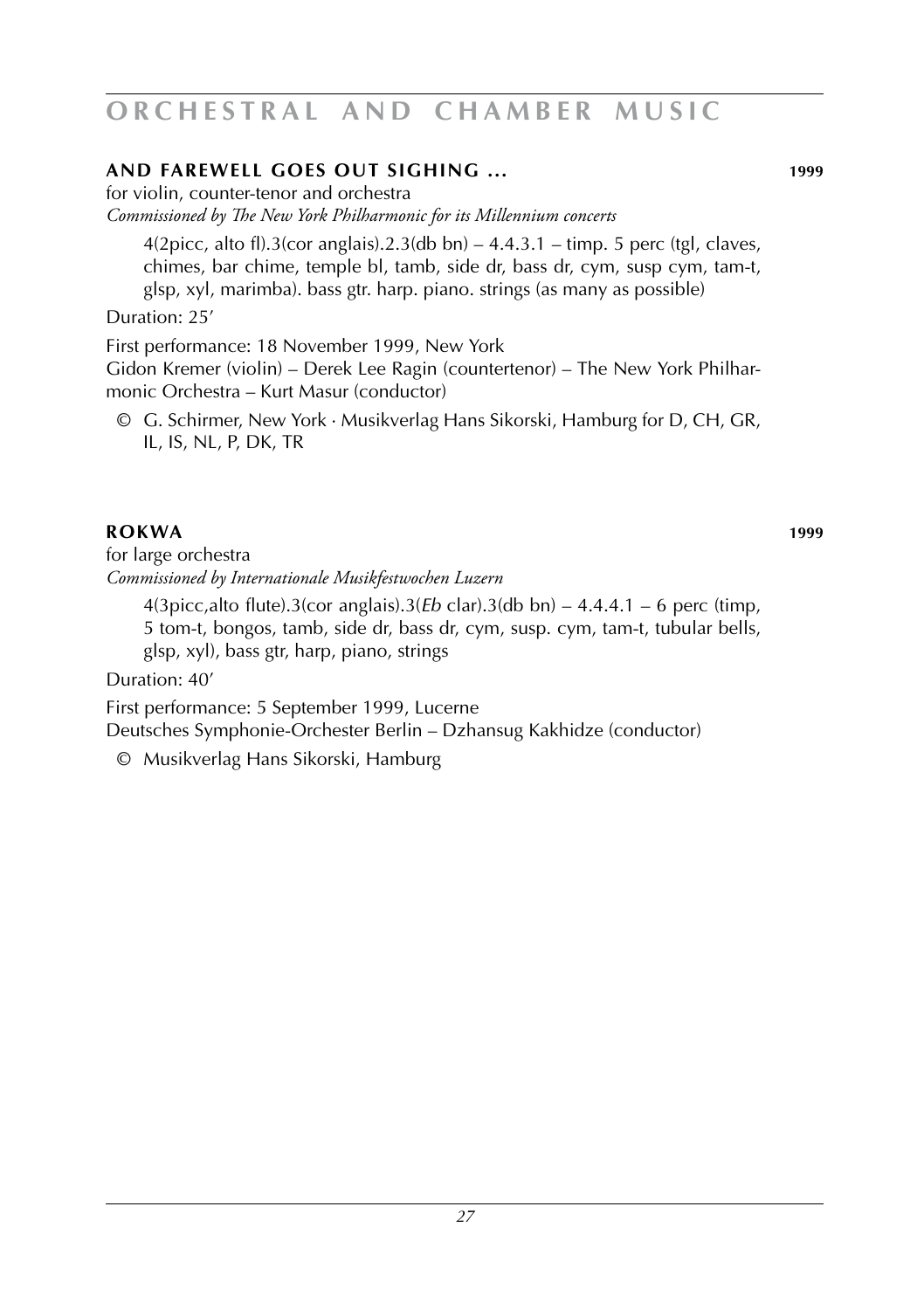### **STYX** 1999 for viola, mixed choir and orchestra (in Georgian) *Dedicated to Yuri Bashmet Commissioned by the Eduard van Beinum Stichting, Hilversum* 2(picc, alto fl).2(cor anglais).2(bass cl).2(db bn) –  $4.4.4.1$  – timp. perc (tgl, bar chimes, 4 temple bl, 4 tom-t, cow bells, tamb, side dr, bass dr, cym, susp cym, tam-t, bells, glsp). bass gtr. piano/hpd. strings Duration: 36' First performance: 7 November 1999, Amsterdam Yuri Bashmet (viola) – Groot Omroep Koor – Radio Filharmonisch Orkest Hilversum – Tonu Kaljuste (conductor) · Version for violin, mixed choir and orchestra **2007** First performance: 10 June 2007, Berlin Gidon Kremer (violin) – Rundfunkchor Berlin – Deutsches Symphonie-Orchester Berlin – Eri Klas (conductor)

© Musikverlag Hans Sikorski, Hamburg · *score:* **s i k 8562**

### **... al niente 2000**

for orchestra *Dedicated to Yuri Temirkanov Commissioned by the Symphony Orchestra of the Danish Radio, the Oslo Philharmonic and the Gothenburg Symphony Orchestra*

4(picc, alto fl).3(cor anglais).3(bass cl).3(db bn)  $-4.4.4.1 -$  timp. 5 perc (tgl, sticks, claves, 2 wood bl, 3 temple bl, cow bells, 3 bongos, 3 tom-t, tamb, side dr, bass dr, high agogo, cym, susp cym, ride cym, bells, tam-t, glsp, xyl). bass guit. harp. piano. strings

Duration: 30'

First performance: 25 October 2000, Oslo Oslo Philharmonic – Marc Soustrot (conductor)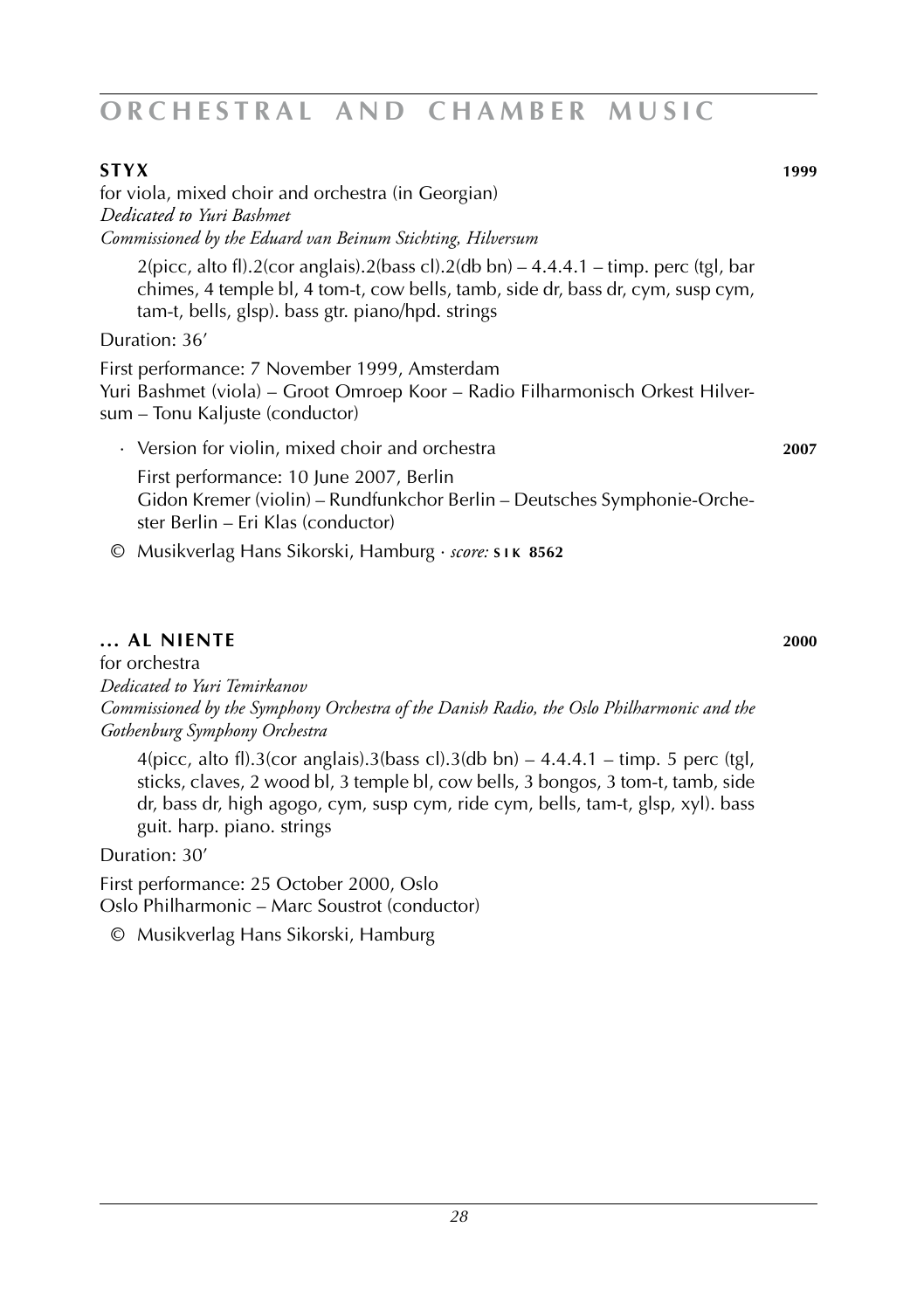#### **ergo 2000**

| for orchestra                                                                                                                                                                                                    |      |
|------------------------------------------------------------------------------------------------------------------------------------------------------------------------------------------------------------------|------|
| Commisssioned by the Royal Concertgebouw Orchestra, Amsterdam                                                                                                                                                    |      |
| $4(2picc, alto fl).3(cor anglais).3(bass cl).3(db bn) – 4.4.4.1 – timp. 5 perc (cla-$<br>ves, 4 temple bl, legno, tamb, side dr, bass dr, cym, susp cym, bells, tam-t,<br>glsp). bass guit. harp. piano. strings |      |
| Duration: 21'                                                                                                                                                                                                    |      |
| First performance: 1 February 2001, Amsterdam<br>Royal Concertgebouw Orchestra – Kurt Masur (conductor)                                                                                                          |      |
| © Musikverlag Hans Sikorski, Hamburg                                                                                                                                                                             |      |
| A LITTLE DANELIADE<br>for violin, piano and strings (percussionist ad lib.)<br>Duration: 11'                                                                                                                     | 2000 |
| First performance: 6 October 2000, Pirmasens<br>Gidon Kremer (violin) – Kremerata Baltica                                                                                                                        |      |
| score: SIK 8563                                                                                                                                                                                                  |      |
| • Version for piano quartet<br>Musikverlag Hans Sikorski, Hamburg<br>O                                                                                                                                           | 2018 |

### **DON'T GRIEVE** 2001

for baritone and orchestra Text: Dylan Thomas, W. H. Auden a.o. *Commissioned by the San Francisco Symphony Orchestra*

 $4(pice, alto fl).3(cor anglais).3(bass cl).3(db bn) – 4.4.4.1 – timp. 6 perc (tgl,$ chimes, 3 temple bl, 3 cowbells, tamb, 3 bongos, side dr, bass dr, cym, susp. cym, tam-t, Glsp). bass guit. harp. piano. akk, strings

#### Duration: 28'

First performance: 15 May 2002, San Francisco Dmitri Hvorostovsky (baritone) – The San Francisco Symphony Orchestra – Michael Tilson Thomas (conductor)

© G. Schirmer, New York · Musikverlag Hans Sikorski, Hamburg for D, CH, GR, IL, IS, NL, P, DK, TR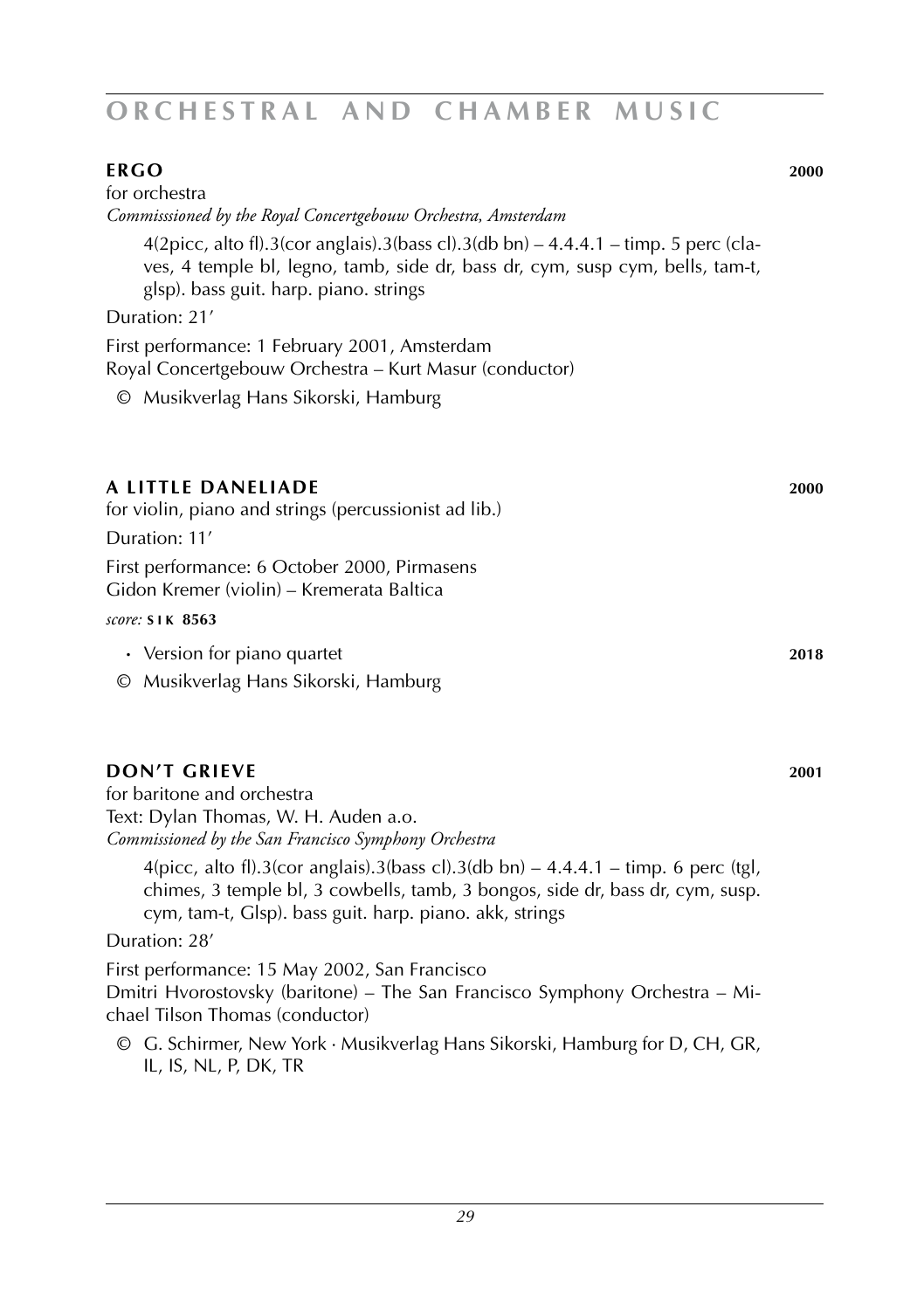#### **fingerprints 2002**

for orchestra *Commissioned by the Melbourne Symphony Orchestra*

 $4(2picc, alto fl).3(cor anglais).2.3(db bn) – 4.4.4.1 – timp. 4 perc (ratchet, cow)$ bells, 3 bongos, 3 temple bl, tom-t, tamb, side dr, bass dr, susp cym, tam-t, xyl). bass guit. harp. piano. keyboard. strings

Duration: 28'

First performance: 6 June 2002, Melbourne Melbourne Symphony Orchestra – Markus Stenz (conductor)

© Musikverlag Hans Sikorski, Hamburg

#### **lonesome 2002**

2 great Slava from 2 GKs for violin and orchestra *Dedicated to Mstislav Rostropovich on the occasion of his* 75*th birthday*

 $2.3$ (cor anglais). $2.3$ (db bn) –  $4.4.4.1$  – timp. 5 perc (tgl, claves, 3 temple bl, tamb, side dr, bass dr, cym, glsp, xyl, vibr). bass guit (if available). harp. piano. strings (16/14/12/10/8)

Duration: 8'30''

First performance: 27 March 2002. London

Gidon Kremer (violin) – London Symphony Orchestra – Mariss Jansons (conductor)

© Musikverlag Hans Sikorski, Hamburg

#### **warzone 2002**

for orchestra *Dedicated to Valery Gergiev on the occasion of his* 50*th birthday Commissioned by the Rotterdam Philharmonic Gergiev Festival*

4(picc, alto fl).3(cor anglais).2.3(db bn) –  $4.4.4.1$  – timp. 5 perc (tgl, bar chimes, claves, crot, 4 temple bl, 2 cow bells, 3 bongos, side dr, bass dr, high crash cymbal, ride cymbal, cym, glsp, susp cym, tam-t, bells, glsp, xyl, vibr). bass guit. harp. piano. accordion. strings (16/14/12/10/8)

Duration: 10'

First performance: 21 September 2002, Rotterdam Rotterdam Philharmonic Orchestra – Valery Gergiev (conductor)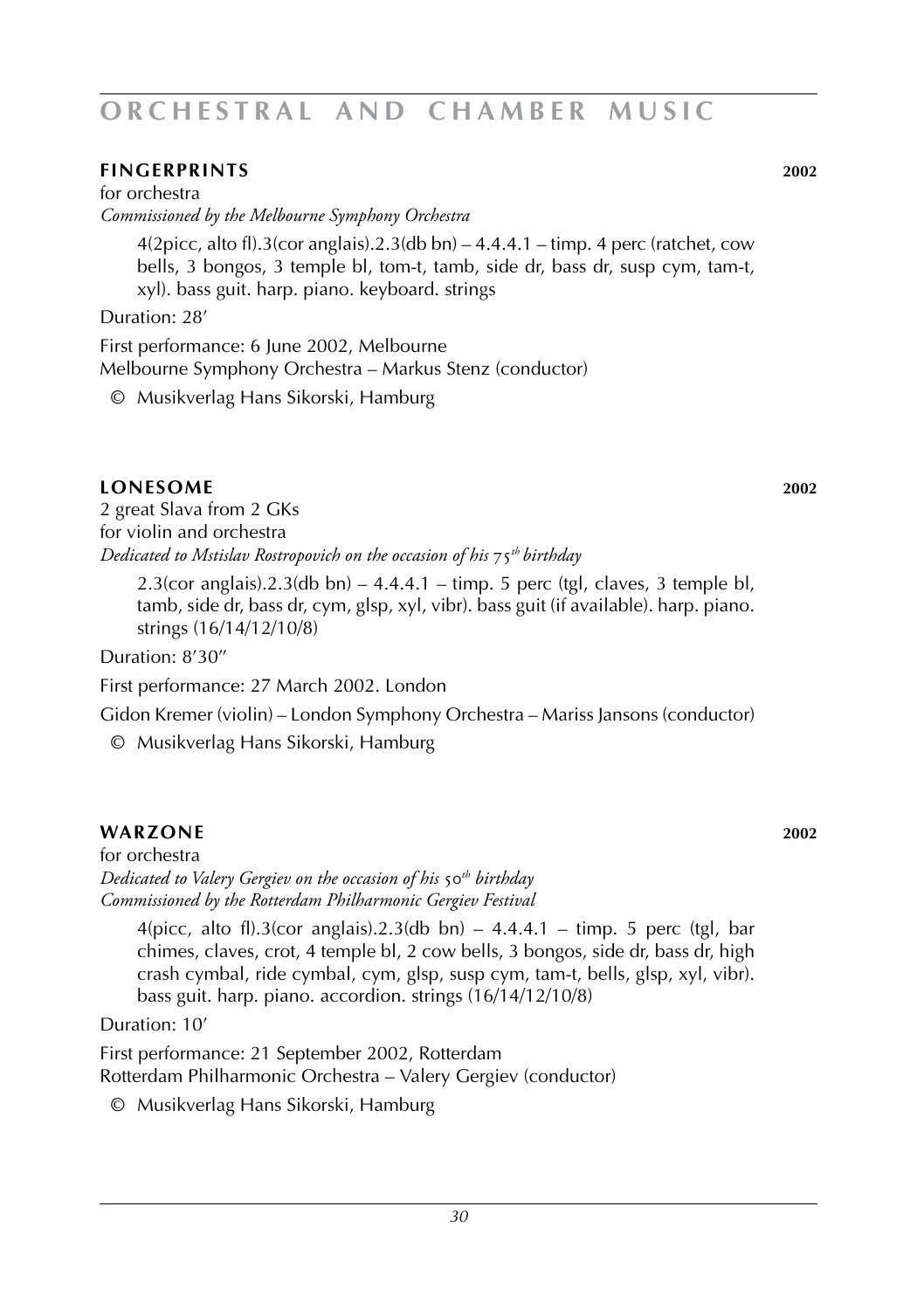#### **little imber 2003**

for solo voice, boy's choir (tape), male choir and chamber ensemble *Commissioned by 'Artangel'*

1(picc, alto fl).1.0.0 – 0.0.0.0 –accoustic guit. keyboards. strings (1/0/1/1/1)

Duration: 35'

First performance: 21 September 2003, Imber (GB) Boy's Choir of the Salisbury Cathedral – The Rustavi Choir – soloists of the Matrix Ensemble – Nika Memanishvili (conductor)

© Musikverlag Hans Sikorski, Hamburg

#### **twilight 2004**

for two violins (or violin and viola) and string orchestra (with synthesizer) *Commissioned by Internationale Stiftung Mozarteum Dedicated to Julia and Sergei Mironov*

Duration: 27'

First performance: 27 January 2005, Salzburg Gidon Kremer and Thomas Zehetmair (violins) – Kremerata Baltica – Gidon Kremer (conductor)

© Musikverlag Hans Sikorski, Hamburg · *score:* **s i k 8561**

#### **amao Omi 2005**

for mixed choir and saxophone quartet *Commissioned by Nederlands Kamerkoor*

Duration: 27'

First performance: 17 May 2006, Düsseldorf Nederlands Kamerkoor – Raschèr Saxophone Quartet – Klaas Stok (conductor)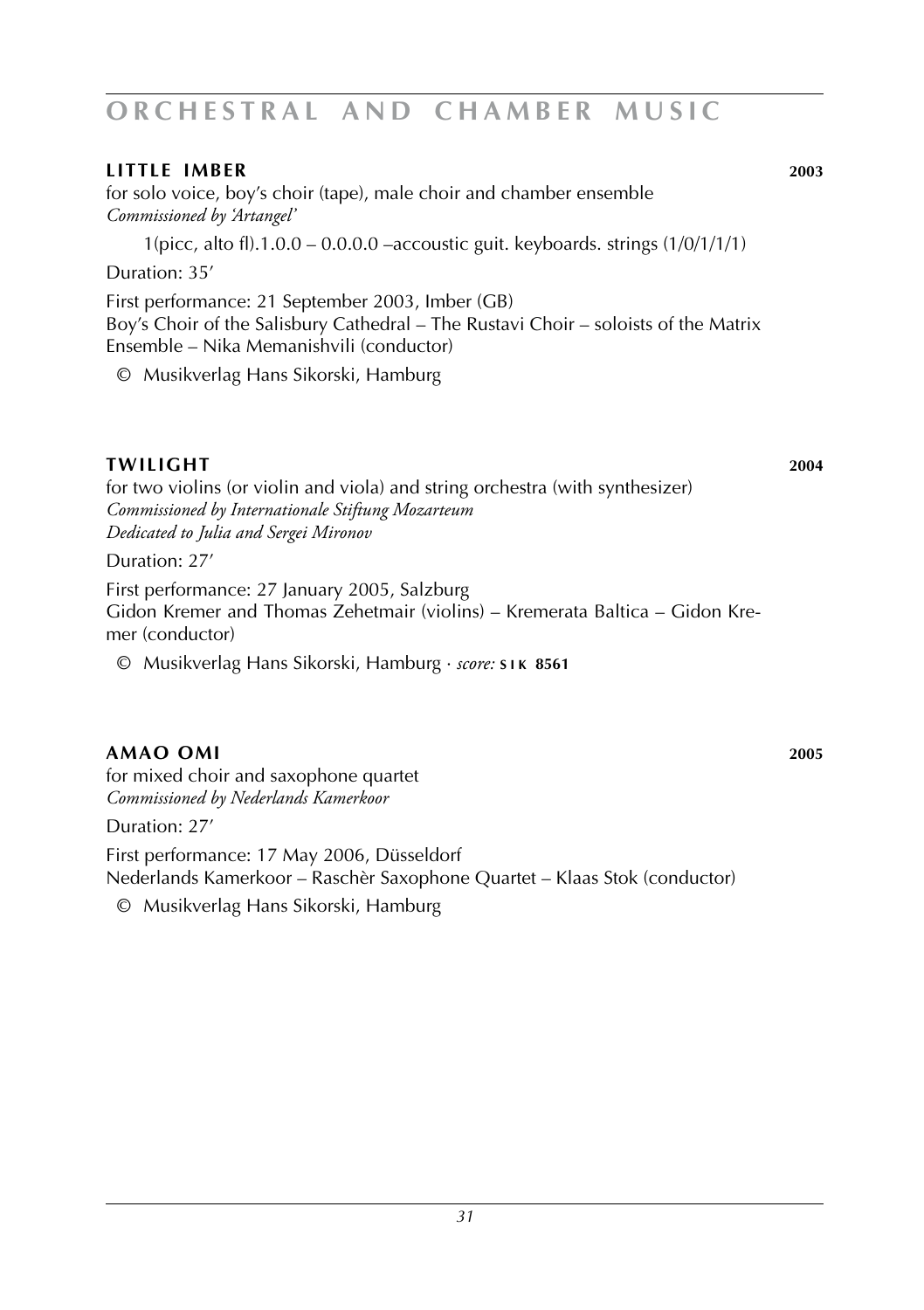#### **ex contrario 2006**

for two violins, string orchestra, keyboard (sampler), bass guitar and performance-CD

*Commissioned by Studiomusica for the music festivals in Cividale del Friuli and Portogruaro* Duration: 30'

First performance: 15 July 2006, Cividale del Friuli

Pavel Vernikov and Andres Mustonen (violins) – I Filarmonichi di Verona – Andres Mustonen (conductor)

© Musikverlag Hans Sikorski, Hamburg

There is also a version of  $Ex$  contrario for violin and violoncello, string orchestra, keyboard, bass guitar and CD from 2010.

**kÁpote 2006** for accordion, percussion, bass guitar and string orchestra *Commissioned by Athens Megaron Concert Hall*

Duration: 32'

First performance: 22 January 2007, Athens Christos Zerbinos (accordion) – Athens Camerata – Christopher Warren-Green (conductor)

© Musikverlag Hans Sikorski, Hamburg

### **silent prayer** (stilles gebet) **2007**

for violin, violoncello, vibraphone, bass guitar, strings and tape (CD) *Dedicated to Mstislav Rostropovich (in memoriam) and Gidon Kremer*

Duration: 24'

First performance: 7 October 2007, Kronberg Gidon Kremer (violin) – Marie-Elisabeth Hecker (Violoncello) – Kremerata Baltica

- **·** Version for violin, viola, vibraphone, bass guitar, strings and tape (CD) **2011** First performance: 31 March 2011, Brussels Andres Mustonen (violin) – Kim Kashkashian (viola) – Tallinn Sinfonietta
- © Musikverlag Hans Sikorski, Hamburg · *score:* **s i k 8613**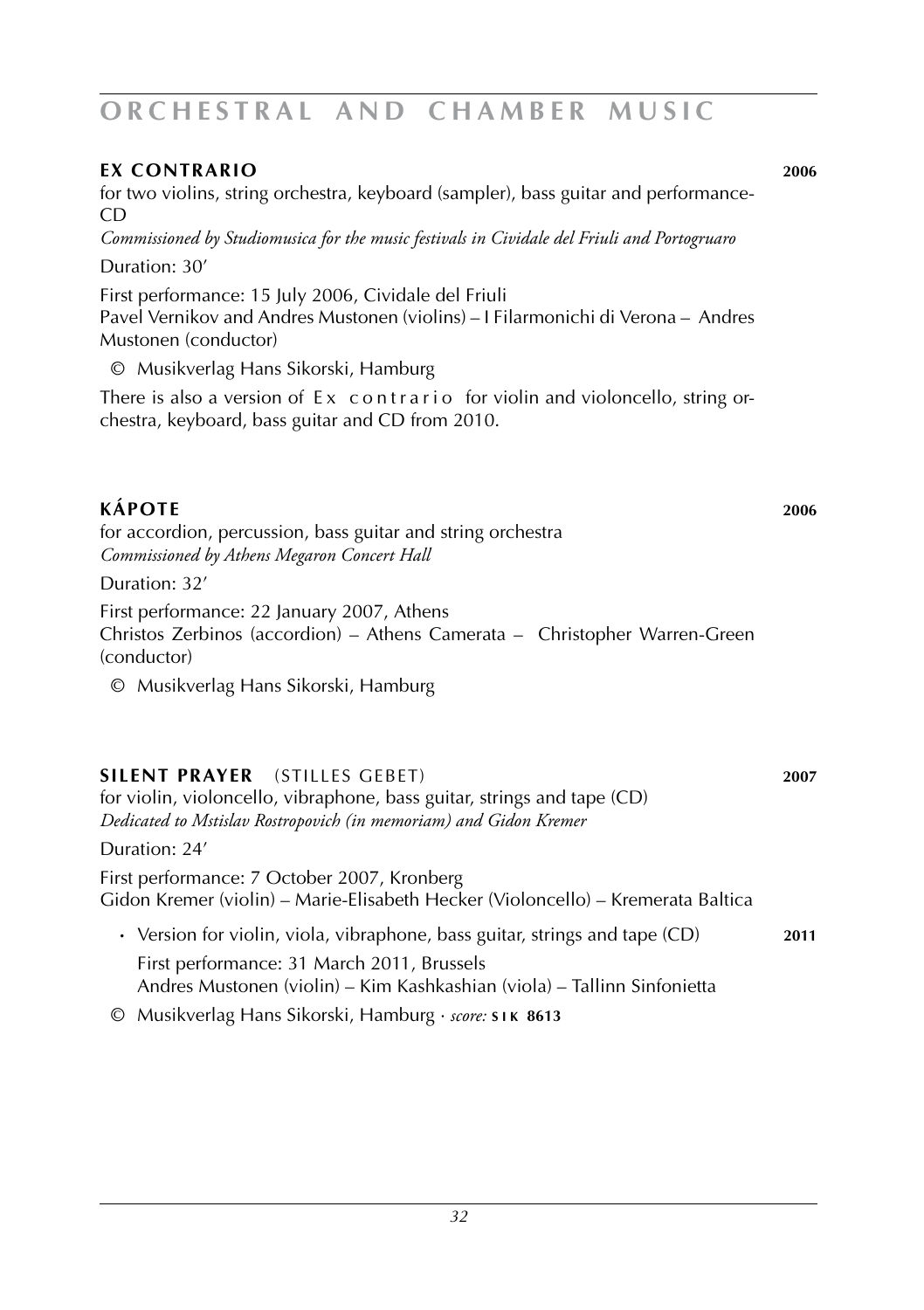#### **broken chant 2007**

for violin, oboe (or clarinet) and orchestra *Co-Commissioned by the BBC Symphony Orchestra, the Danish National Radio Symphony Orchestra and the Gothenburg Symphony Orchestra Dedicated to Lisa Batiashvili and François Leleux*

alto fl.0.0.0 – 1.2(tenor bass trbn).0 – 1 perc (trgl, bar chimes, claves, 3 temple bl, tamb, susp.cym, tam-t, bells, glsp, vibr). bass guit. piano. strings

Duration: 25'

First performance: 15 February 2008, London Lisa Batiashvili (violin) – François Leleux (oboe) – BBC Symphony Orchestra – Lionel Bringuier (conductor)

© Musikverlag Hans Sikorski, Hamburg

#### **lulling the sun 2008**

for six-part mixed choir and percussion text: the word 'sun' in 27 languages *Commissioned by the Riga 'Kamer ...' Choir*

perc (bass dr, cym, susp.cym, tam-t, vibr, temple bl)

Duration: 10'

First performance: 3 July 2008, Riga

'Kamer ...' Choir – Marlis Sirmais (conductor)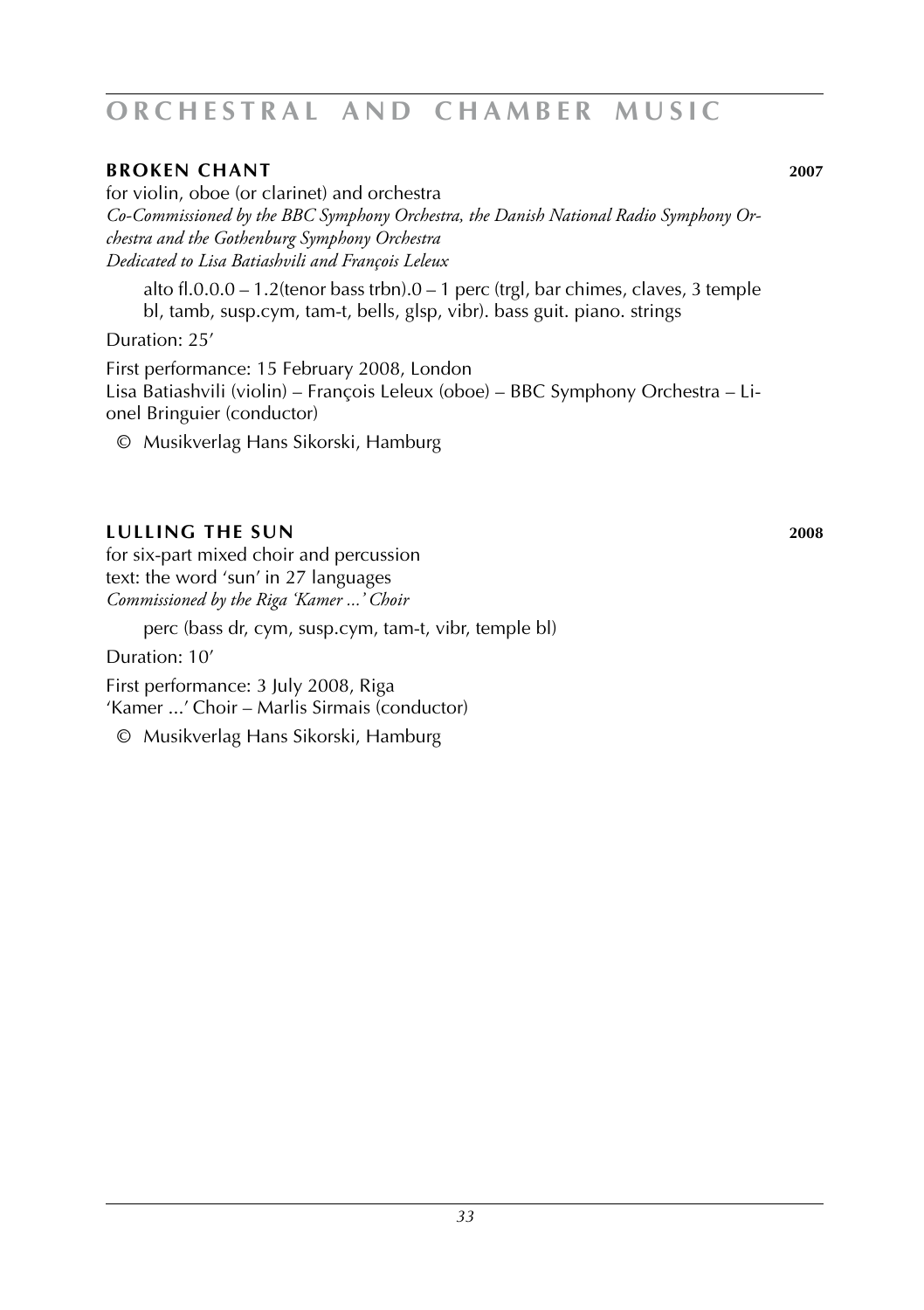#### **ninna nanna per anna**

| Duration: 20'                                                                                                                                                                  |      |
|--------------------------------------------------------------------------------------------------------------------------------------------------------------------------------|------|
| Version for flute and string quartet<br>Commissioned by National Flute Association                                                                                             | 2008 |
| First performance: 8 August 2008, Kansas City<br>Michael Gordon (flute)                                                                                                        |      |
| • Version for flute and string orchestra<br>Dedicated to Janne Thomsen<br>First performance: 27 June 2010, Ingolstadt<br>Ariel Zuckermann (flute) – Georgian Chamber Orchestra | 2010 |
| • Version for flute and piano                                                                                                                                                  | 2018 |
| • Version for clarinet and piano                                                                                                                                               | 2018 |
| • Version for clarinet and string quartet<br>G. Schirmer, New York · Musikverlag Hans Sikorski, Hamburg for D, CH, GR,<br>O<br>IL, IS, NL, P, DK, TR                           | 2018 |

#### **dixi 2009 dixi 2009 dixi 2009 dixi 2009**

for mixed choir and orchestra 4(3picc, alto fl).3(cor anglais).3(bass clar).3(db bn)  $-4.4.4.1$  – perc (tgl, tamb, side dr, bass dr, cym, susp.cym, bells, glsp, xyl). bass git. harp. piano. hpd. acc. strings (five-stringed double basses) Duration: 23'

First performance: 29 October 2009, München

Symphony Orchestra and Choir of Bayerischer Rundfunk – Mariss Jansons (conductor)

© Musikverlag Hans Sikorski, Hamburg

#### **chiaroscuro 2010**

for string quartet *Commissioned by I Teatri in Reggio Emilia for the* 9th *International String Quartet Competition 'Premio Paolo Borciani'*

Duration: 10'

First performance: June 2011, Regio Emilia Participants of the International String Quartet Competition 'Premio Paolo Borciani'

© Musikverlag Hans Sikorski, Hamburg · *score:* **s i k o r s k i 8688**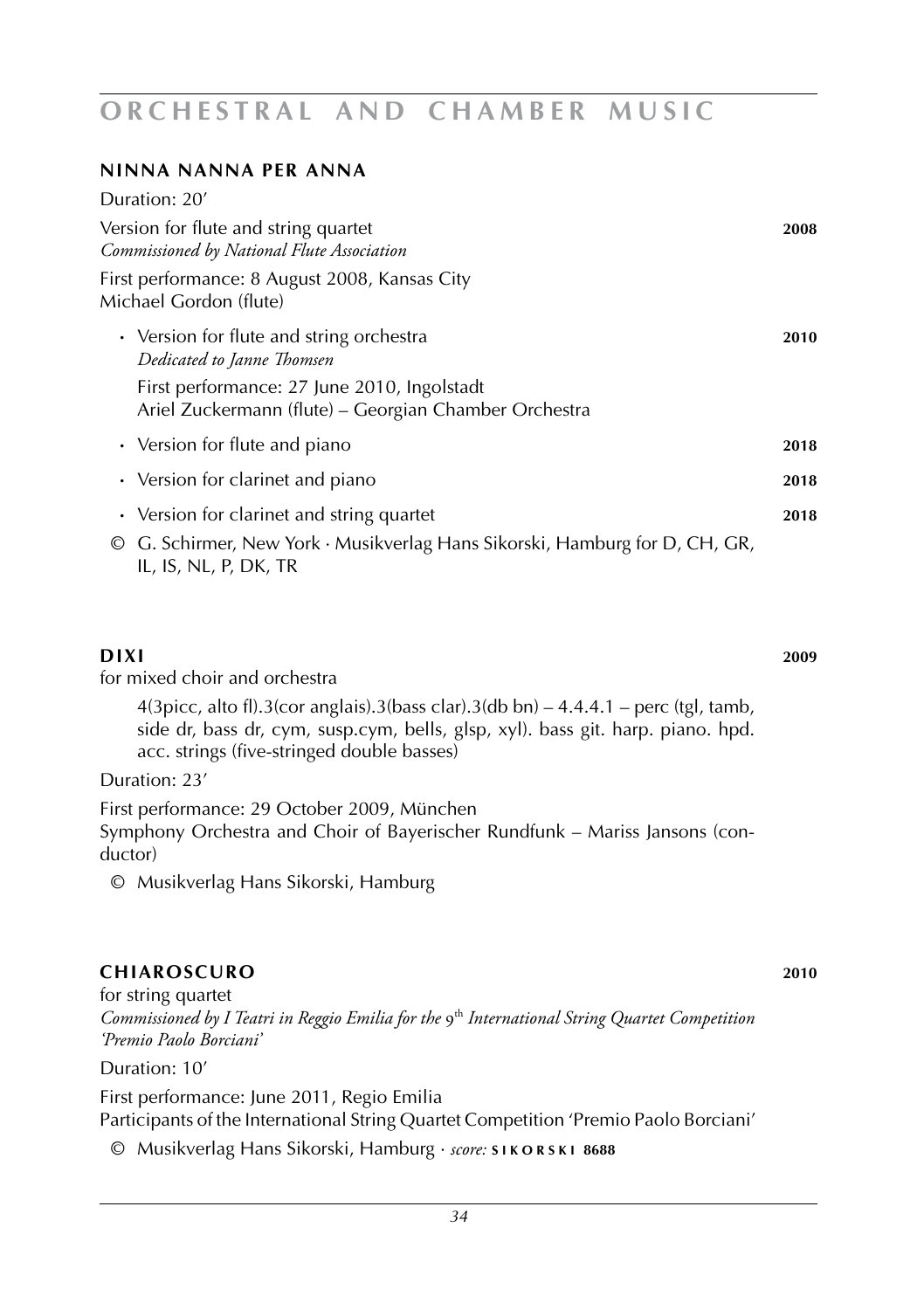#### **brücken zu bach 2010**

for violin, flute, oboe, vibraphone, piano and string orchestra *Commissioned by Gidon Kremer for the project 'The Art of Instrumentation' Dedicated to B. I.*

Duration: 5'

 First performance: 19 May 2010, Kronberg Gidon Kremer (violin) – Kremerata Baltica – Gidon Kremer (conductor) *score:* **s i k o r s k i 8758**

**·** Version for violin, vibraphone, piano and string orchestra **2010**

 First performance: 18 July 2010, Lockenhaus Gidon Kremer (violin) – Kremerata Baltica – Gidon Kremer (conductor)

© Musikverlag Hans Sikorski, Hamburg

Seven themes respectively motives by Johann Sebastian Bach from BWV 775, 793, 846, 849, 850, 852 and 855 are worked up throughout the work.

#### **chiaroscuro 2010**/**2011**

for violin/viola or viola and chamber orchestra – or for violin and chamber orchestra

0.0.0.0 – 0.0.0.0 – bass dr. vibr. piano. strings

Duration: 24'

First performance (violin/viola version): 12 September 2010, Dubrovnik Julian Rachlin (viola/violin) – The Academy of St. Martin in the Fields – Ryan Adams (conductor)

© Musikverlag Hans Sikorski, Hamburg

This work makes use of musical material from C h i a r o s c u r o for string quartet.

#### **Ilori 2011**

for saxophone quartet and orchestra Arrangement of A m a o O m i (2005) by Nikoloz Memanishvili *Co-Commissioned by Basel Symphony Orchestra, Dresden Philharmonic and Kymi Sinfonietta*

 $0.0.0.0 - 0.0.0.0 - 1$  perc (tgl, 3 wood bl, temple bl, bass dr, susp.cym, tam-t, Chinese bells, glsp). piano. strings

Duration: 26'

First performance: 9 November 2011, Basel Raschèr Saxophone Quartet – Basel Symphony Orchestra – Dennis Russell Davies (conductor)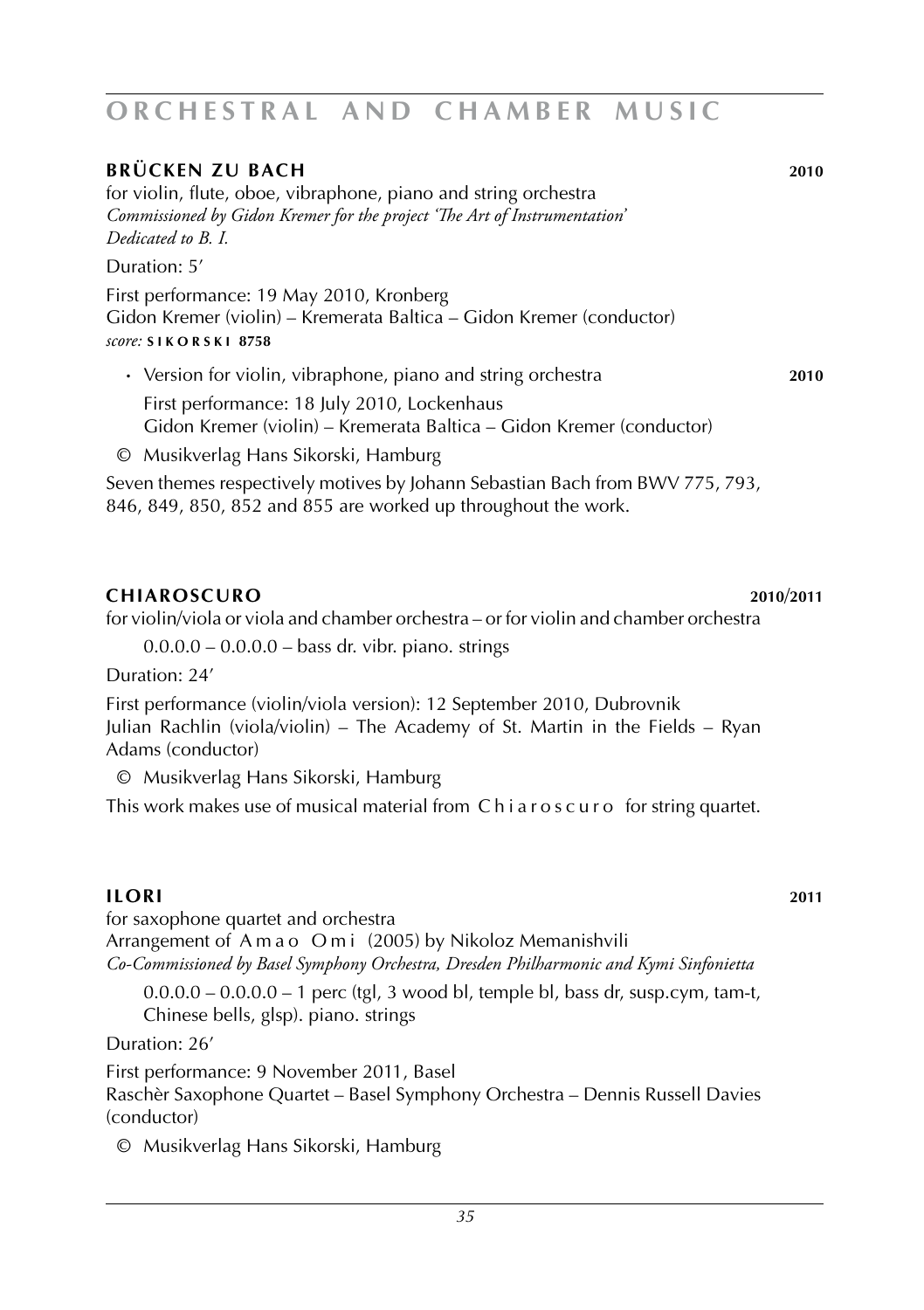#### **lingering 2012**

for orchestra *Commissioned by Istanbul Music Festival supported by Ernst-von-Siemens-Stiftung*

 $4(2picc,alto\ fl).3(cor\ anglais).2.3(db\ bn) - 4.4.4.1 - timp, perc (tgl, tamb, side$ dr, bass dr, cym, tam-t, glsp). harp. piano. hpd. cel. strings

Duration: 15'

First performance: 11 June 2012, Istanbul Borusan Istanbul Philharmonic Orchestra – Andres Mustonen (conductor)

© Musikverlag Hans Sikorski, Hamburg

#### **Angels of sorrow 2013**

for violin, violoncello, children's choir and chamber orchestra text: Giya Kancheli (in Georgian, English, Russian, artificial language) *Dedicated to Mikhail Khodorkovsky on the occasion of his* 50*th birthday Composed for the* 20*th anniversary of Kronberg Academy*

 $0.0.0.0 - 0.0.0.0 -$  perc (bass dr, vibr), bass guit, piano, strings

Duration: 20'

First performance: 5. October 2013, Kronberg Gidon Kremer (violin) – Giedre Dirvanauskaite (violoncello) – Kiev Shchedryk Children's Choir – Roman Kofman (conductor)

© Musikverlag Hans Sikorski, Hamburg

#### **wind quintet 2013**

*Commissioned by Munich ARD International Music Competition*

 $1.1.1.1 - 1.0.0.0$ 

Duration: 10'

First performance: 4 November 2014, Tbilisi Janne Thomsen (flute) – Nick Deutsch (oboe) – Levan Tskhakadze (clarinet) – N.N. (bassoon) – Rob van der Laar (horn)

© Musikverlag Hans Sikorski, Hamburg · *score:* **s i k 8770**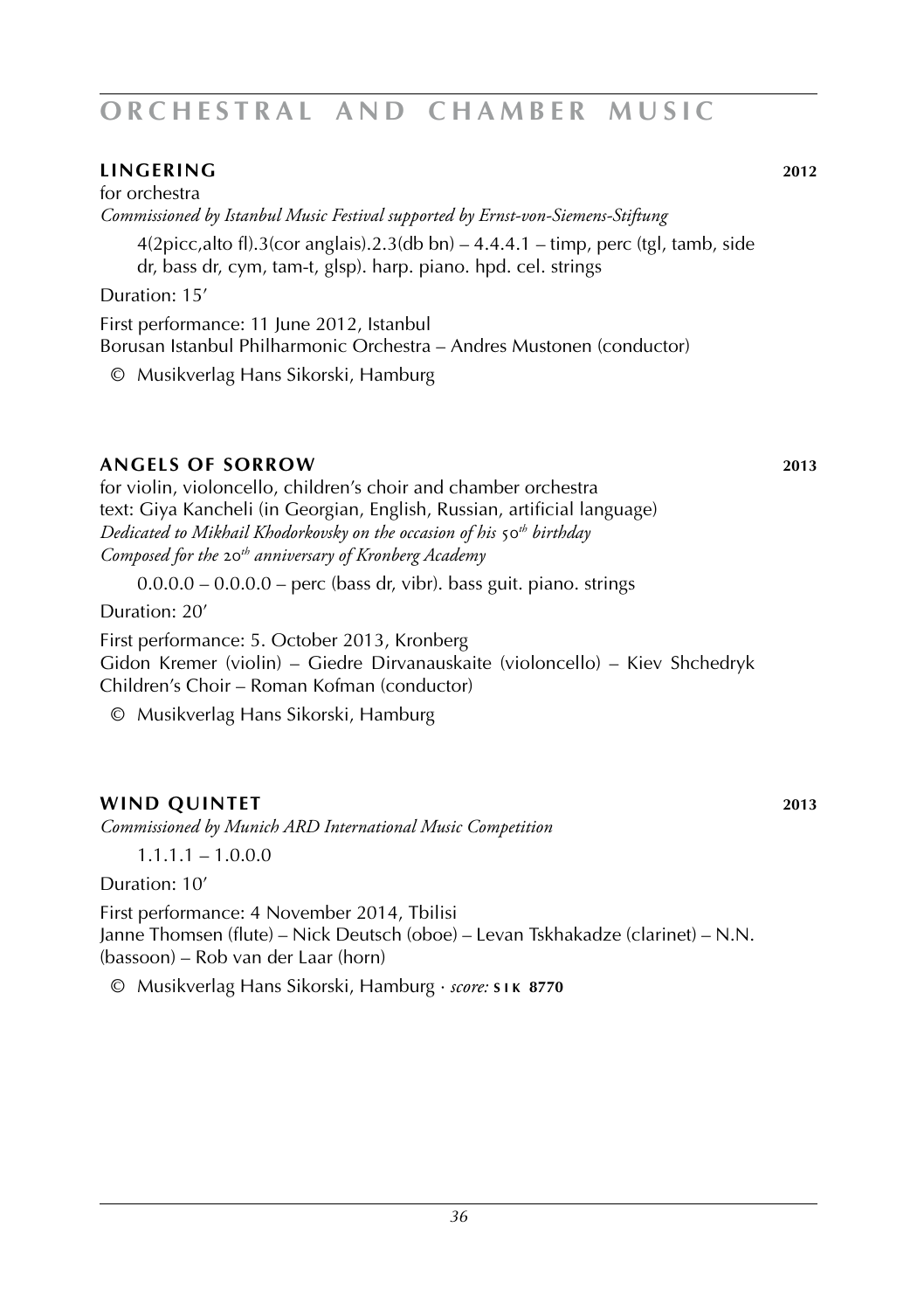#### **tranquillo 2013**

for ensemble *Composed for the Decennial of 'Arcus Temporum' Festival in the benedictine abbey of Pannonhalma*

 $1.1.1.0 - 0.0.0.0 -$  vibr. strings  $(1/1/1/1/1)$ 

Duration: 5'

First performance: 24 August 2013, Pannonhalma (H) Klangforum Wien

© Musikverlag Hans Sikorski, Hamburg

#### **nu.mu.zu 2015**

for orchestra *Commissioned by National Orchestra of Belgium and Seattle Symphony Dedicated to Andrei Boreyko*

 $4(2picc,alto\ fl).3(cor\ anglais).3(bass\ clar).3(db\ bn) - 4.4.4.1 - perc\ (time, tg).$ crot, 4 temple bl, tom-t, tamb, side dr, bass dr, cym, susp.cym, tam-t, bells, glsp). bass guit. harp. piano. strings

Duration: 22'

First performance: 16 October 2015, Brussels National Orchestra of Belgium – Andrei Boreyko (conductor)

© Musikverlag Hans Sikorski, Hamburg

### **DEDA ENA** 2017

for soprano, children's choir and chamber orchestra *Dedicated to the Gori Children's Choir and to Kancheli's grandchildren*

 $1.1.0.0 - 0.0.0.0 -$  perc (susp.cym, doli, bells, tam-t, vibr), bass guit, harp strings

Duration: 35'

First performance: 17 October 2017, Tbilisi Gori Children's Choir – Nikoloz Rachveli (conductor)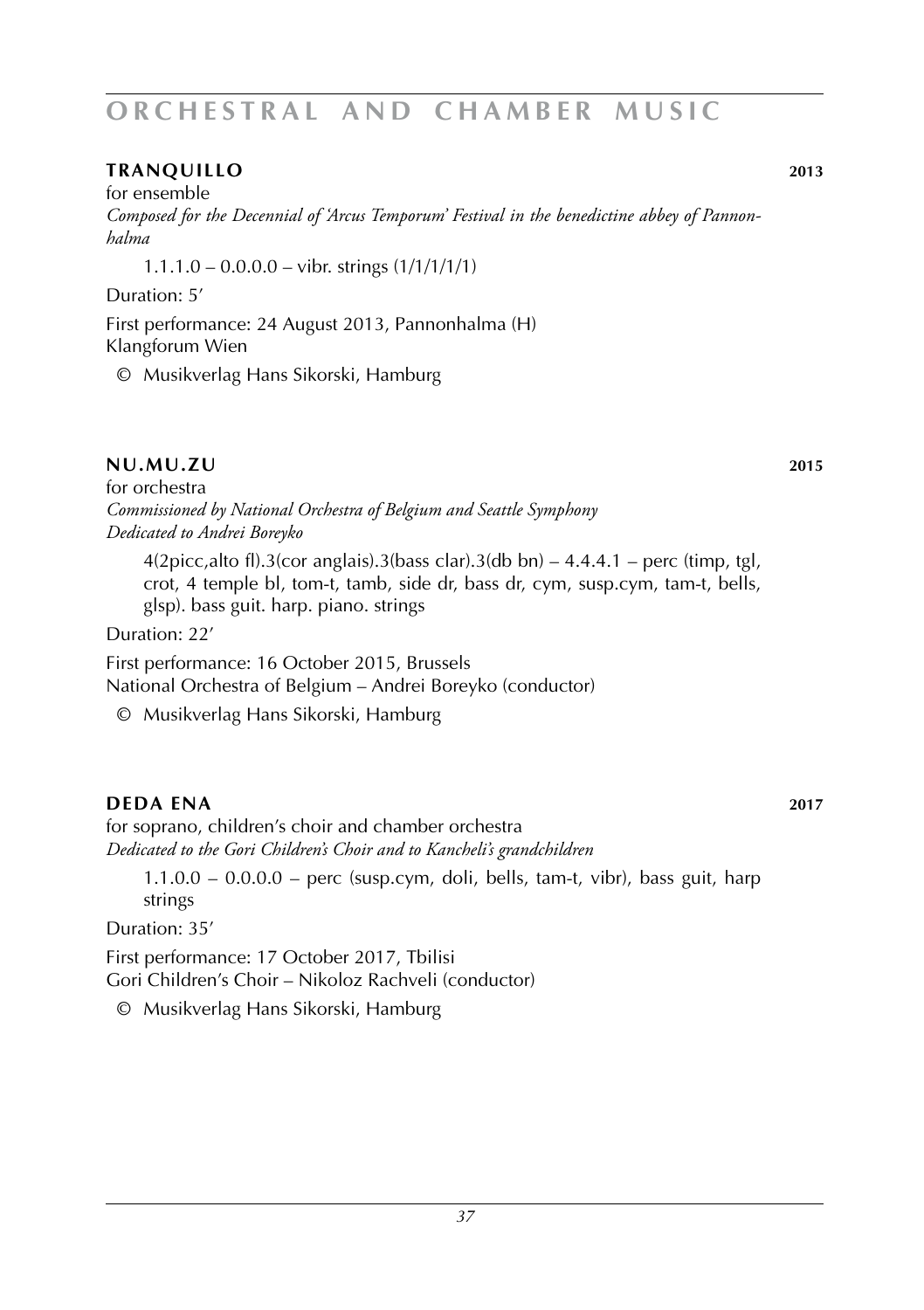#### **middelheim**

for piano trio **2016** *Dedicated to the physicians of the Middelheim hospital in Antwerp* First performance: 28 May 2020, Tbilissi Temur Dzhaiani (violin) – Alexander Tchidzhavadze (violoncello) – Alexander Korsantia (piano)

**·** Version for piano trio and string orchestra **2018** *Cocommissioned by Pietrasanta and Sion Festivals Dedicated to the physicians of the Middelheim Hospital in Antwerp*

 First performance: 27 July 2018, Pietrasanta Pavel Vernikov (violin) – Jing Zhao (violoncello) – Lera Auerbach (piano) – Lithuanian Chamber Orchestra – Ruben Gazarian (conductor)

Duration: 23'

© Musikverlag Hans Sikorski, Hamburg

### **T.S.D. 2018**

for violoncello and orchestra *Commissioned by U-art Foundation for the Moscow International Violoncello Festival 'Vivacello' in memoriam Mstislav Rostropopocivh*

alto fl.1.0.0 – 0.0.0.0 – 3 perc (tgl, tamb, bass dr, cym, susp.cym, tam-t, bells, glsp, vibr). bass guit. harp. piano (amplified). strings

Duration: 30'

First performance: 11 November 2018, Moscow Bosri Adrianov (violoncello) – State Symphony Orchestra Novaya Rossiya – Nikoloz Rachveli (conductor)

© Musikverlag Hans Sikorski, Hamburg

#### **sarabande 2018**

for piano – after W. A. Mozart's fragment K 399 *Commissioned by Konzwerthaus Dortmund*

Duration: 4'

First performance: 15 November 2019, Dortmund Sergei Babayan

© Musikverlag Hans Sikorski, Hamburg

S a r a b a n d e represents a continuation and completion of the five-bar-fragment of 'Sarabande' from Mozarts unfinished Suite for piano in C Major K 399.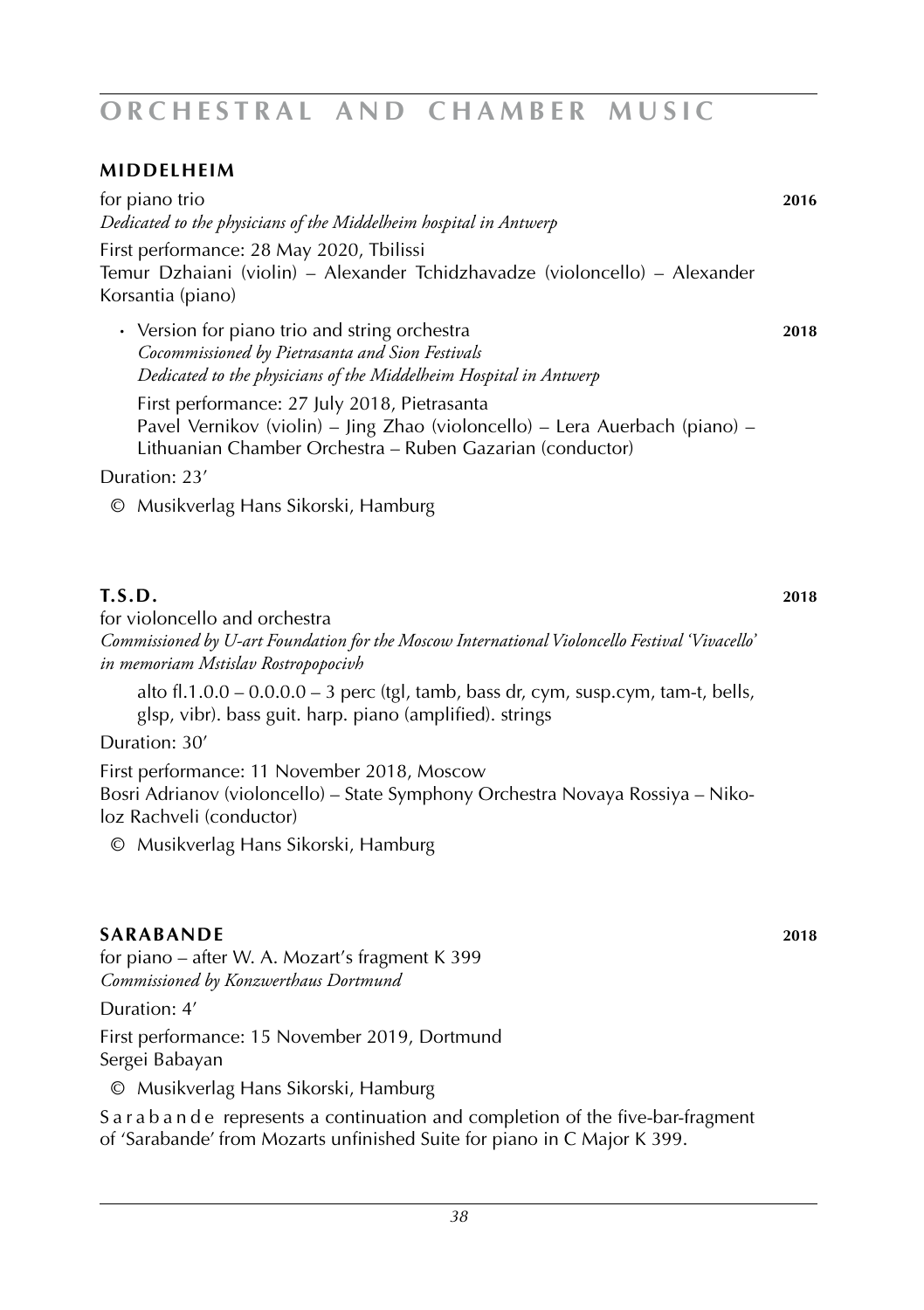### **s t a g e w o r k s**

**MUSIC FOR THE LIVING** (MUSIK FÜR DIE LEBENDEN) **1982**-**1984**/**1999**

Opera in two acts by Robert Sturua

Multilingual libretto in English, French, Italian, Georgian and an artificial language ('Sumerian')

 $DRAMATIS, PERSONAE: Blind, old man (tensor) - Box, his guide (bov sopra-  
1992)$ no) – officer (mute role) – Angelo (tenor) – Sandro (tenor) – Silvana (soprano) – Lucia (soprano) – Marquis de Prudhon (baritone)

2S, 3T, Bar, boy soprano, 2 mute characters, boys' choir, ballet

4(3picc, alto fl).3.3.3(db bn) – 4.3.3.1 – 8 perc (timp, wood bl, tamb, side dr, bass dr, cym, susp cym, tam-t, tubular bells, church bells, glsp, xyl). bass gtr. harp. piano. hpd. org. strings – tape – 3 per on stage (timp, tom-t, side dr, bass dr, cym, susp cym)

Duration: 100'

Premiere: 28 April 1984, Tbilisi, Paliashvili Theatre

Robert Sturua (director) – Dzhansug Kakhidze (conductor) – G. Alexi Meskhishvili (stage designer) – D. Dumins (choirmaster) – Y. Zaretsky (choreographer)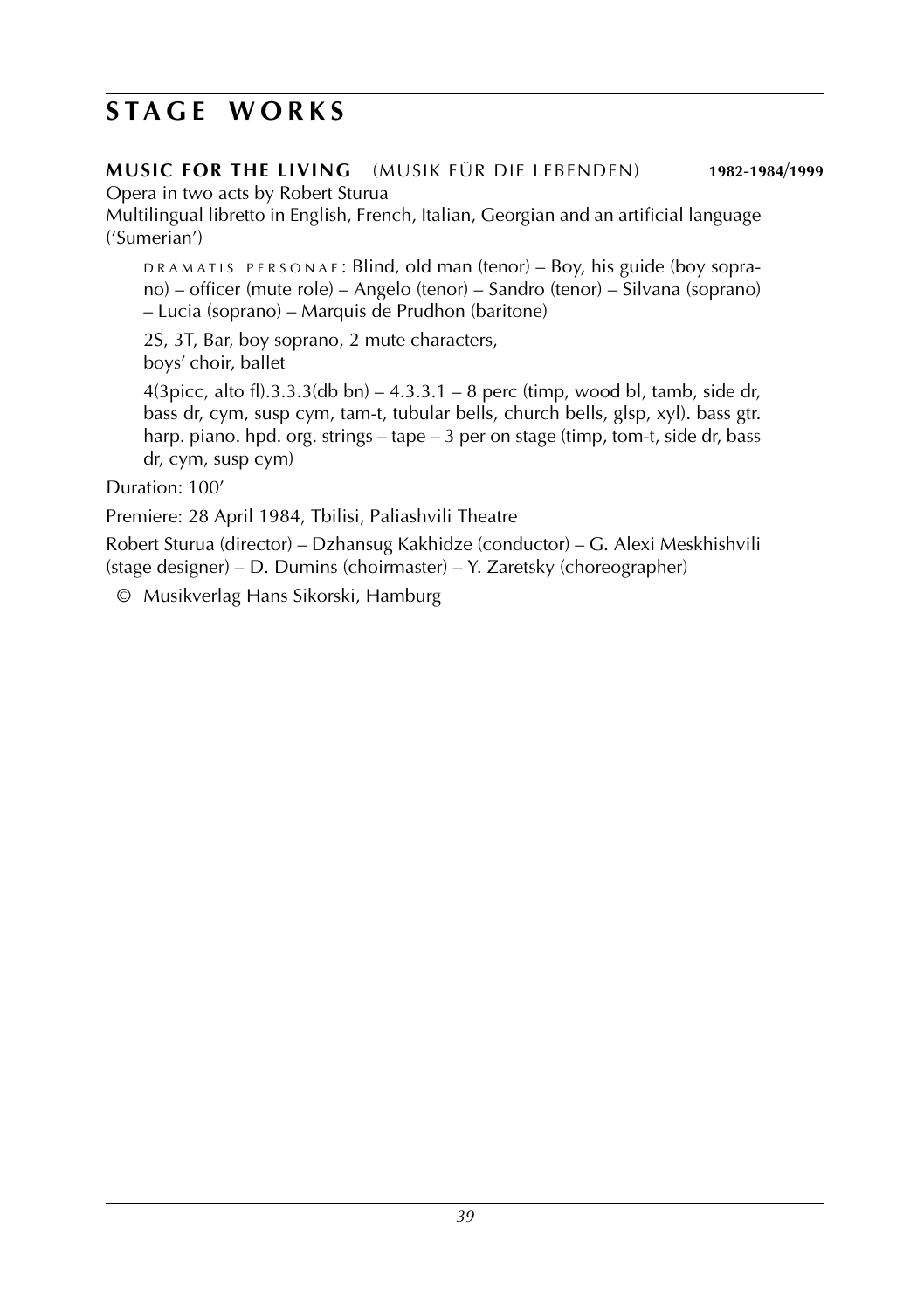#### **THE ACCUSATION 1964**

Play in one act by Robert Sturua and Georgy Kavtaradze Première: 12 September 1964, Tbilisi, Rustaveli Theatre R. Sturua (director) – O. Kochakidze, A. Slavinsky, Y. Chikvaidze (stage designers)

### **A SUNLIT NIGHT 1966**

Play in two acts by Nodar Dumbadze Première: 7 June 1966, Tbilisi, Rustaveli Theatre R. Sturua (director) – O. Kochakidze, A. Slavinsky, Y. Chikvaidze (stage designers) – performed to recorded music – L. Oganezov (conductor)

#### **LE CHAPEAU DE PAILLE D'ITALIE 1967**

Comedy in two acts by Eugène Labiche

Première: 27 May 1967, Tbilisi, Rustaveli Theatre R. Sturua (director) – N. Dvigubsky, O. Kochakidze, A. Slavinsky, Y. Chikvaidze (stage designers) – Y. Zaretsky (choreographer)/performed to recorded music

#### **KHANUMA** (KHANUMA'S MERRY TRICKS) **1968**

Comedy in three acts by Avksenty Tsagareli Première of the first version: 1 October 1968, Tbilisi, Rustaveli Theatre R. Sturua (director)/M. Malazonia (stage designer) – Y. Zaretsky (choreographer) – L. Oganezov (conductor) Première of the second version (1973): 31 December 1973, Leningrad, Maxim Gorky Theatre G. Tovstonogov (director) – I. Sumbatashvili (stage designer) – Y. Zaretsky (choreographer) – S. Rozentsveig (conductor)

### **THE GOOD WOMAN OF SETZUAN 1969**

Parable play in three acts by Bertolt Brecht Première: 15 June 1969, Tbilisi, Rustaveli Theatre R. Sturua (director) – G. Alexi-Meskhishvili (stage designer) – Y. Zaretsky (choreographer) – L. Oganezov (conductor)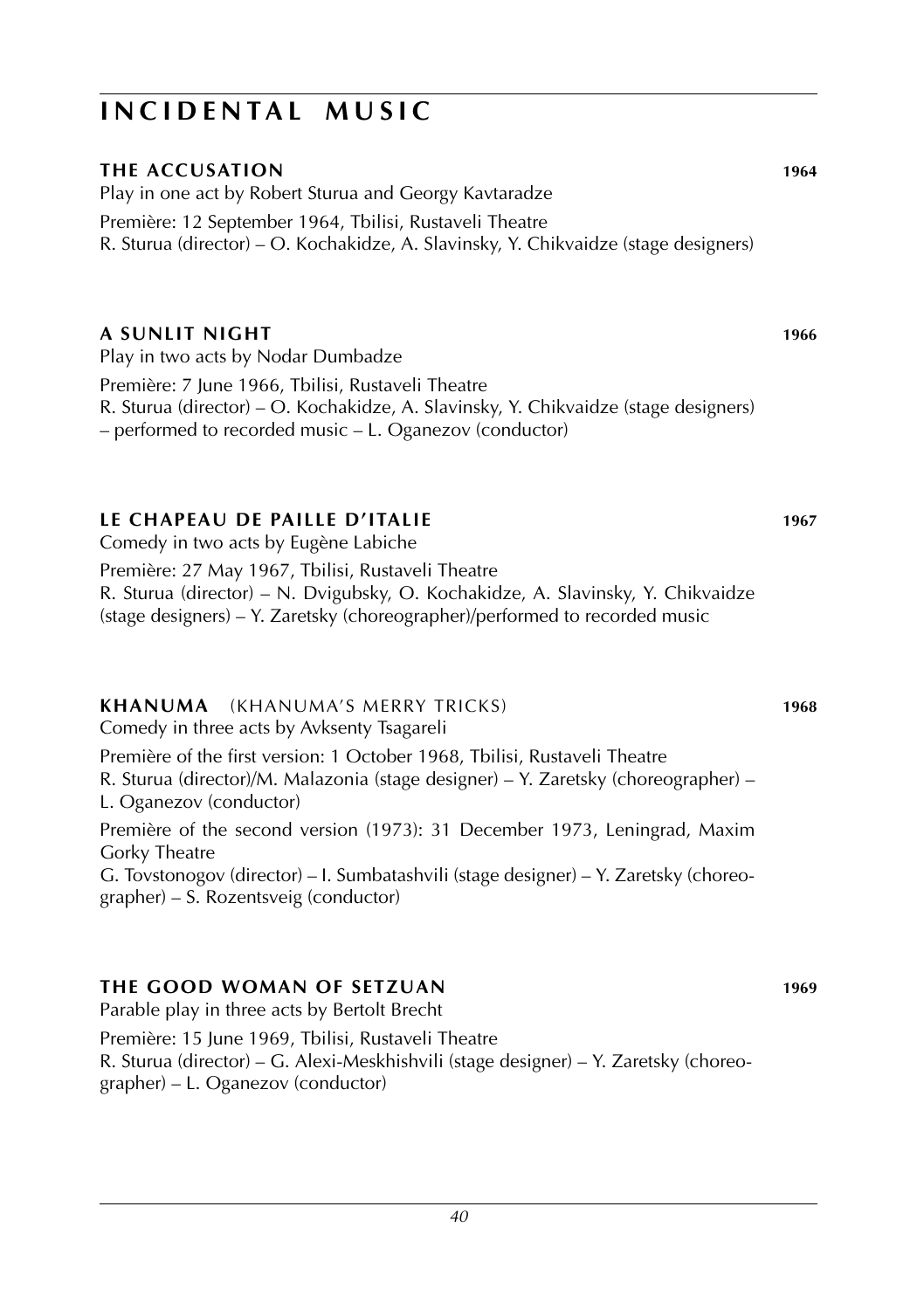## **MEDEA 1971** Tragedy in one act by Jean Anouilh Première: 30 September 1971, Tbilisi, Rustaveli Theatre R. Sturua (director) – I. Sumbatashvili (stage designer) **THE PARTY COMMITTEE SECRETARY 1974** Play in two acts by R. Tabukashvili Première: 6 February 1974, Tbilisi, Rustaveli Theatre R. Sturua, G. Kavtaradze (directors) – G. Alexi-Meskhishvili (stage designer) **THE CAUCASIAN CHALK CIRCLE 1975** Play in three acts after Bertolt Brecht Première: 12 September 1975, Tbilisi, Rustaveli Theatre R. Sturua (director) – G. Alexi-Meskhishvili (stage designer) – Y. Zaretsky (choreographer) – L. Oganezov (conductor) The production was awarded the USSR State Prize for 1976 **GRANDMA, ILIKO, ILLARION AND MYSELF 1977** Comedy in two acts by Nodar Dumbadze and Georgy Lordkipanidze Première: 14 March 1977, Tbilisi, Rustaveli Theatre R. Sturua (director) – G. Alexi-Meskhishvili (stage designer) – Y. Zaretsky (choreographer) – L. Oganezov (conductor)

| <b>EASY MONEY</b>                                                                                                    | 1978 |
|----------------------------------------------------------------------------------------------------------------------|------|
| Comedy in five acts by Alexander Ostrovsky                                                                           |      |
| Première: 28 April 1979, Düsseldorf, Schauspielhaus<br>R. Sturua (director) – G. Alexi-Meskhishvili (stage designer) |      |
| <b>RICHARD III</b><br>Historical drama in three acts by William Shakespeare                                          | 1979 |
| Dramises, 11 February 1070, Thilisi, Ductouali Theorro                                                               |      |

Première: 11 February 1979, Tbilisi, Rustaveli Theatre R. Sturua (director) – M. Mshvelidze (stage designer) – Y. Zaretsky (choreographer) – L. Oganezov (conductor) The production was awarded the Shota Rustaveli Prize for 1981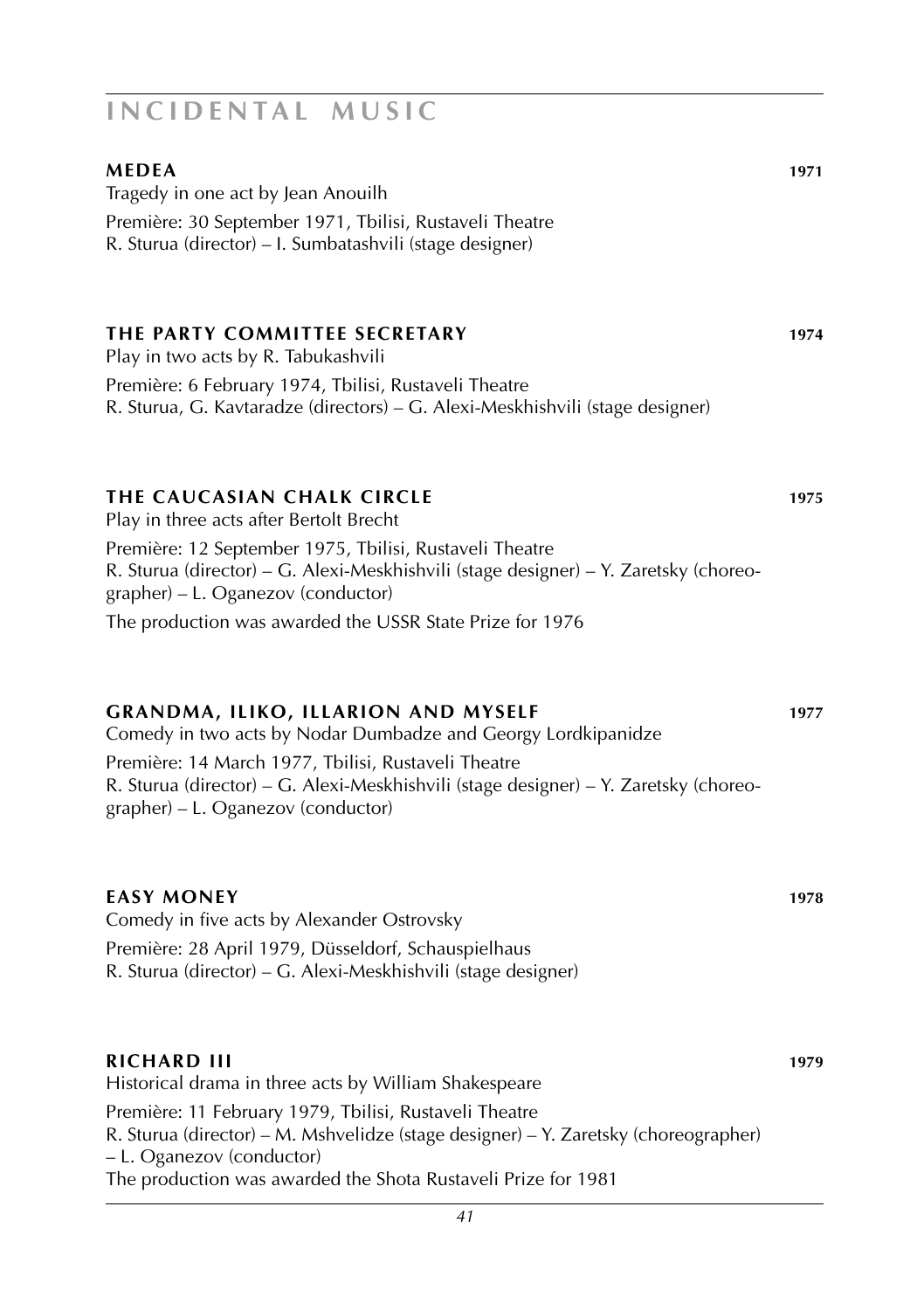#### **THE ROLE FOR A DEBUTANTE 1979**

Play in two acts by Tamaz Chiladze Première: 14 January 1980, Tbilisi, Rustaveli Theatre R. Sturua (director) – M. Chavchavadze (stage designer) – Y. Zaretsky (choreographer) – L. Oganezov (conductor)

#### **AS YOU LIKE IT 1980**

Comedy in five acts by William Shakespeare

Première: 13 September 1980, Düsseldorf, Schauspielhaus R. Sturua (director) – G. Alexi-Meskhishvili (stage designer)

#### **BLUE HORSES ON RED GRASS 1980**

An experiment at publicistic drama in two acts by Mikhail Shatrov Première: 2 May 1980, Tbilisi, Rustaveli Theatre R. Sturua (director) – G. Alexi-Meskhishvili (stage designer) – Y. Zaretsky (choreographer) – L. Oganezov (conductor)

#### **VARIATIONS ON A CONTEMPORARY THEME 1981**

Dialogue with the spectators in two acts by Robert Sturua Première: 27 January 1981, Tbilisi, Rustaveli Theatre R. Sturua (director) – G. Alexi-Meskhishvili (stage designer) – Y. Zaretsky (choreographer)/performed to prerecorded music

#### **THE CENTENARY 1981**

Gala production in two acts marking the Rustaveli Theatre's centenary Première: 30 October 1981, Tbilisi, Rustaveli Theatre R. Sturua (director) – G. Alexi-Meskhishvili, M. Mshvelidze (stage designers) – Y. Zaretsky (choreographer) – L. Oganezov (conductor)

#### **BELLE FROM AMHERST 1981**

The poet's life-story in two parts by David H. Lewis Première: 29 December 1981, Tbilisi, Rustaveli Theatre R. Sturua, R. Chkheidze (directors) – S. Sheklashvili (stage designer) – L. Oganezov (conductor)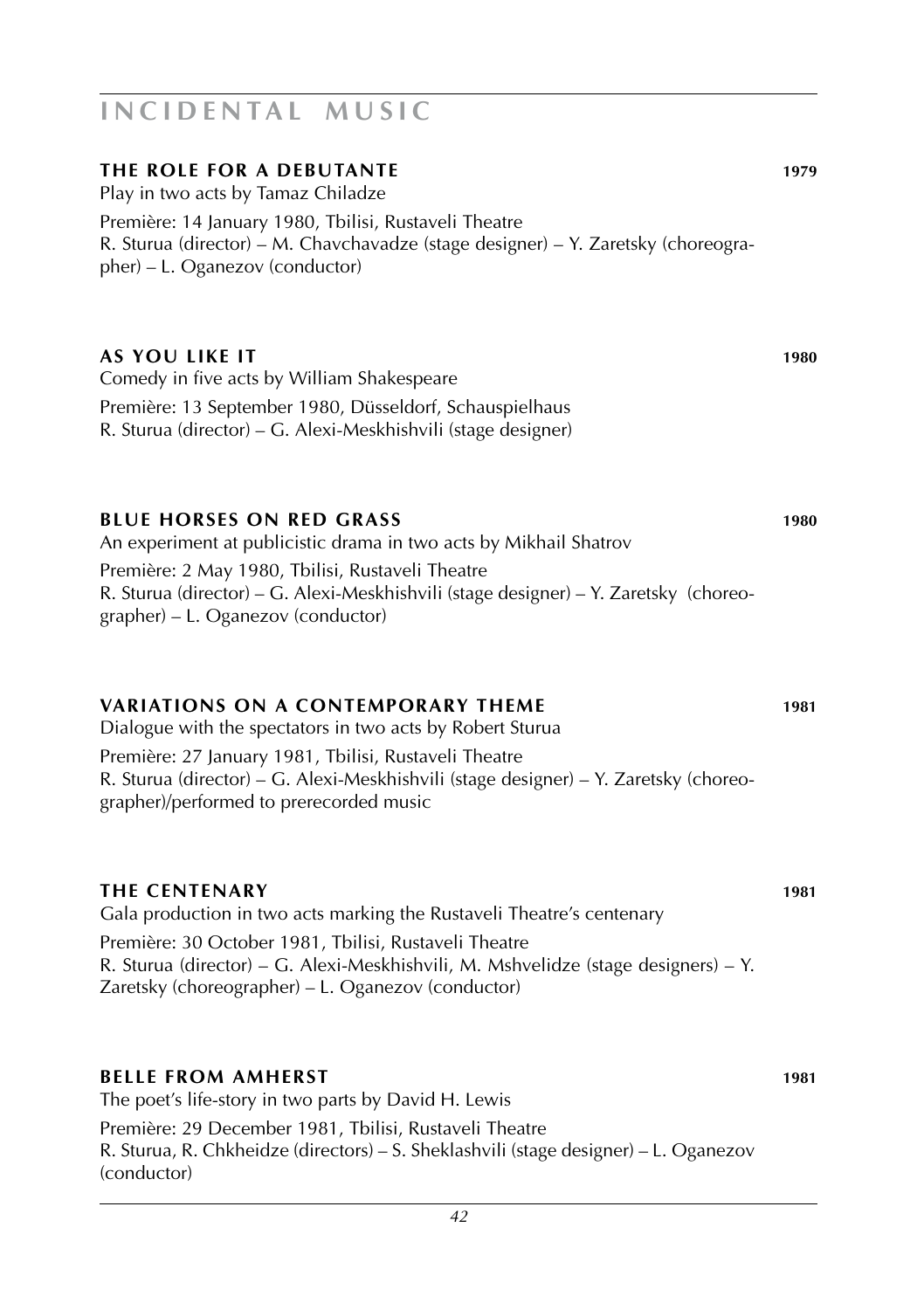# R. Sturua (director) – M. Mshvelidze (stage designer)

Première: 28 April 1987, Tbilisi, Rustaveli Theatre

**ELECTRA 1987** Tragedy by Sophocles Première: 12 July 1987, Epidaurus, Athenaion Theatre

R. Sturua (director) – G. Alexi-Meskhishvili (stage designer) – G. Alexidze (choreographer)

#### **MOTHER COURAGE AND HER CHILDREN 1988**

A chronicle of the Thirty Years' War by Bertolt Brecht Premiere: 11 November 1988, Buenos Aires, Cervantes Theatre R. Sturua (director) – G. Alexi-Meskhishvili (stage designer)

#### **KING OEDIPUS 1989**

Tragedy by Sophocles Première: 17 July 1989, Epidaurus, Athenaion Theatre R. Sturua (director) – M. Mshvelidze (stage designer)

#### **TARTUFFE 1989**

Comedy in five acts by Jean Baptiste Molière Première: 27 December 1989, Tel Aviv, Habima Theatre R. Sturua (director) – G.A. Meskhishvili (stage designer) – G. Alexidze (choreographer)

### **i n c i d e n t a l m u s i c**

Play in two acts, lyrics by Vladimir Kostantinov and Boris Ratser based on D. Kldiashvili's like-named short novel Première: 30 December 1982, Leningrad, Maxim Gorky Theatre G. Tovstonogov (director) – I. Sumbatashvili (stage designer) – Y. Zaretsky (choreographer) – S. Rosentsveig (conductor) **THE TRAGEDY OF KING LEAR 1987** Tragedy in five acts by William Shakespeare

**SAMANICHVILI'S STEPMOTHER 1982**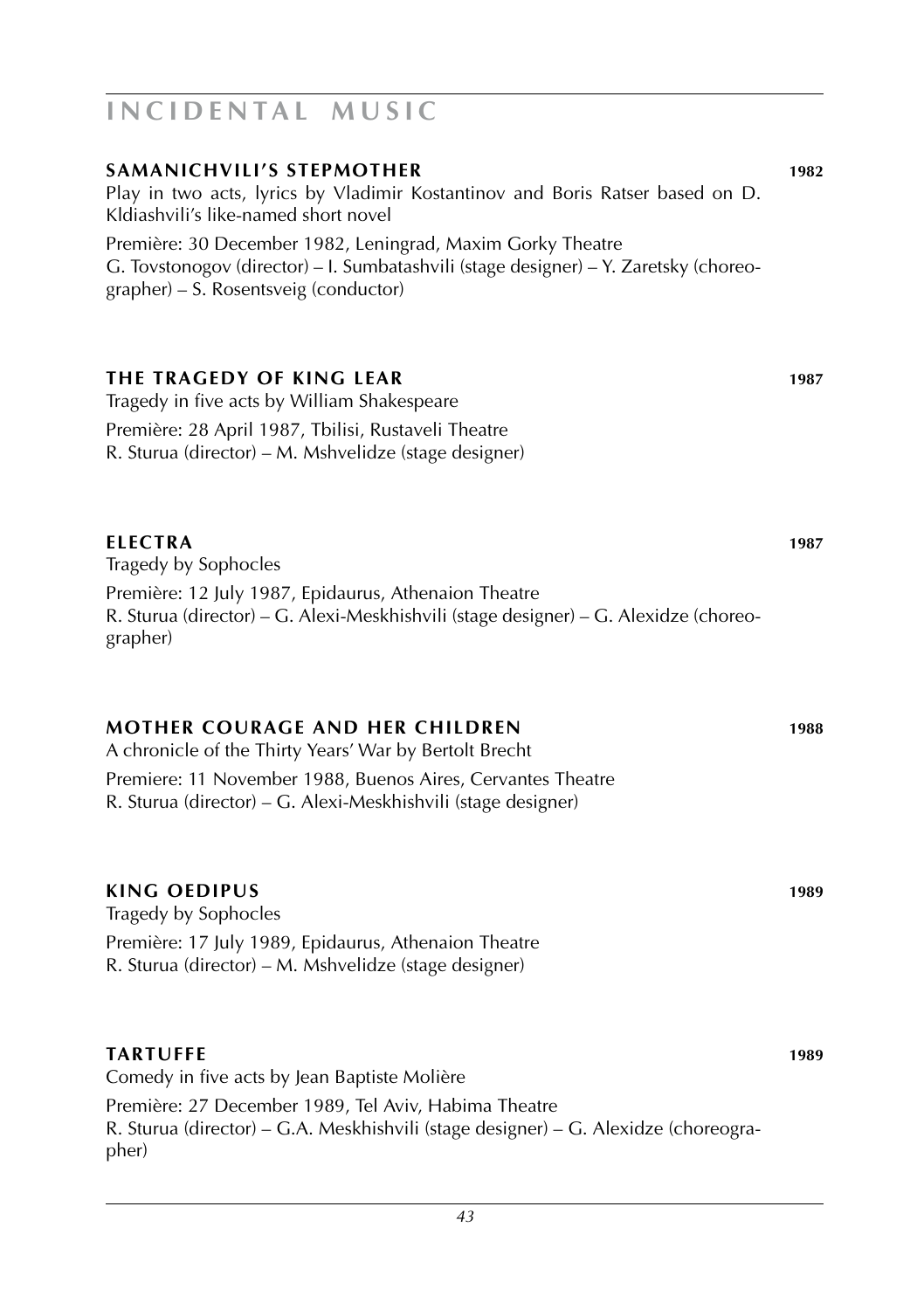| THE COMEDY OF ERRORS<br>Play in five acts by William Shakespeare<br>Première: February 1992, Helsinki<br>R. Sturua (director) – G. Alexi-Meskhishvili (stage designer)              | 1992 |
|-------------------------------------------------------------------------------------------------------------------------------------------------------------------------------------|------|
| <b>HAMLET</b><br>Play in five acts by William Shakespeare<br>Première: 9 September 1992, London, Riverside Studios<br>R. Sturua (director) – G. Alexi-Meskhishvili (stage designer) | 1992 |
| <b>MACBETH</b><br>Play in five acts by William Shakespeare<br>Première: June 1995, Tbilisi, Rustaveli Theatre<br>R. Sturua (director) – M. Mshvelidze (stage designer)              | 1995 |
| <b>MEASURE FOR MEASURE</b><br>Play in five acts by William Shakespeare<br>Première: 23 March 1996, Helsinki<br>R. Sturua (director) - G. Alexi-Meskhishvili (stage designer)        | 1996 |
| <b>LAMARA</b><br>Play by Grigol Robakidse<br>Première: Tbilisi, Rustaveli Theatre<br>Robert Sturua (director) – M. Mshvelidze (stage designer)                                      | 1996 |
| <b>THE SERPENT WOMAN</b><br>Play by Carlo Gozzi<br>Première: Tbilisi, Rustaveli Theatre<br>Robert Sturua (director) - G. Alexi-Meskhishvili (stage designer)                        | 1998 |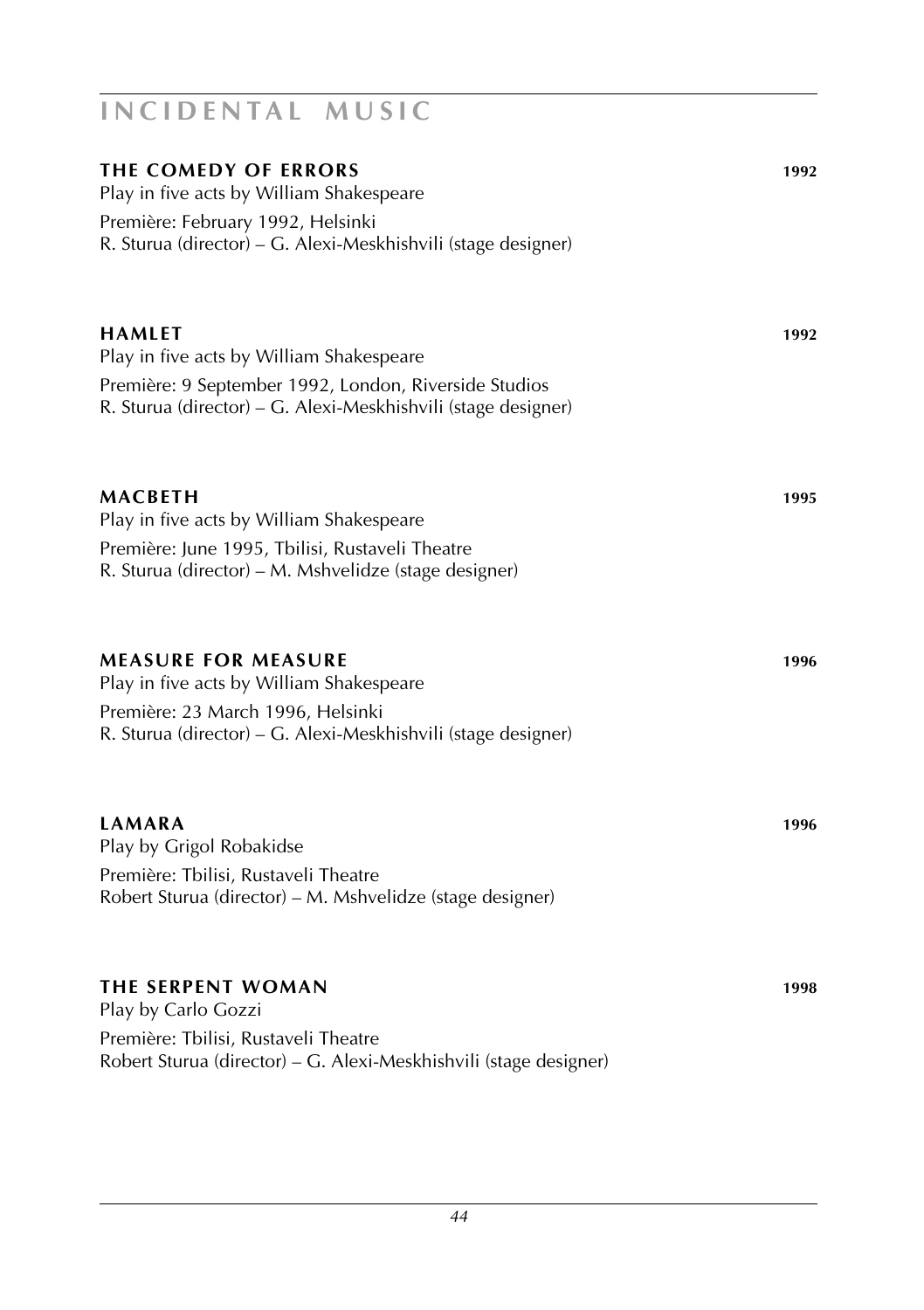| <b>THE TRAGEDY OF CORIOLANUS</b><br>by William Shakespeare<br>Première: Athens, Theatre<br>Robert Sturua (director) - M. Mshvelidze (stage designer)                              | 1999 |
|-----------------------------------------------------------------------------------------------------------------------------------------------------------------------------------|------|
| <b>HAMLET</b><br>Tragedy by William Shakespeare<br>Première: Moskow, Satirikon Theatre<br>Robert Sturua (director) – G. Alexi-Meskhishvili (stage designer)                       | 1999 |
| <b>SHYLOCK</b> (THE MERCHANT OF VENICE)<br>Play by William Shakespeare<br>Première: Moskow, Etcetera Theatre<br>Robert Sturua (director) - G. Alexi-Meskhishvili (stage designer) | 2000 |
| TWELFTH NIGHT, OR WHAT YOU WILL<br>Comedy by William Shakespeare<br>Première: Tbilisi, Rustaveli Theatre<br>Robert Sturua (director) - G. Alexi-Meskhishvili (stage designer)     | 2001 |
| TWELFTH NIGHT, OR WHAT YOU WILL<br>Comedy by William Shakespeare<br>Première: Sofia, Ivan Vasov Theatre<br>Robert Sturua (director) - G. Alexi-Meskhishvili (stage designer)      | 2001 |
| HAMLET<br>Tragedy by William Shakespeare<br>Première: 21 November 2001, Tbilisi, Rustaveli Theatre<br>Robert Sturua (director)                                                    | 2001 |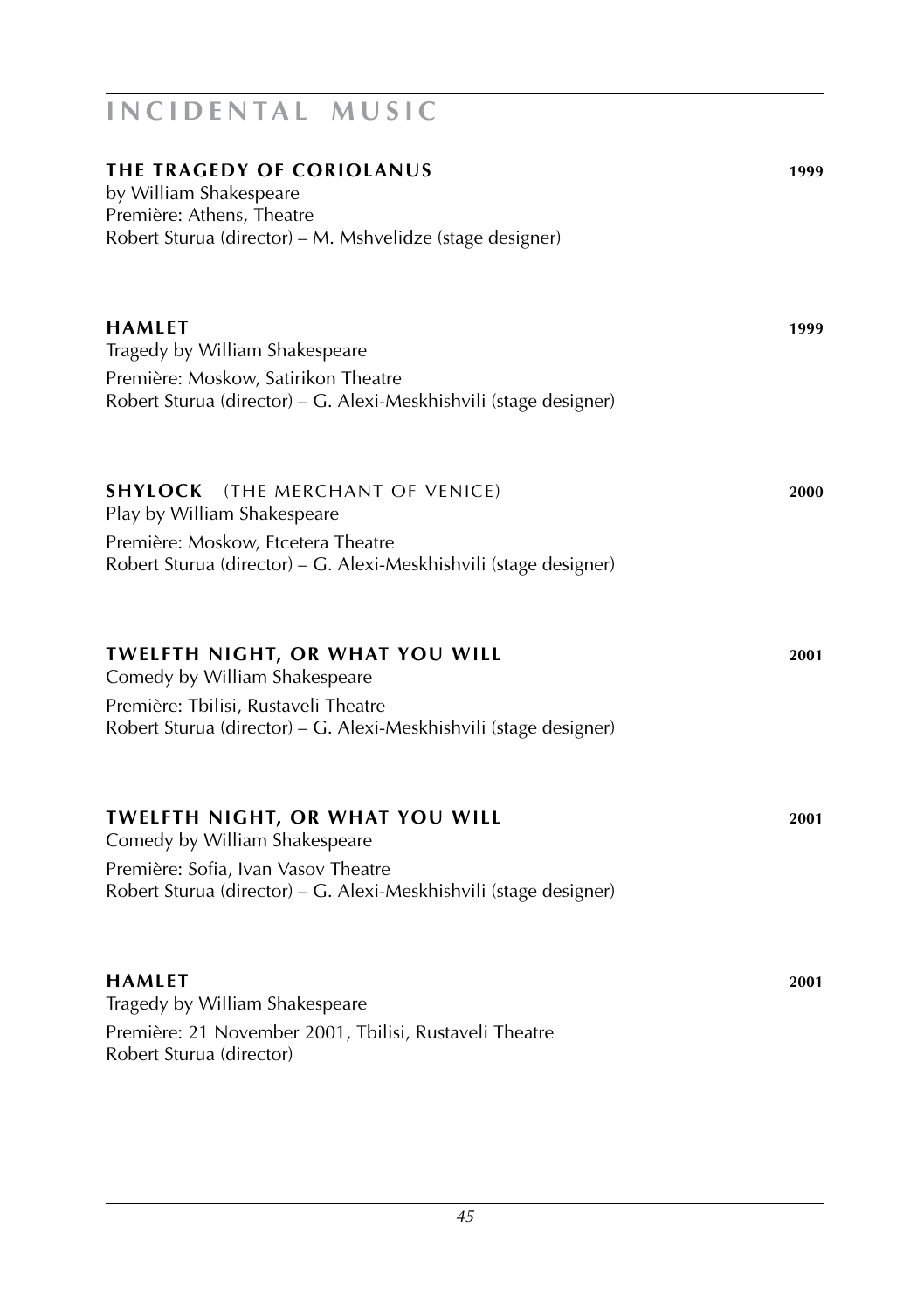| <b>SIOR TODERO</b><br>Comedy by Carlo Goldoni<br>Première: 15 November 2002, Moscow<br>Robert Sturua (director)                           | 2002 |
|-------------------------------------------------------------------------------------------------------------------------------------------|------|
| <b>WAITING FOR GODOT</b><br>Tragicomedy in two acts by Samuel Beckett<br>Première: 29 September 2002, Tbilisi<br>Robert Sturua (director) | 2002 |
| <b>KRAPP'S LAST TAPE</b><br>Play by Samuel Beckett<br>Première: 4 November 2003, Moscow, Et Cetera Theatre<br>Robert Sturua (director)    | 2003 |
| <b>HAMLET</b><br>Tragedy by William Shakespeare<br>Première: 8 May 2004, Ankara<br>Robert Sturua (director)                               | 2004 |
| <b>ROMEO AND JULIET</b><br>Tragedy by William Shakespeare<br>Première: 2 August 2004, Moscow<br>Robert Sturua (director)                  | 2004 |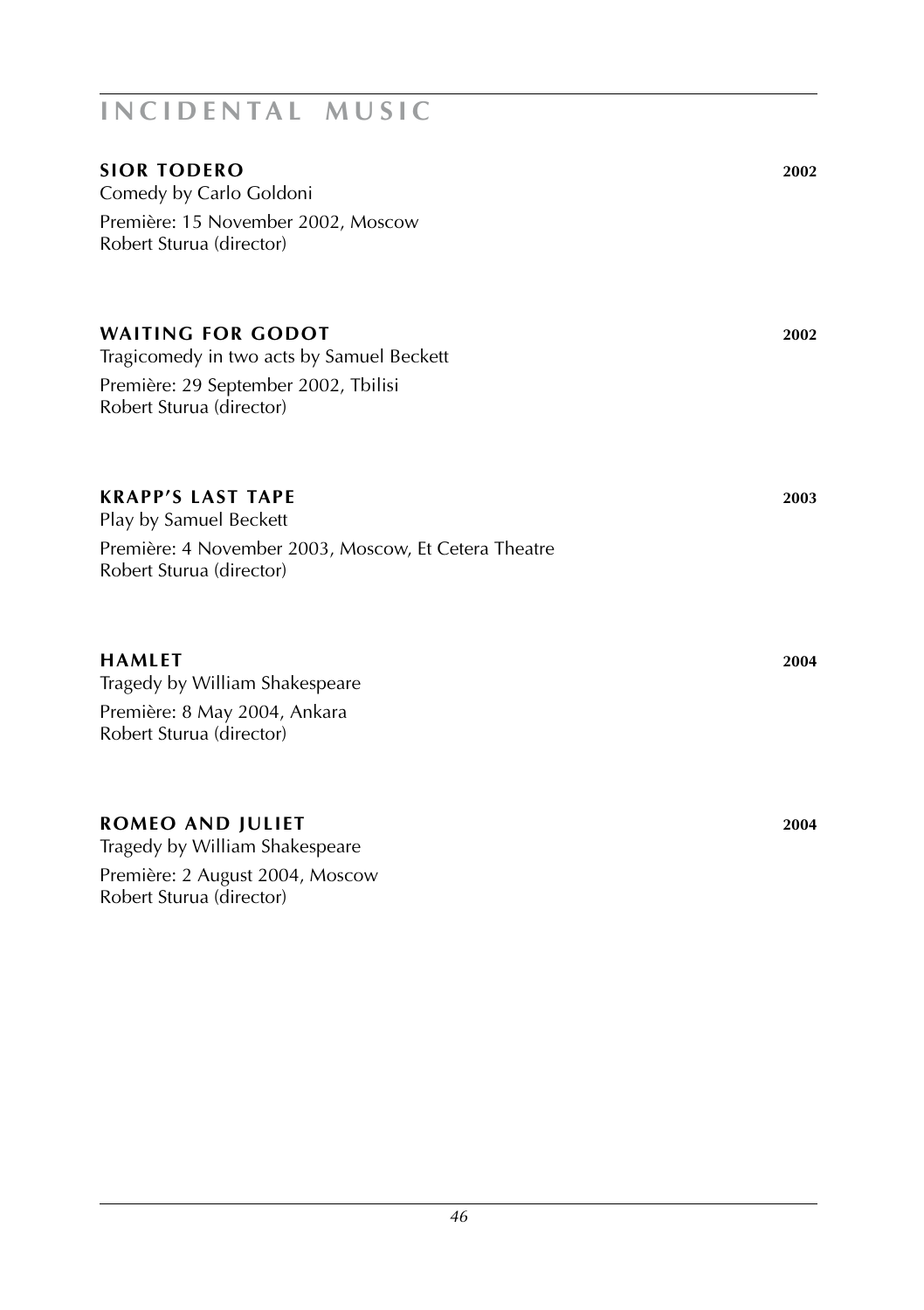### **FILM MUSIC**

| <b>CHILDREN OF THE SEA</b><br>Black-and-white feature film in ten reels<br>Georgia-Film Studios, released in 1965<br>G. Khukhashvili and K. Pipinashvili (script after G. Khukhashvili's play) - K. Pipi-<br>nashvili (director) - Dzhansug Kakhidze (conductor)                                              | 1964 |
|---------------------------------------------------------------------------------------------------------------------------------------------------------------------------------------------------------------------------------------------------------------------------------------------------------------|------|
| AN UNUSUAL EXHIBITION<br>Colour feature film<br>Georgia-Film Studios, released in 1969<br>R. Gabriadze (script) - E. Shengelaya (director)                                                                                                                                                                    | 1968 |
| <b>DON'T GRIEVE!</b><br>Colour feature film (a comedy) in nine reels<br>Mosfilm Studios jointly with Georgia-Film Studios, released in 1969<br>R. Gabriadze (script) - G. Danelia (director) - Dzhansug Kakhidze (conductor)                                                                                  | 1969 |
| <b>THE JUG</b><br>Black-and-white feature TV film in three reels<br>Georgia-Film Studios, released in 1970<br>R. Gabriadze (script after Pirandello's short story) - I. Kvirikadze (director)                                                                                                                 | 1970 |
| <b>FEOLA</b><br>Novella in nine reels from the black-and-white feature film 'Ball, Glove and the<br>Captain'<br>Georgia-Film Studios, released in 1970<br>R. Gabriadze and G. Charkviani (script) - B. Tsuladze (director) - Symphony Or-<br>chestra of the Paliashvili Opera - Dzhansug Kakhidze (conductor) | 1970 |
| <b>THE NEIGHBOURS</b><br>Novella in eight reels from the black-and-white feature film 'Long Long Ago' based<br>on A. Baliashvili's like-named short story<br>Georgia-Film Studios, released in 1971<br>R. Charkhalashvili (script and direction)                                                              | 1971 |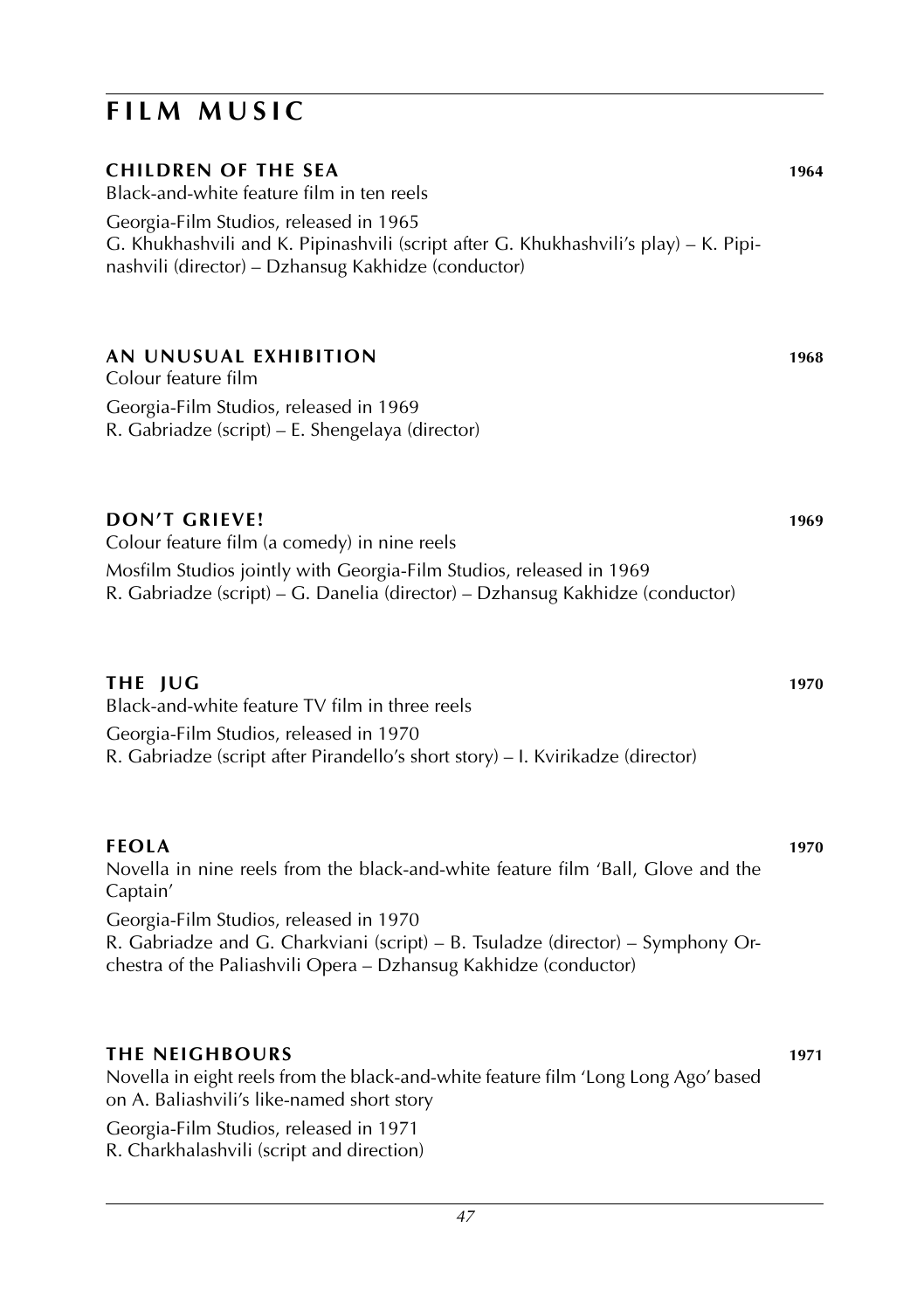| <b>MY PROFESSION IS INVESTIGATOR</b><br>Black-and-white feature film in nine reels<br>Georgia-Film Studios, released in 1971<br>Vainer brothers (script after their like-named story) – G. Kalatozishvili (director)                 | 1971 |
|--------------------------------------------------------------------------------------------------------------------------------------------------------------------------------------------------------------------------------------|------|
| <b>WHITE STONES</b><br>Black-and-white feature film consisting of two novellas: 'A Sea Dog'* and 'The<br>Gladiators'                                                                                                                 | 1972 |
| Georgia-Film Studios, released in 1972<br>R. Cheishvili*, R. Charkhalashvili*, J. Meliava (scripts) – R. Charkhalashvili*, B.<br>Tsuladze (directors)                                                                                |      |
| <b>WHEN ALMONDS BLOOM</b><br>Black-and-white feature film<br>Georgia-Film Studios, released in 1972<br>Z. Arsenishvili and L. Gogoberidze (script) – L. Gogoberidze (director)                                                       | 1972 |
| A GRANDAD FROM SIBERIA<br>Colour feature film in nine reels<br>Georgia-Film Studios, released in 1974<br>S. Zhgenti (script) – G. Kalatozishvili (director) – Georgian State Symphony Orche-<br>stra - Dzhansug Kakhidze (conductor) | 1973 |

### **THE CRANKS 1973**

Colour feature film (a comedy) in eight reels Georgia-Film Studios, released in 1974 R. Gabriadze (script) – E. Shengelaya (director) – Georgian State Symphony Orchestra – Dzhansug Kakhidze (conductor)

#### **SAMANISHVILI'S STEPMOTHER 1973** Colour feature film

Georgia-Film Studios, released in 1973 R. Cheishvili and E. Shengelaya (script after D. Kldiashvili's like-named short novel) – E. Shengelaya (director)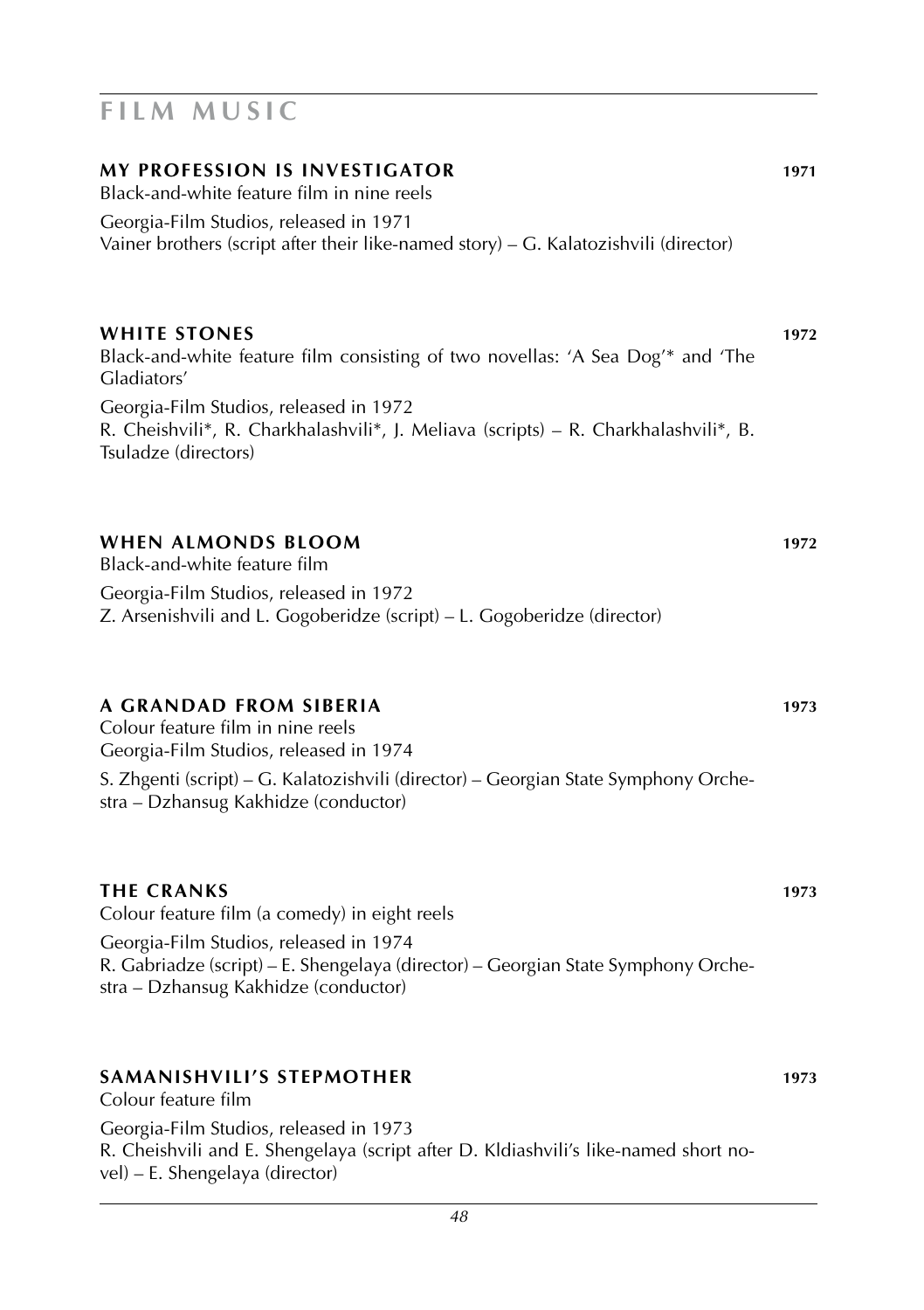| <b>THE CAPTAINS</b><br>Colour feature film in seven reels<br>Georgia-Film Studios, released in 1975<br>B. Andronikashvili (script) – T. Gomelauri (director) – ensemble of soloists – Geor-<br>gian State Symphony Orchestra - Dzhansug Kakhidze (conductor)                                                                                                      | 1974 |
|-------------------------------------------------------------------------------------------------------------------------------------------------------------------------------------------------------------------------------------------------------------------------------------------------------------------------------------------------------------------|------|
| <b>THE KNIGHTS-ERRANT</b><br>Colour feature film in seven reels<br>Georgia-Film Studios, released in 1976<br>R. Gabriadze (script) – T. Palavandishvili (director)                                                                                                                                                                                                | 1975 |
| A CAUCASIAN ROMANCE<br>Novella<br>Georgia-Film Studios, released in 1975<br>R. Gabriadze (script) – R. Gabriadze and A. Darsavelidze (directors)                                                                                                                                                                                                                  | 1975 |
| A CAPTIVE IN THE CAUCASUS<br>Colour feature TV film in eight reels based on Leo Tolstoy's short novel<br>Georgia-Film Studios on commission from the USSR State Radio and TV Commit-<br>tee, released in 1975<br>G. Badridze and G. Kalatozishvili (script) – G. Kalatozishvili (director) – Georgian<br>State Symphony Orchestra - Dzhansug Kakhidze (conductor) | 1975 |
| <b>LE CINEMA</b><br>Colour feature film<br>Georgia-Film Studios, released in 1977<br>L. Chelidze (script) – L. Eliava (director)                                                                                                                                                                                                                                  | 1977 |
| <b>THE RACES</b><br>Novella                                                                                                                                                                                                                                                                                                                                       | 1977 |

Georgia-Film Studios, released in 1977

M. Kobakhidze (script) – G. Gomelauri (director)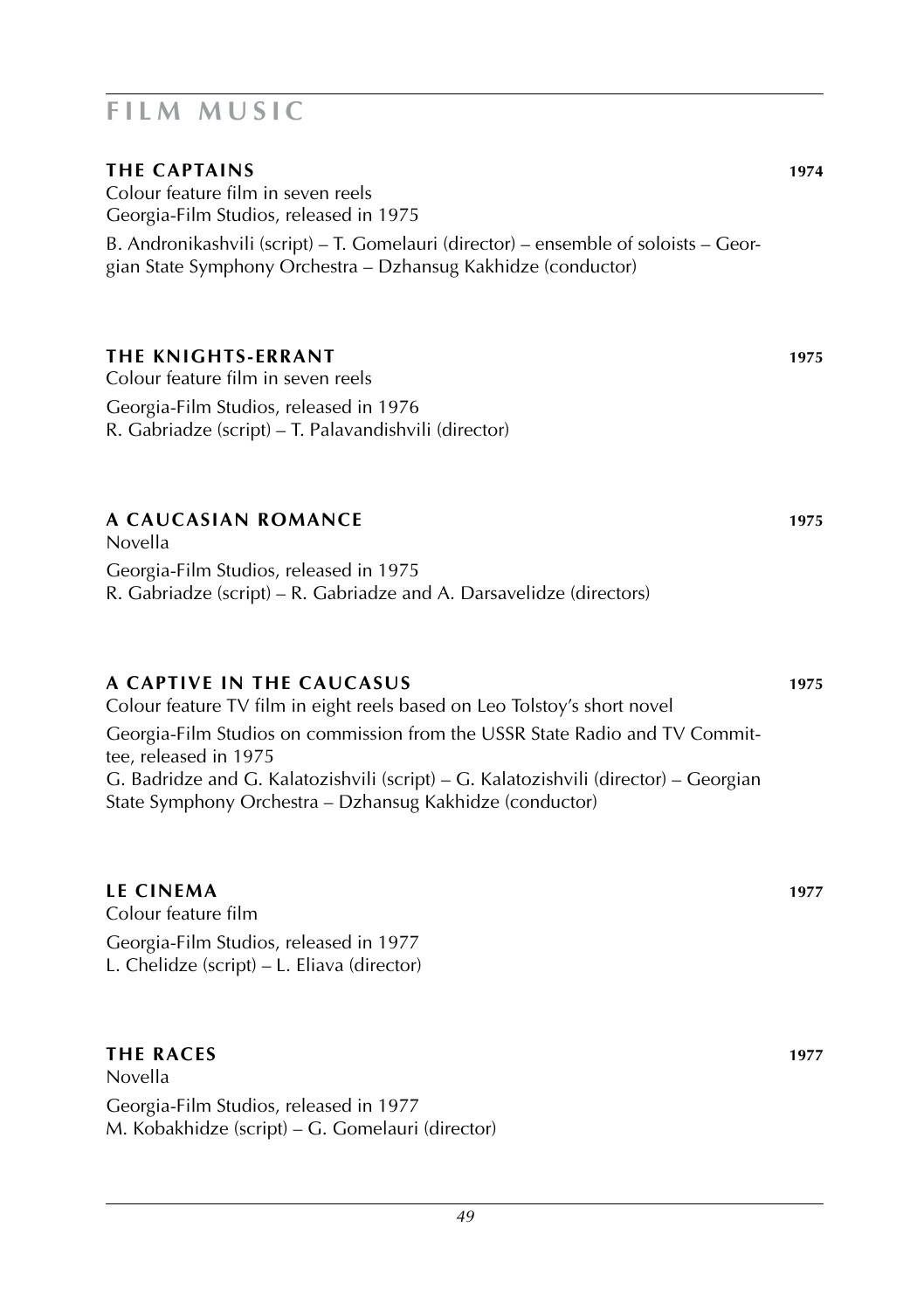#### **MIMINO 1977** Colour feature film (a comedy) in ten reels Mosfilm Studios, released in 1977 R. Gabriadze, V. Tokareva and G. Danelia (script) – G. Danelia (director)

### **SEVERAL INTERVIEWS ON PERSONAL MATTERS 1978**

Colour feature film in ten reels Georgia-Film Studios, released in 1979 Z. Arsenishvili, E. Akhvlediani and L. Gogoberidze (script) – L. Gogoberidze (director) – K. Lebanidze (designer) – Georgian State Symphony Orchestra – Dzhansug Kakhidze (conductor)

#### **A CAUCASIAN TALE 1978**

Colour feature TV film in two parts of seven reels each after Leo Tolstoy's short novel 'The Cossacks' Georgia-Film Studios commissioned by the USSR State Radio and TV Committee, released in 1978 A. Makarov and G. Kalatozishvili (script) – G. Kalatozishvili (director)

### **THE CALL OF THE ANCESTORS 1979**

Colour feature film Georgia-Film Studios, released in 1979 I Goruchava P Khotyanovsk (script) – T. Chokhonelidze T. Lordkipanidze (directors)

#### **THE QUARRY 1979** Colour feature film

Georgia-Film Studios, released in 1979 T. Odisharia and P. Charkviani (script) – P. Charkviani (director)

### **THE STRAY BULLET** (VASILY KIKVIDZE) **1980**

Colour feature film in nine reels

Georgia-Film Studios, released in 1980 A. Makarov and G. Kalatozishvili (script) – G. Kalatozishvili and G. Gabeskiria (directors) – Georgian State Symphony Orchestra – Dzhansug Kakhidze (conductor)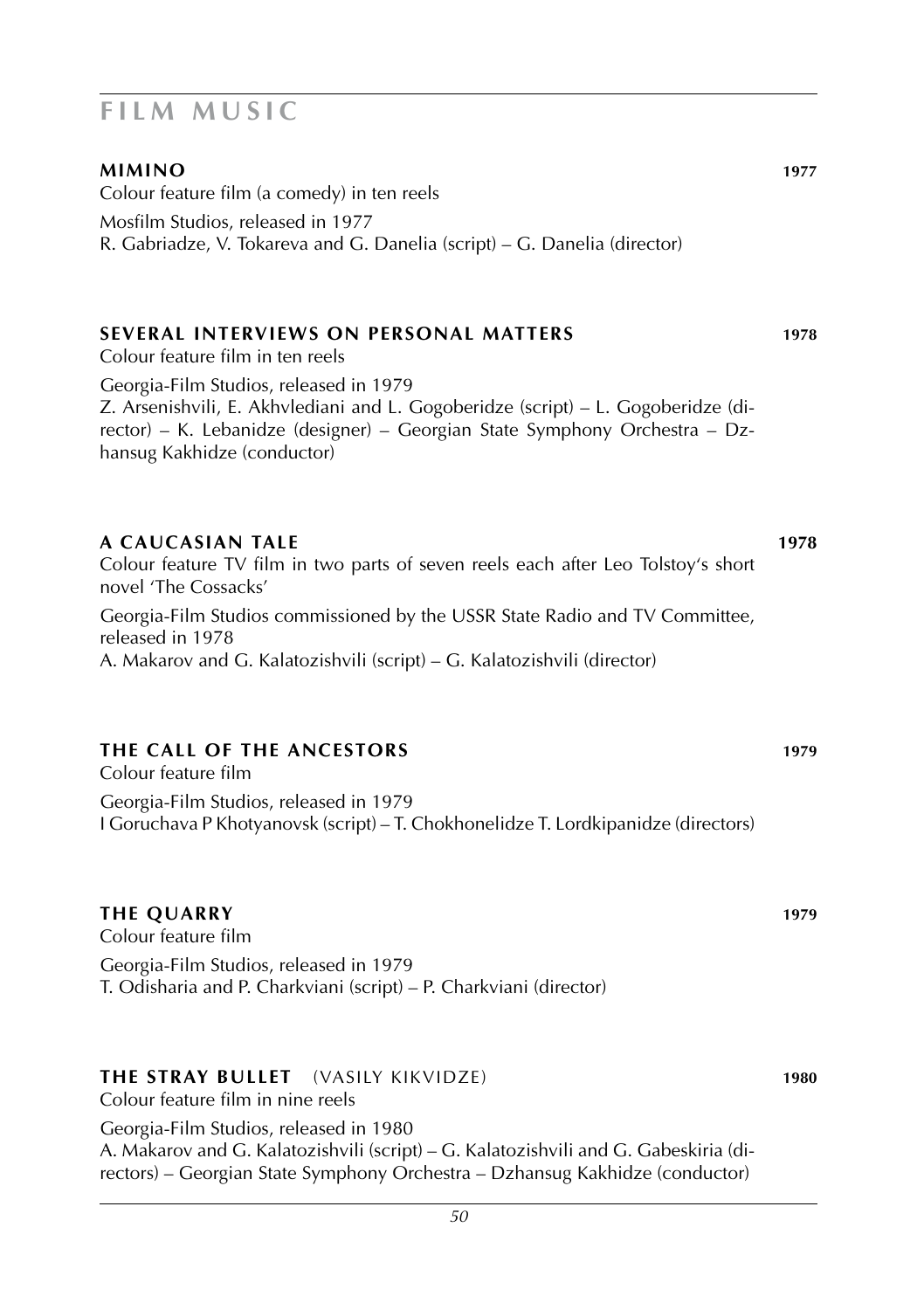### **FILM MUSIC**

(director)

| IT'S THY SON, OH EARTH<br>(A TALE ABOUT A PARTY DISTRICT COMMITTEE SECRETARY)<br>Colour feature TV film in four parts, fourteen reels                                                   | 1980 |
|-----------------------------------------------------------------------------------------------------------------------------------------------------------------------------------------|------|
| Georgia-Film Studios on commission from the USSR State Radioand TV Commit-<br>tee, released in 1980<br>S. Zhgenti and R. Chkheidze (script) - R. Chkheidze (director) - Ensemble of so- |      |
| loists of the Georgian Philharmonic Symphony Orchestra - Dzhansug Kakhidze<br>(conductor)                                                                                               |      |
| <b>TEARS DROPPING</b><br>Colour feature film (a comedy) in nine reels                                                                                                                   | 1982 |
| Mosfilm Studios, released in 1982<br>G. Danelia, K Bulychov and A. Volodin (script) – State Cinematography Symphony<br>Orchestra - S. Skripka (conductor)                               |      |
| <b>RATILI</b><br>Colour feature film                                                                                                                                                    | 1983 |
| Georgia-Film Studios jointly with Barrandov Film Studios,                                                                                                                               |      |
| Czechoslovakia, released in 1983<br>G. Badridze, V. Pozhar and O. Zelenok (script) - G. Kalaozishvili (director)                                                                        |      |
| THE DAY LASTS LONGER THAN THE NIGHT<br>Colour feature film                                                                                                                              | 1983 |
| Georgia-Film Studios, released in 1983<br>Z. Arsenishvili and L. Gogoberidze (script) - L. Gogoberidze (director)                                                                       |      |
| AMIRAN'S FAIRY TALES<br>Colour feature film                                                                                                                                             | 1983 |
| Georgia-Film Studios, released in 1984                                                                                                                                                  |      |

G. Levashov-Tumanishvili and N. Tarkhnishvili (script) – G. Levashov-Tumanishvili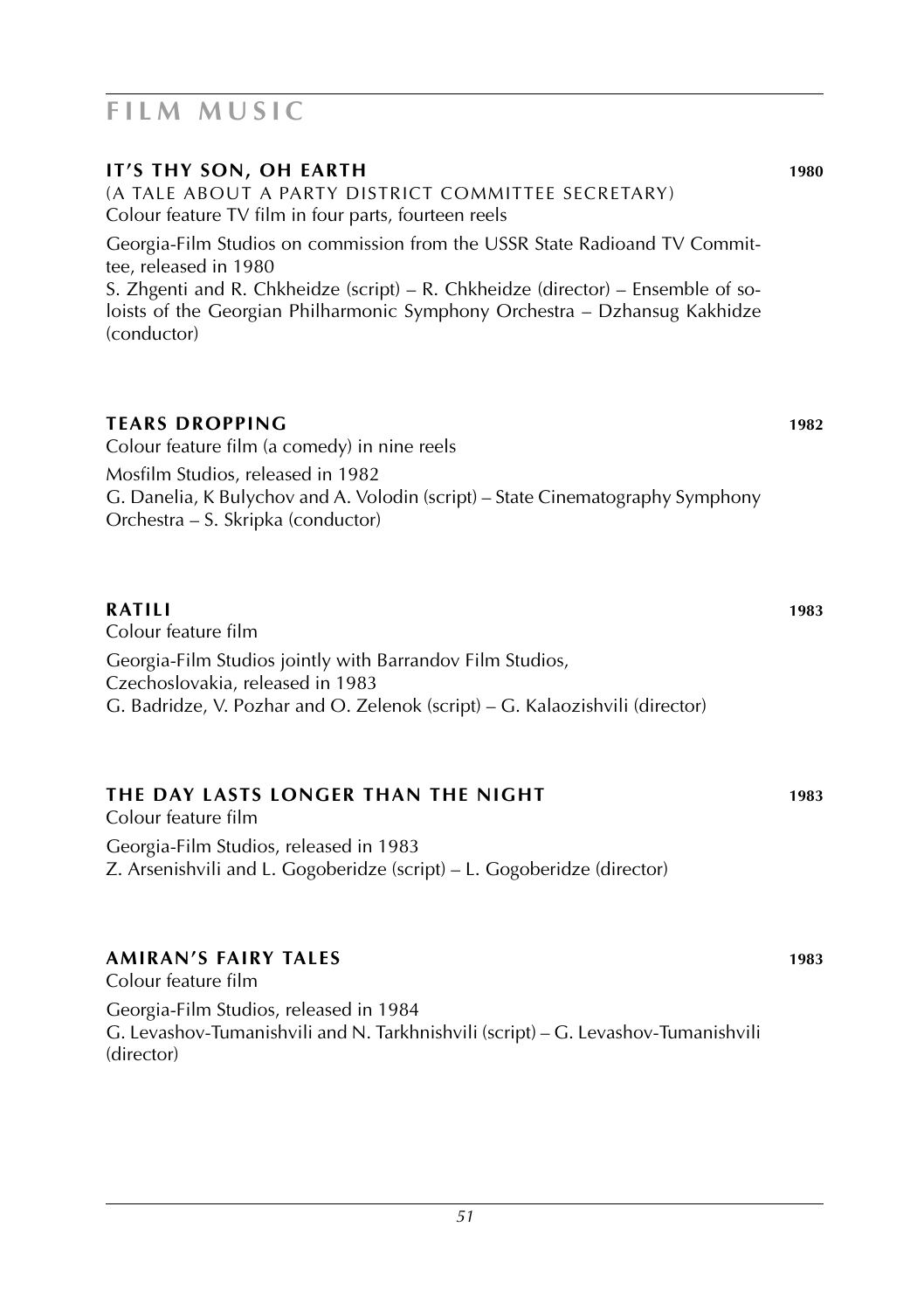| <b>BLUE MOUNTAINS OR EXTRAORDINARY STORY</b><br>Colour feature film                                                                                                                   | 1984 |
|---------------------------------------------------------------------------------------------------------------------------------------------------------------------------------------|------|
| Georgia-Film Studios, released in 1984<br>R. Cheishvili and E. Shengelaya (script) – E. Shengelaya (director)/ – Georgian State<br>Symphony Orchestra – Dzhansug Kakhidze (conductor) |      |
| AND SNOW FELL ON WHITE ORCHARDS<br>Colour feature film                                                                                                                                | 1984 |
| Georgia-Film Studios, released in 1984<br>G. Levashov-Tumanishvili (director)                                                                                                         |      |
| <b>THE DAY OF WRATH</b><br>Colour feature film                                                                                                                                        | 1985 |
| Gorky-Film Studios, Moscow, released in 1985<br>O. Mamilov (director)                                                                                                                 |      |
| <b>THE FLOW OF LIFE</b><br>Colour feature film                                                                                                                                        | 1986 |
| Georgia-Film Studios, released in 1986<br>Z. Arsenishvili (script) – L. Gogoberidze (director)                                                                                        |      |
| KIN-DZA-DZA<br>Colour feature film                                                                                                                                                    | 1986 |
| Mos-Film Studios, released in 1986<br>G. Danelia and R. Gabriadze (script) – G. Danelia (director)                                                                                    |      |
| THE END OF THE WORLD<br>Colour feature film                                                                                                                                           | 1987 |
| Gorky-Film Studios, Moscow, released in 1987<br>T. Lioznova (director)                                                                                                                |      |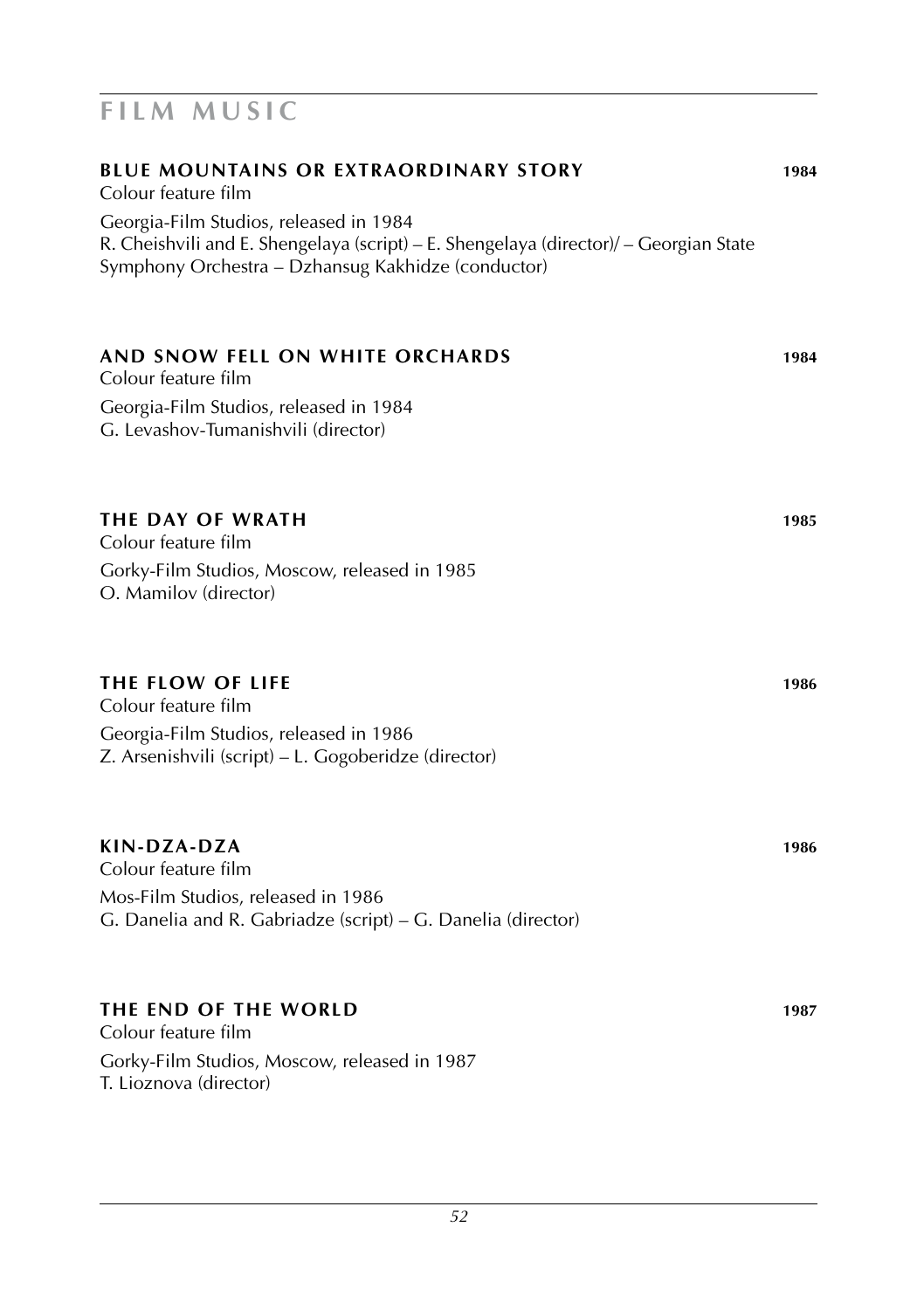| DON QUICHOT<br>Colour feature TV-film in 7 parts<br>Georgia-Film Studios, released in 1989<br>R. Chkheidze (director)                               | 1989 |
|-----------------------------------------------------------------------------------------------------------------------------------------------------|------|
| <b>PASSPORT</b><br>Colour feature film<br>Mos-Film Studios-France, released in 1990<br>G. Danelia and R. Gabriadze (script) - G. Danelia (director) | 1990 |
| <b>HEADS AND TAILS</b><br>Colour feature film<br>Mos-Film Studios, released in 1995<br>G. Danelia and Chernov (script) - G. Danelia (director)      | 1995 |
| <b>FORTUNA</b><br>Colour feature film<br>Mos-Film Studios<br>G. Danelia (script and director)                                                       | 1999 |
| <b>THE QUICKIE</b><br>Colour feature film<br>Sergei Bodrov (director)                                                                               | 2000 |
| HA!<br>Colour feature film<br>Vagif Mustafayev (director)                                                                                           | 2003 |
| <b>PAN ILI PROPAL</b><br>Colour feature film<br>Andrei Tsernov (director)                                                                           | 2003 |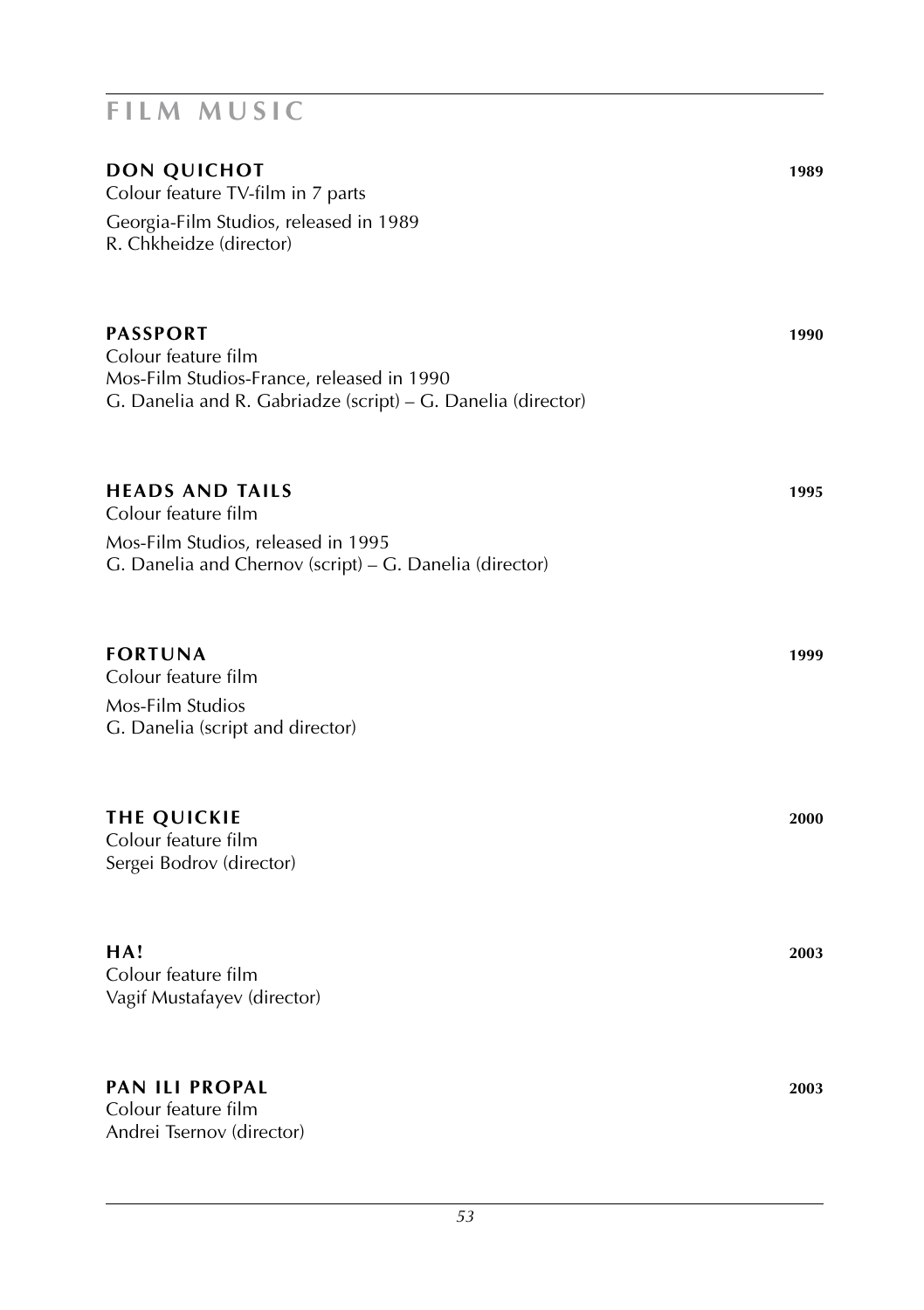| Amirana's Fairy Tales 51                                                                   |  |    |
|--------------------------------------------------------------------------------------------|--|----|
|                                                                                            |  |    |
|                                                                                            |  |    |
|                                                                                            |  |    |
|                                                                                            |  |    |
|                                                                                            |  |    |
|                                                                                            |  |    |
| <b>Belle from Amherst</b> 42                                                               |  |    |
| Besuch in der Kindheit (Childhood Revisited) 26                                            |  |    |
|                                                                                            |  |    |
| Blue Mountains or Extraordinary Story  52                                                  |  |    |
|                                                                                            |  |    |
|                                                                                            |  |    |
|                                                                                            |  |    |
|                                                                                            |  |    |
|                                                                                            |  |    |
|                                                                                            |  |    |
|                                                                                            |  |    |
|                                                                                            |  |    |
|                                                                                            |  |    |
|                                                                                            |  |    |
|                                                                                            |  | 42 |
|                                                                                            |  | 40 |
|                                                                                            |  |    |
| <b>Chiaroscuro</b> for violin/viola or viola – or for violin and chamber orchestra $\dots$ |  | 35 |
| Childhood Revisited (Besuch in der Kindheit) 26                                            |  |    |
|                                                                                            |  |    |
|                                                                                            |  |    |
|                                                                                            |  |    |
|                                                                                            |  |    |
|                                                                                            |  |    |
|                                                                                            |  |    |
|                                                                                            |  |    |
|                                                                                            |  |    |
|                                                                                            |  |    |
|                                                                                            |  |    |
|                                                                                            |  |    |
|                                                                                            |  |    |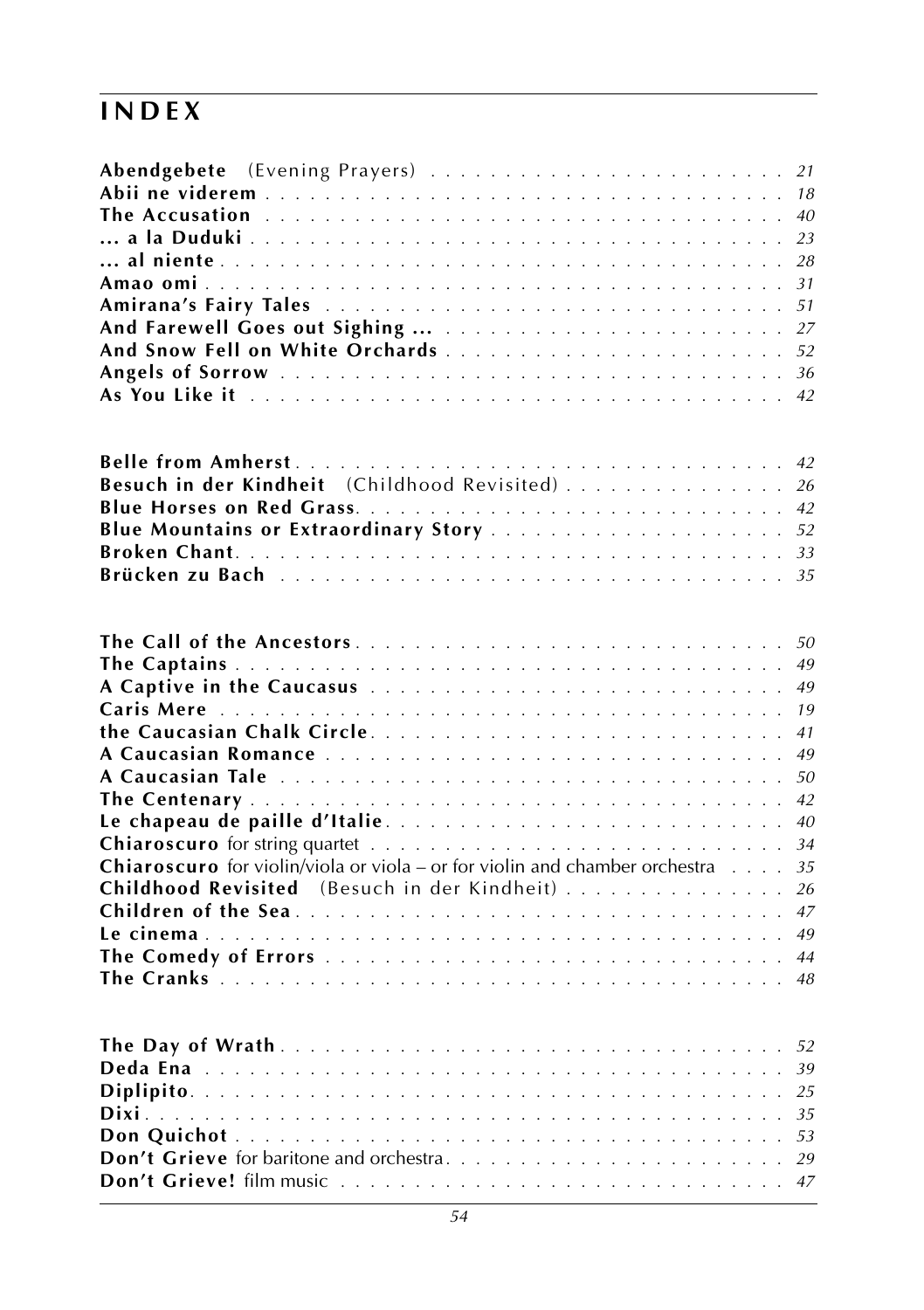| Freudenleere Gedanken (Simi. Joyless Thoughts) 22                     |  |
|-----------------------------------------------------------------------|--|
|                                                                       |  |
| A Grandad from Siberia 48                                             |  |
| Grandma, Iliko, illarion and Myself  41                               |  |
|                                                                       |  |
|                                                                       |  |
| Having Wept (Nach dem Weinen) 19                                      |  |
|                                                                       |  |
|                                                                       |  |
|                                                                       |  |
| Instead of a Tango (Statt eines Tangos)  24<br>It's thy Son, oh Earth |  |
| (A Tale About a Party District Committee Secretary). 51               |  |
| Joyless Thoughts (Simi. Freuenleere Gedanken). 22                     |  |
|                                                                       |  |
|                                                                       |  |
| Khanuma (Khanuma's Merry Tricks) 40                                   |  |
|                                                                       |  |
|                                                                       |  |
|                                                                       |  |
|                                                                       |  |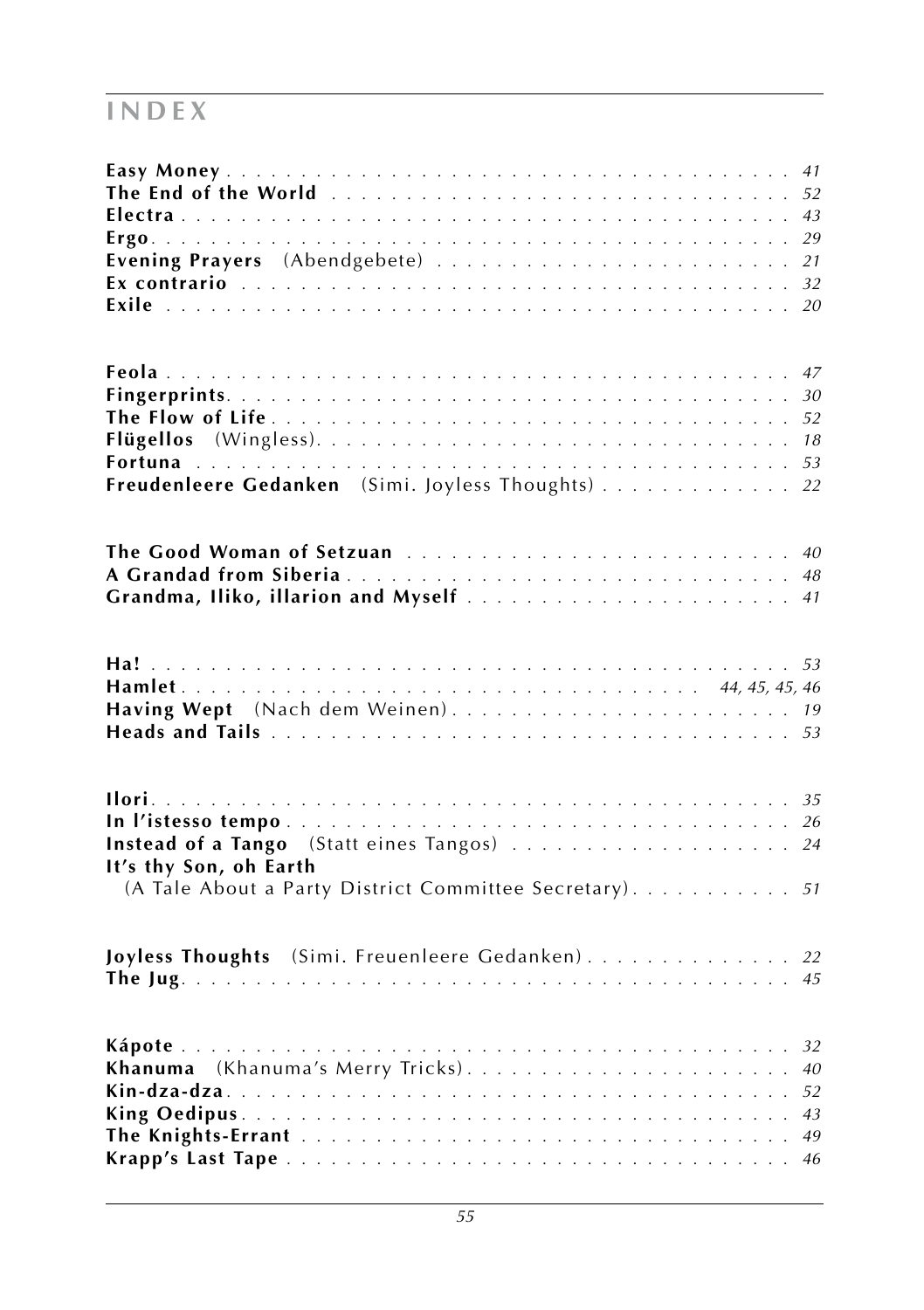| Land of the Colour of Sorrow (Trauerfarbenes Land). 20  |
|---------------------------------------------------------|
|                                                         |
| Leben ohne Weihnacht (Life Without Christmas) 21        |
| Lichte Trauer (Light Sorrow) 16                         |
| Life Without Chrtistmas (Leben ohne Weihnacht) 21       |
| Light Sorrow (Lichte Trauer) 16                         |
|                                                         |
|                                                         |
|                                                         |
|                                                         |
|                                                         |
|                                                         |
|                                                         |
|                                                         |
|                                                         |
|                                                         |
|                                                         |
|                                                         |
| Mit einem Lächeln für Slawa (With a Smile for Slava) 24 |
|                                                         |
|                                                         |
|                                                         |
| Mourned by the Wind (Vom Winde beweint). 17             |
| Music for the Living (Musik für die Lebenden). 39       |
| Musik für die Lebenden (Music for the Living). 39       |
| My Profession is Investigator  48                       |
|                                                         |
| Nach dem Weinen (Having Wept) 19                        |
|                                                         |
|                                                         |
|                                                         |
|                                                         |
|                                                         |
|                                                         |
|                                                         |
| The Party Commitee Secretary  41                        |
|                                                         |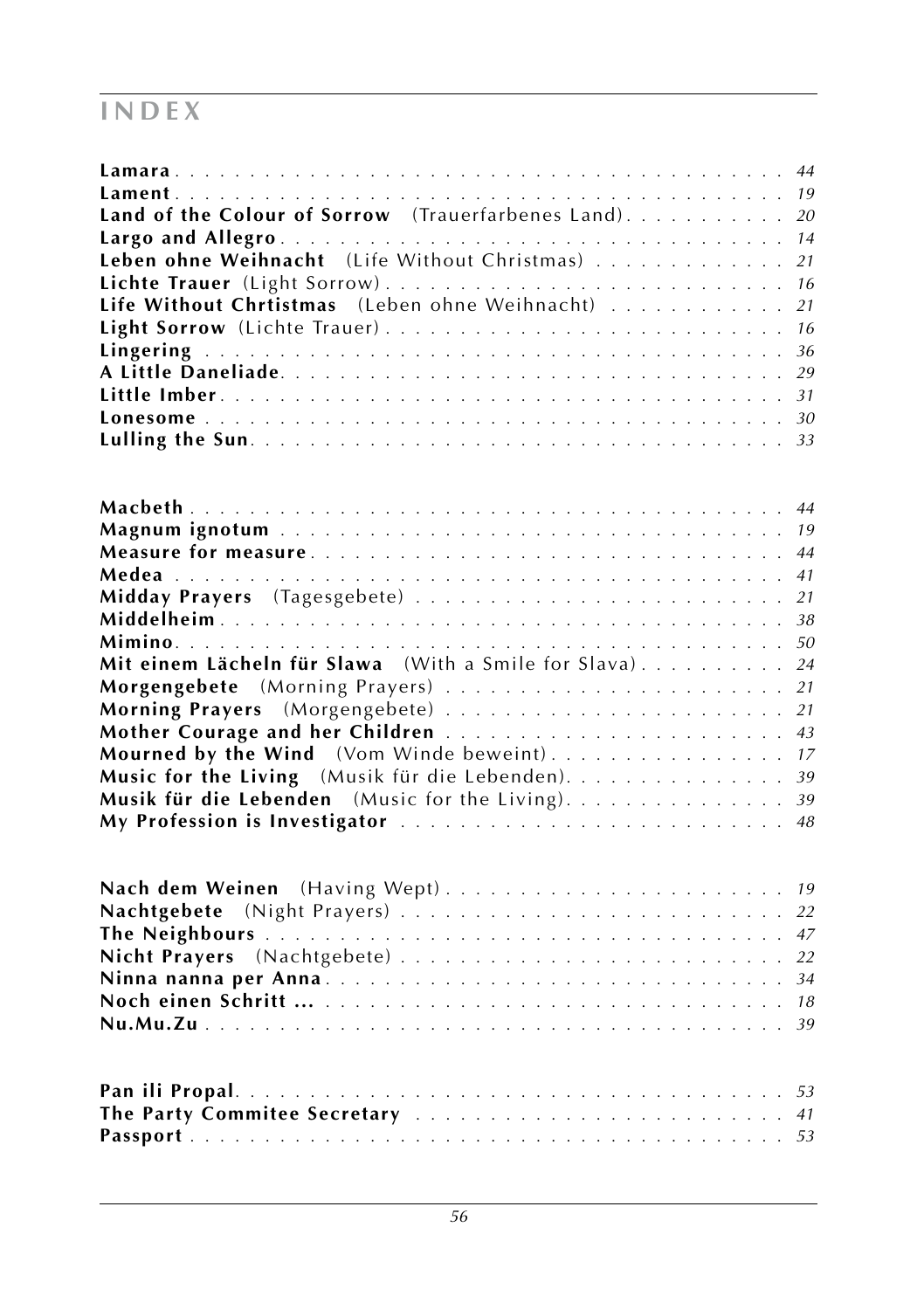|                                                   |  |  | 49 |
|---------------------------------------------------|--|--|----|
|                                                   |  |  | 23 |
|                                                   |  |  | 51 |
|                                                   |  |  | 41 |
| The Role for a Debutante                          |  |  | 42 |
|                                                   |  |  | 27 |
|                                                   |  |  | 46 |
|                                                   |  |  |    |
|                                                   |  |  | 43 |
|                                                   |  |  | 48 |
|                                                   |  |  | 38 |
|                                                   |  |  | 44 |
|                                                   |  |  | 50 |
|                                                   |  |  | 45 |
|                                                   |  |  | 32 |
| Simi Joyless Thoughts (Freudenleere Gedanken).    |  |  | 22 |
| Sio                                               |  |  | 26 |
|                                                   |  |  | 46 |
|                                                   |  |  | 24 |
|                                                   |  |  | 32 |
|                                                   |  |  | 50 |
|                                                   |  |  | 28 |
|                                                   |  |  | 40 |
|                                                   |  |  | 14 |
|                                                   |  |  | 14 |
|                                                   |  |  | 15 |
|                                                   |  |  | 15 |
|                                                   |  |  | 15 |
|                                                   |  |  | 16 |
|                                                   |  |  | 17 |
|                                                   |  |  |    |
|                                                   |  |  | 21 |
| A Tale About a Party District Committee Secretary |  |  |    |
|                                                   |  |  | 51 |
|                                                   |  |  | 43 |
|                                                   |  |  | 51 |
| The Day Lasts Longer than the Night               |  |  | 51 |
|                                                   |  |  | 25 |
|                                                   |  |  | 45 |
|                                                   |  |  | 43 |
|                                                   |  |  |    |